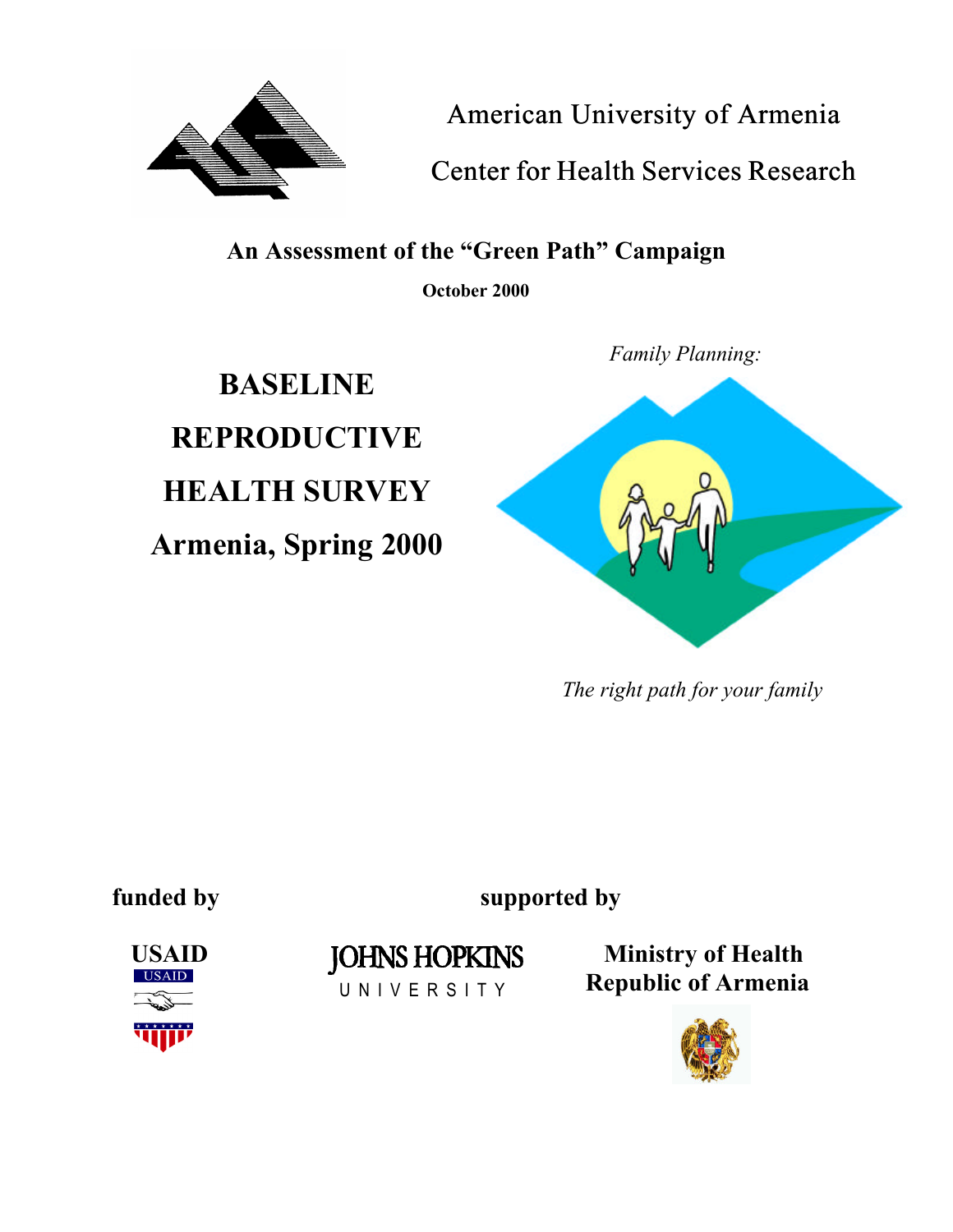# **Table of contents**

# **Executive Summary**

# **1. Background**

| 1.1 Overview of the Program         |  |
|-------------------------------------|--|
| 1.2 Evaluation Goals and Objectives |  |

# **2. Methods**

| 2.1 Concept                              | 3 |
|------------------------------------------|---|
| 2.2 Sampling                             | 4 |
| 2.3 Baseline instrument                  |   |
| 2.4 Training/pre-testing/data collection | 6 |

# **3. Results**

| 3.1 Administrative                                             | 6      |
|----------------------------------------------------------------|--------|
| 3.2 Socio-Demographics                                         | $\tau$ |
| 3.3 Knowledge of Modern Contraceptive Methods                  | 8      |
| 3.4 Knowledge of Traditional Contraceptive Methods             | 8      |
| 3.5 Contraceptive image                                        | 9      |
| 3.6 Reproductive Health / Family Planning Practices            | 9      |
| 3.7 Exposure to information about contraceptives               | 13     |
| 3.8 Reproductive Health / Family Planning Perceptions/Attitude | 13     |
|                                                                |        |
|                                                                |        |

| 4. Observations | 14 |
|-----------------|----|
| 5. References   | 16 |
| 6. Figures      | 18 |
| 7. Tables       | 23 |
| 8. Appendices   | 43 |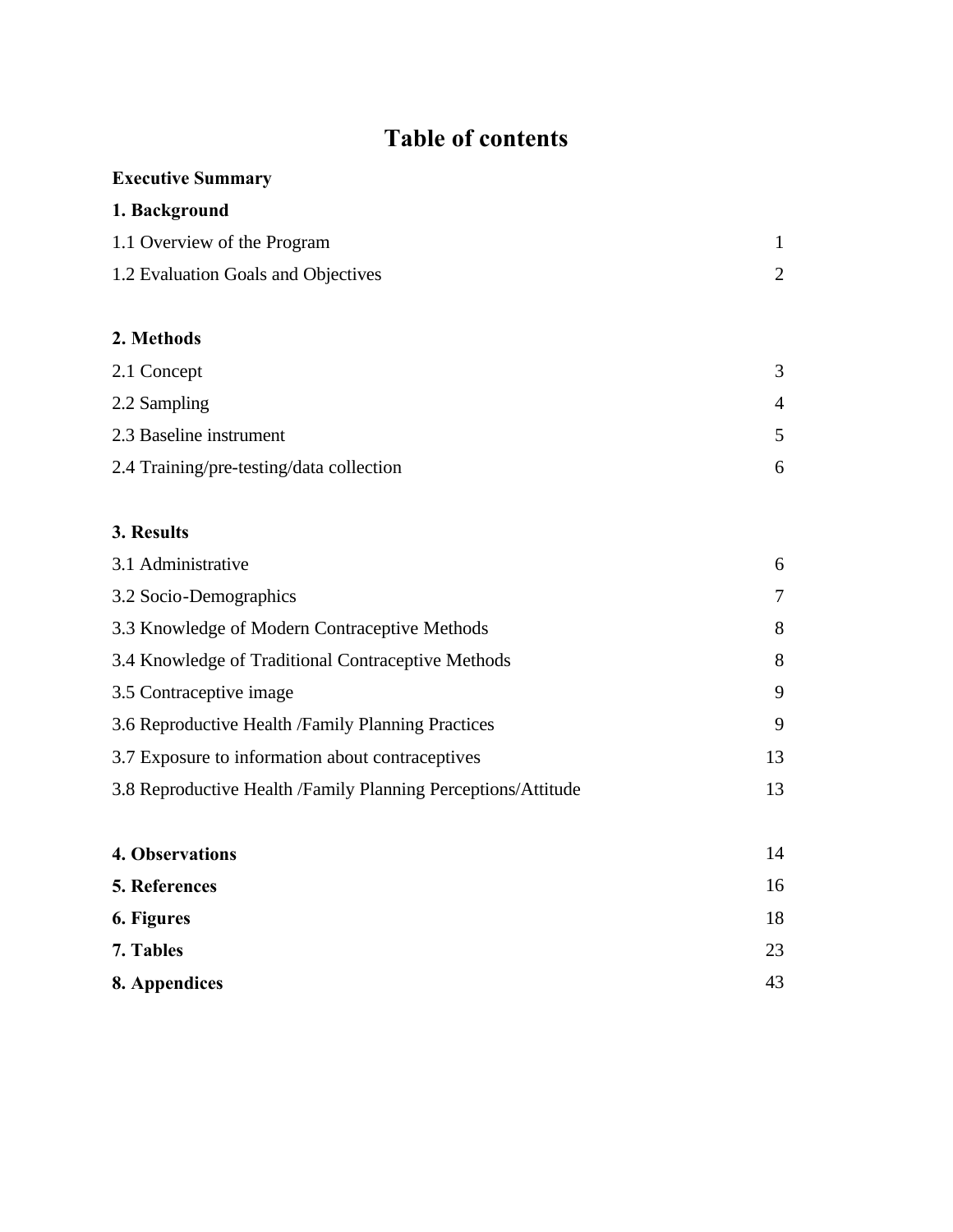# **Executive Summary**

Induced abortion remains the major form of birth control among Armenian women, contributing to high rates of maternal mortality and preventable morbidity. This reliance on abortion can be explained by the lack of information concerning modern methods of contraception and widely held misinformation among women regarding family planning and reproductive health. Previous assessments have documented a need in Armenia for high-quality family planning services in conjunction with a public education campaign. United Nations Population Fund (UNFPA) has addressed the need for quality services by equipping 77 family planning cabinets strategically located throughout the country and training their staff members. In 1999, the Johns Hopkins University Population Communication Services (JHU/PCS) began preparations for a United States Agency for International Development (USAID) funded mass media campaign. The campaign was launched in June 2000 and promotes greater knowledge, acceptance, and adoption of modern contraception through counseling and related services provided at the then underutilized family planning cabinets.

The Center for Health Services Research (CHSR) of the American University of Armenia (AUA) is conducting the process and impact evaluations of the campaign. The evaluation, which utilizes a pre-post panel design, tests the overall impact of the campaign. Household surveys were conducted with 1,212 women among the target population (married, age 18-35) in April and May of 2000. A modified cluster sampling technique was used in selecting participants, which provides for a representative sample from the selected regions (*marzes*); however, care must be taken in extrapolating findings to a national level. Reproductive health/family planning knowledge, attitudes, and practices were assessed at the baseline. In the fall of 2000, following the implementation of the national and regional campaigns, the same women will be reinterviewed using a similar instrument. Program impact will also be assessed by the JHU/PCS team through monitoring clinic visits in selected areas several months prior to and after the launch of the campaign.

The baseline data support previous findings of the need among Armenian couples for information regarding family planning and reproductive health options. Virtually all couples are practicing family planning; unfortunately reliance is on ineffective traditional methods supported by abortion.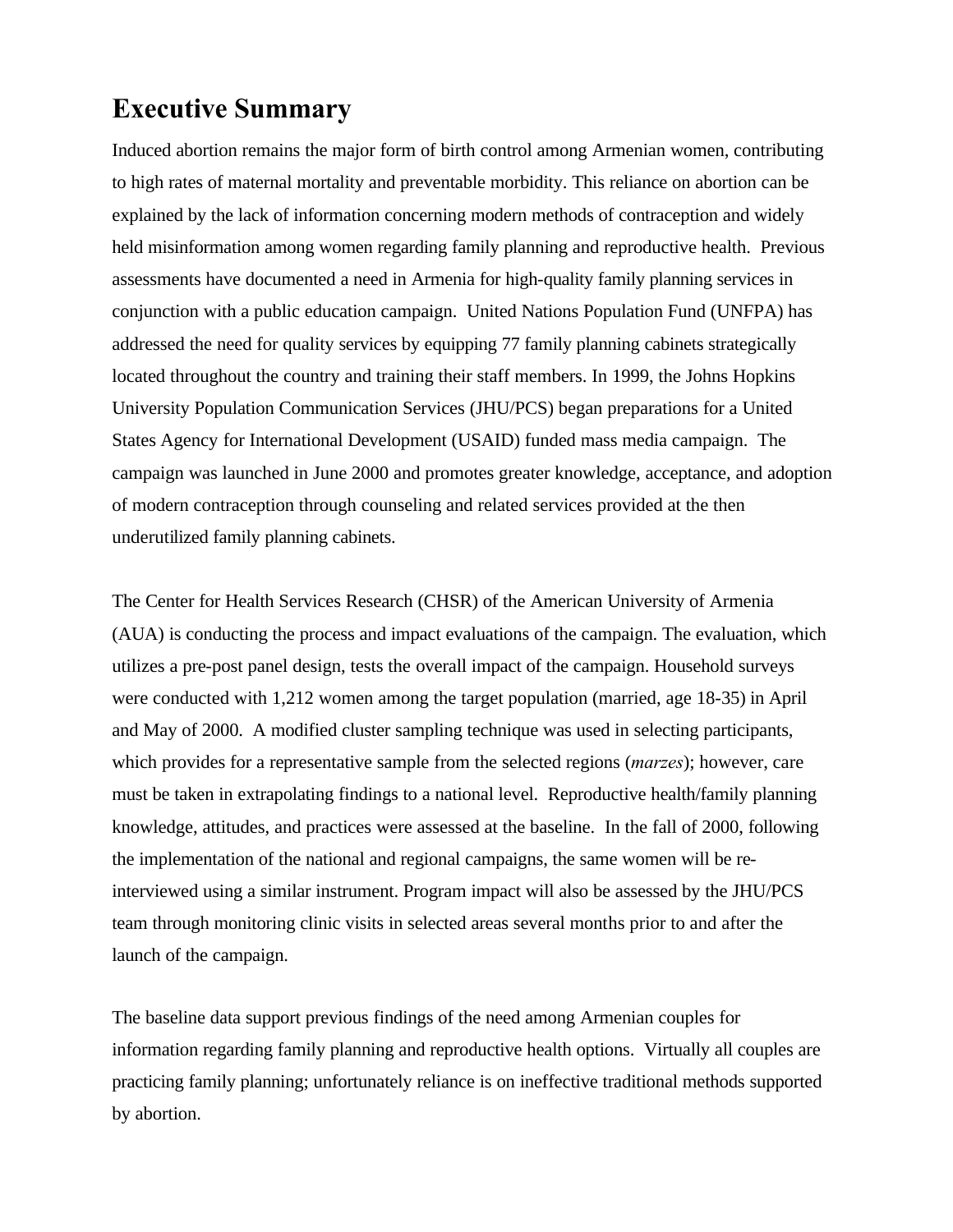The data show that, during the past 5 years among the respondents, one in two pregnancies ended in abortion. Extrapolation of these data estimates a lifetime abortion rate of 4.3 per woman. This estimate supports the trend for high number of abortions found in earlier studies conducted in Armenia, but is alarmingly higher. The main reasons women cited for having abortions were "not wanting children at the time" (60.5%) and economic reasons (24.6%), indicating a need for more effective methods of birth control. Among women pregnant during the baseline assessment, few wanted to be pregnant at that time.

Only 24.3% of the respondents currently use a modern method of contraception. The most frequently used modern method of contraception is the Intrauterine Device (IUD) (9.4% of all respondents), followed by condoms (8.3%). Perceived safety /few side effects were the main reasons for choosing the current method of contraception (modern or traditional). In most cases, the primary reasons for not using a modern method are the cost and the fear of side effects. The modern methods women most expressed a preference for using were the IUD and pills (48.9% and 33.7% respectively).

Use of Family Planning Cabinets is low; only 5.3% of the respondents had received family planning care/counseling services within the past year. Those attending, however, were generally satisfied with the care and services received. Similarly distressing is the fact that 49% of the respondents had never visited a gynecological cabinet for non-pregnancy-related care.

Responses revealed that doctors are the most trusted source of information about family planning and contraceptives. Family and friends also provide information that is valued by the respondents. Interestingly, the respondents perceived that about 75% of their friends use modern contraceptives, a number 3 times higher than reality.

In summary, the baseline survey results show the need for information regarding quality family planning services. Overwhelmingly, women realize that abortion is the least safe and effective method to rely on, however, the current use of modern methods, which would protect women from unwanted pregnancies is low. The perception of friends as a valuable source of information, combined with a positive peer environment regarding the use of modern contraceptives, suggests a strong foundation for the proposed program to achieve its objectives in increasing utilization of family planning clinics and ultimately modifying contraceptive use behavior.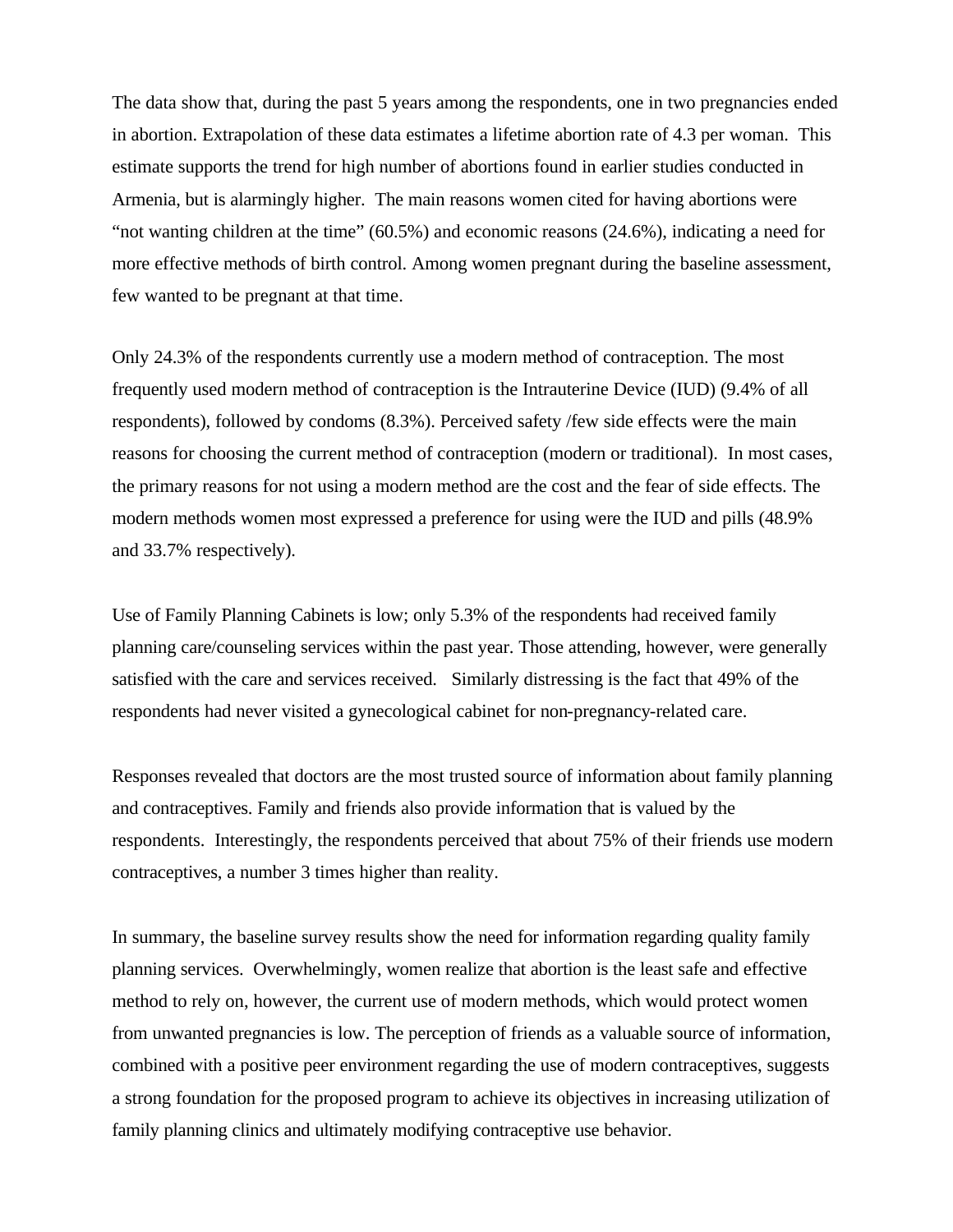# **1. Background**

## **1.1 Overview of the Program**

Located in the southern Caucasus (see map, Figure 1), Armenia, like the other newly independent former Soviet Republics, is far behind its West European neighbors in family planning: in 1997, modern method use was estimated at 36% (1). Abortion remains the major form of birth control among Armenian women (2). Armenian women as well as other Eastern European women who undergo induced abortion are almost totally without information on alternative methods of birth control. This is cited by specialists as the primary reason for their heavy reliance on abortion (2). While a recent UNFPA program has assured that the country has sufficient contraceptive supplies and trained professionals, the availability of reproductive health information and education is extremely limited. Much of what women do know is misconception and myth. Adding to this environment are negative physician attitudes towards (certain) modern methods of contraception, possibly based on their own misinformation, the financial gains reaped from payments for abortions, and/or attitudes about the status of women.

Recognizing the need for information on modern contraception, a number of international agencies are working to improve women's health in Armenia. In 1997, a UNFPA-funded program trained and equipped doctors at 77 family planning cabinets strategically located throughout the country. The challenge remains to make women aware of these new services and to increase the utilization of the cabinets. Several USAID assessments have recommended mass media campaigns to promote greater knowledge, acceptance, and adoption of modern contraception. In June 2000, JHU/PCS launched a national Information-Education-Communication (IEC) campaign funded by USAID to support USAID's Population Health and Nutrition Center's Strategic Objective of improving women's health (3).

The national campaign uses television, radio, and print media to encourage women to visit family planning cabinets and to use modern contraceptive methods. In two pilot *marzes*, the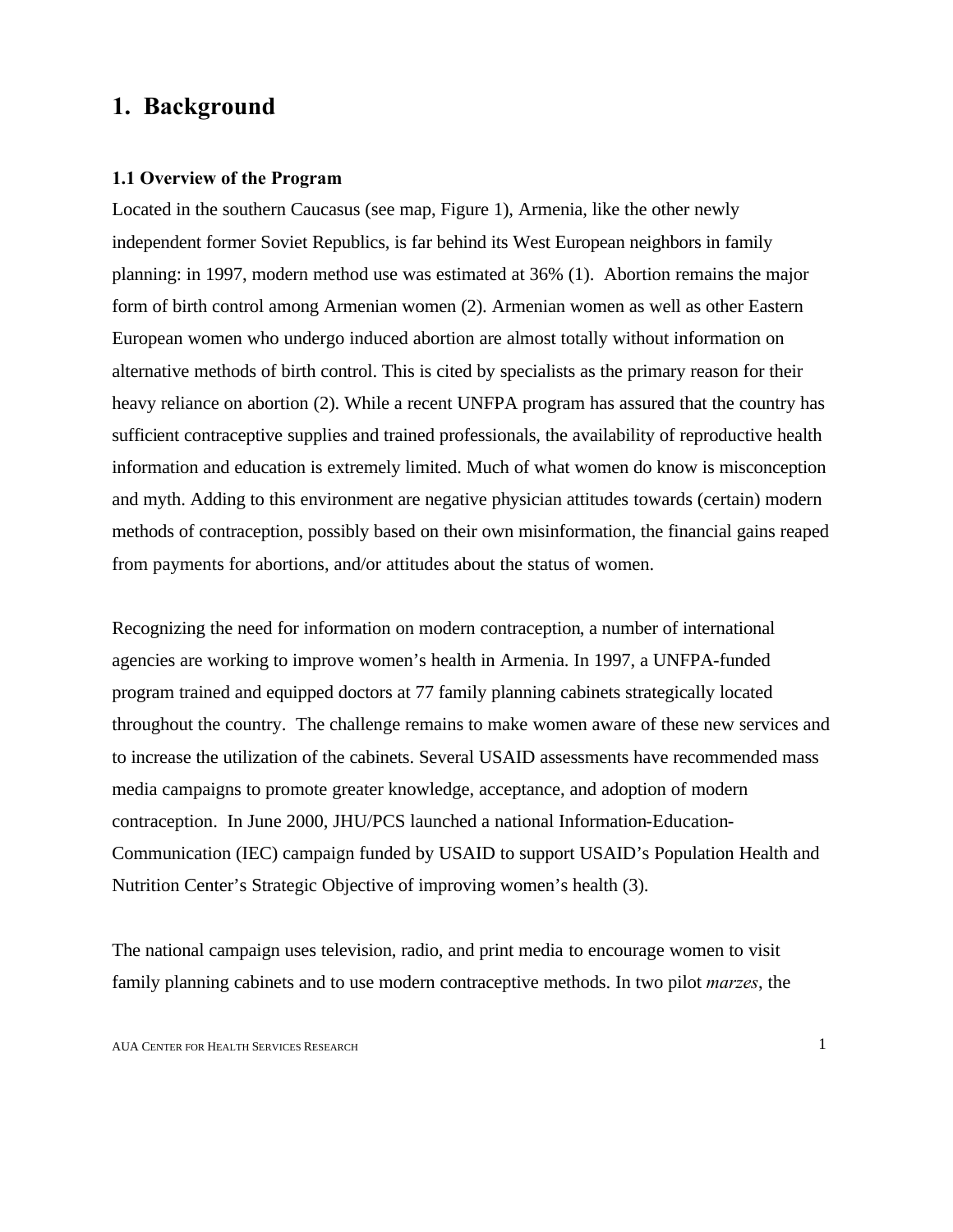national media campaign is supplemented with a combination of regional media and community events. A family health logo (displayed on the report cover) was developed to unify the campaign and provide a symbol for easy identification of the participating family planning cabinets and pharmacies by prospective clients. The logo is prominently promoted in the media. The campaign also promotes select Yerevan pharmacies as a source of information and supplies. The program trained Non-Governmental Organizations (NGOs) and community members in community mobilization and assisted them in developing and implementing community events supporting the regional mass media campaigns.

JHU/PCS provided additional counseling/interpersonal communication skills training to doctors from family planning cabinets throughout the country. The program also trained pharmacists and pharmacy managers in selected pharmacies in Yerevan in quality customer service and contraceptive technology. The program provided family planning providers nationwide with print and reference materials to assist them in their work.

In 1999, JHU/PCS contracted the Center for Health Services Research in collaboration with the Center for Policy Analysis (CPA) of the American University of Armenia to conduct the formative research utilized in the underlying design/approach to the campaign. The results of this research phase are reported elsewhere (4). In spring of 2000, the CHSR was contracted to conduct the process and impact evaluations of the campaign itself.

#### **1.2 Evaluation goals and objectives**

The CHSR, in coordination with JHU/PCS, is conducting an evaluation of the impact and outcome of the IEC campaign. While the ultimate campaign objective is an increase in the use of modern contraceptive methods and a corresponding decrease in abortions, other measures more sensitive to change within the evaluation period should also be measured. These concurrent measures include visits to family planning cabinets, informal assessments of media coverage, and pharmacy sales. These measures will support the findings of the panel survey that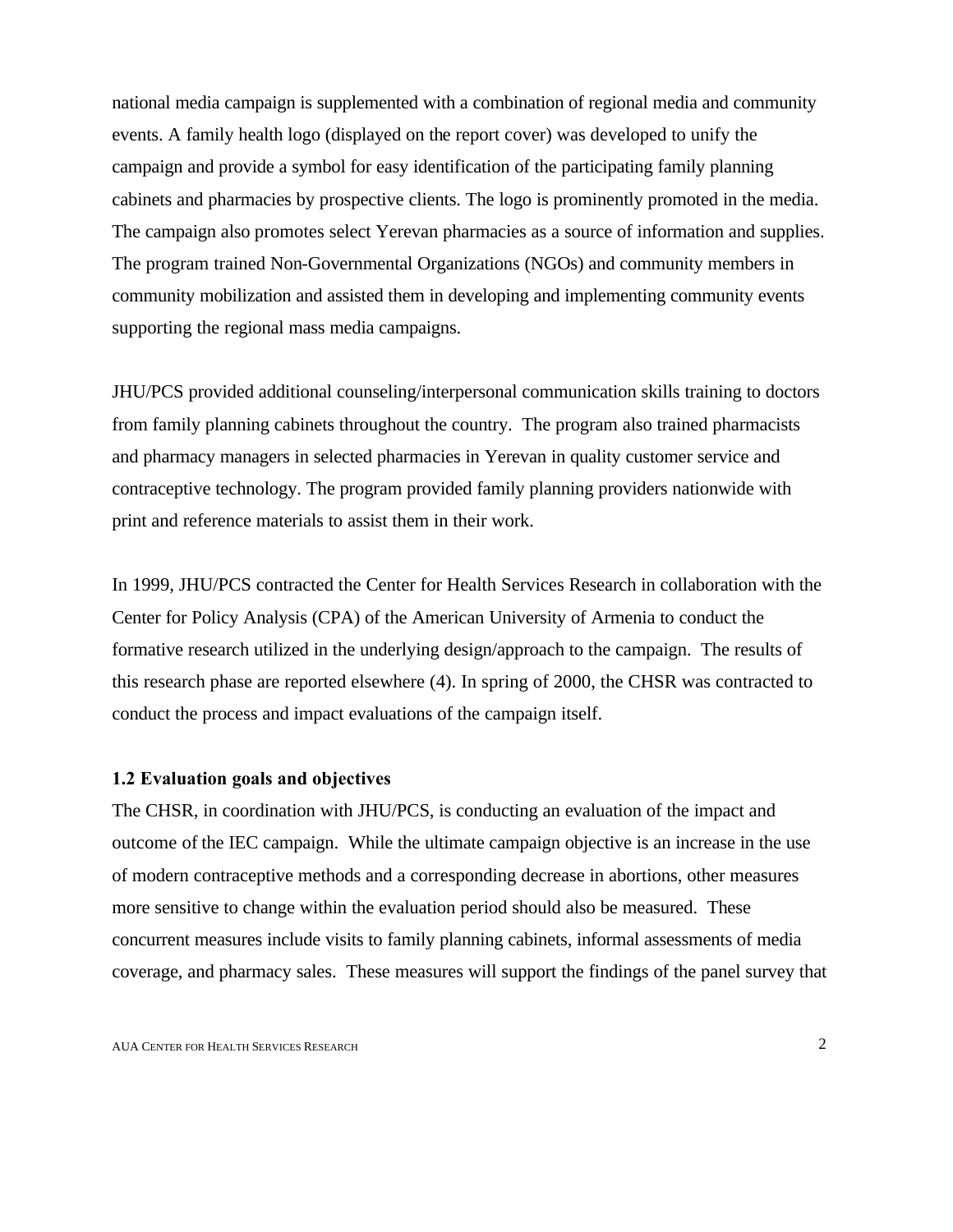measures pre-and post levels of knowledge, attitudes, and practices related to family planning and reproductive health. A concern in program evaluation is attributing changes to a program as opposed to other influences within a community. The panel design used in this study provides the most robust assessment of the program's true impact. Unlike a simple cross-sectional study, the panel design permits the determination of temporal relationships at an individual level, strengthening causal inferences drawn from the data. The mix of national and national supplemented by local program activities also strengthens the program evaluation by allowing for assessments of dose-response relationships. If the program fails to demonstrate an impact, this design may lend insight into where the program failed to achieve the intermediary goals necessary for the attainment of the overall goals. Such analysis can lead to improvements in the design and/or implementation of future programs rather than the wholesale dismissal of an otherwise sound approach.

The current report summarizes the findings of the initial (baseline) survey. The survey assessed pre-campaign knowledge, attitudes, and practices among the selected respondents. These data serve three purposes: first, to provide demographic information, second, to detail the current status of various indicators and, third, to provide a reference against which to measure changes subsequent to the launch of the campaign.

# **2. Methods**

## **2.1 Concept**

A group of 1212 married women, aged 18-35, was enrolled at baseline – 504 from Yerevan, 504 from the Lori & Vayots Dzor *marzes* where community mobilization activities and local media supplemented the mass media campaign, and 204 from a comparison *marz* (Armavir) [see map, Figure 2]. During the follow-up, the same women will be re-interviewed. An additional 236 women will be enrolled from these *marzes* to assess if participation in the baseline survey sensitized women to more vigorously respond to the campaign. Baseline knowledge, attitudes,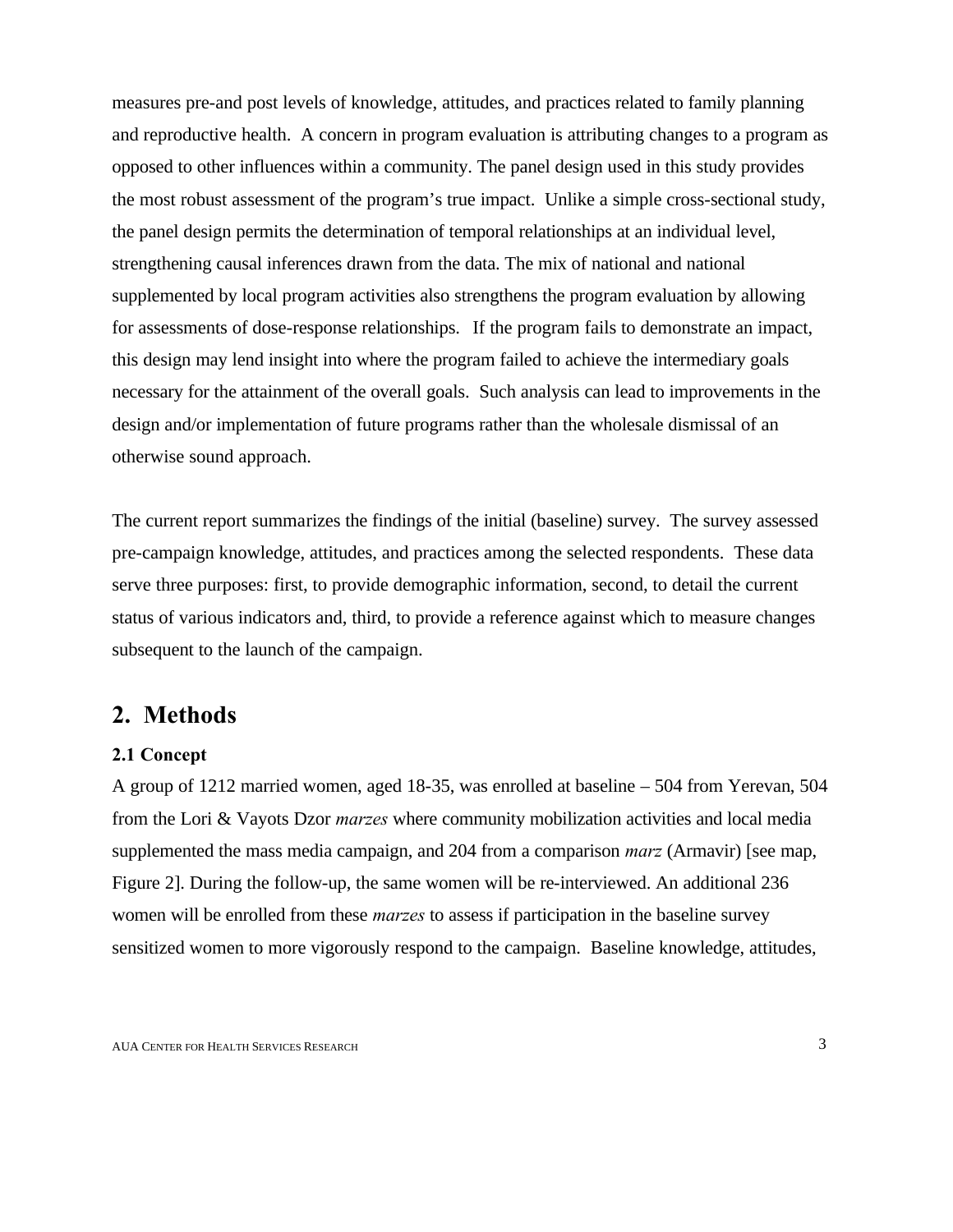and practices were assessed using survey instruments and methods developed in cooperation with JHU/PCS.

## **2.2 Sampling**

The sample size of 1212 is comparable to similar studies and supported by simple sample size calculations, which indicate a minimum of 200 observations for each comparison unit (5) for the level of precision and expected frequency of the key characteristics being investigated.

*Inclusion criteria*: Married women (registered or unregistered marriage) of reproductive age, 18-35.

*Exclusion criteria*: Single, widowed, divorced women and women married, but living apart form their husbands for at least 30 days were considered to be ineligible for the survey as well as those declining to participate, women of other age categories, and women lost to follow-up.

These criteria mirror the target population defined for the program: married women 18-35 years of age. Women living apart from their husbands for more than 30 days were excluded as their contraceptive behaviors were considered to be more like unmarried women.

Respondents were selected using a probability proportional to size cluster sampling technique. This process gives every potential respondent an equal probability of being included in the sample while allowing for an efficient enumeration process. While this method was seen as the most rigorous method feasible, it is based on several assumptions: 1) Patterns of emigration are uniform across Armenia; 2) a cluster size of 6 coupled with skipping adjacent households effectively minimizes heterogeneity bias; and 3) the population is uniformly distributed across geographic areas with respect to key socio-demographic variables. Extant data and prior research indicate that these assumptions are reasonable for Armenia at this time. As detailed in Appendix 1, which includes a summary of all of the baseline survey procedures, the sample is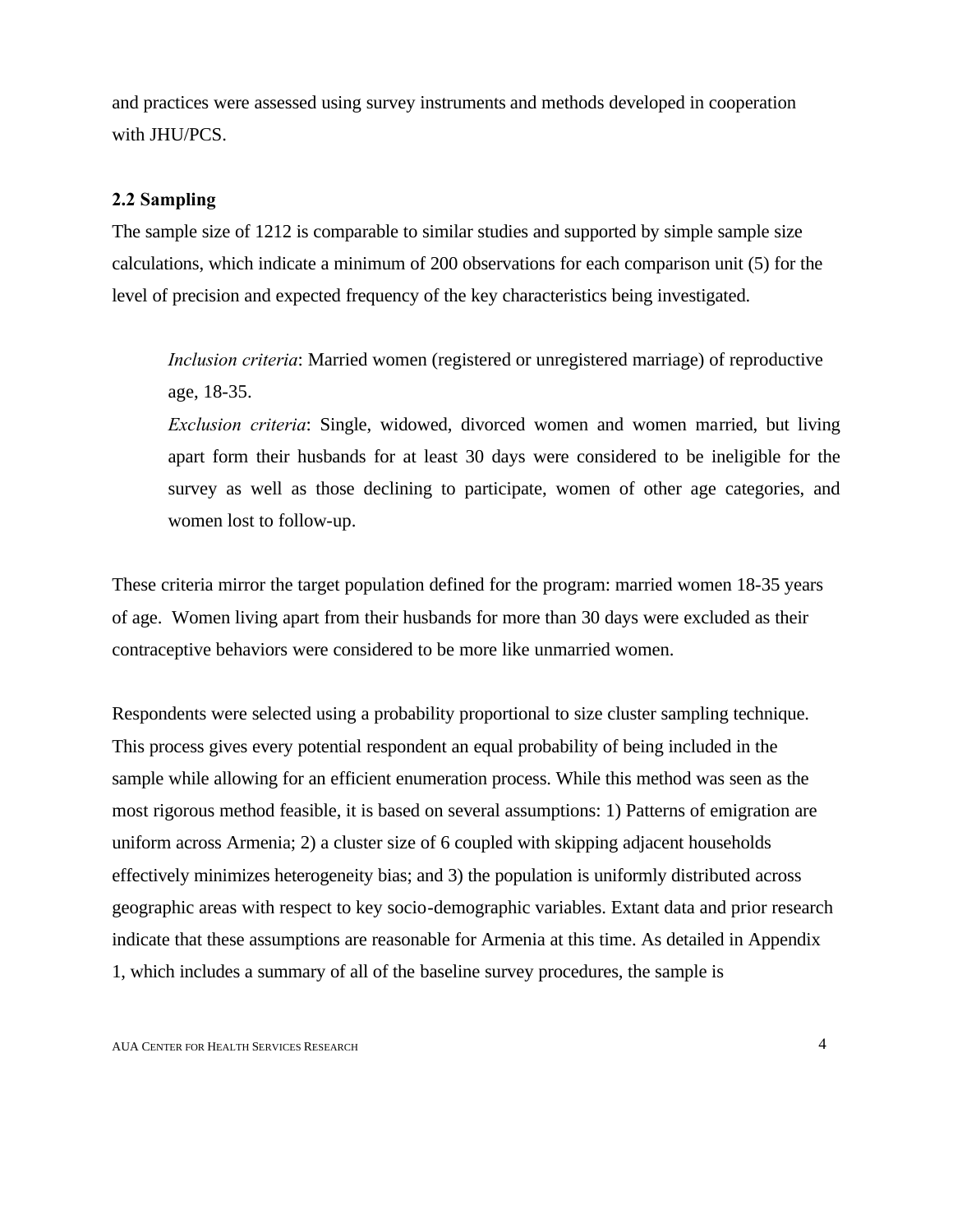representative of the *marzes* from which the sample is drawn and should reasonably reflect all of Armenia.

## **2.3 Baseline Instrument**

The baseline instrument was collaboratively developed by JHU/PCS and AUA/CHSR staff from previous surveys on the topic and adapted for use in Armenia and to the specific objectives of the project. Information from the formative research phase was invaluable in this development process. Input was solicited from the Ministry of Health (MOH) and several key groups. The instrument was subject to expert review and several iterations of pre-testing in its Armenian, Russian, and English formats. The final interviewer-administered instrument (Appendix 2) was 30 pages in length and required approximately 30 minutes to complete. All the interviews were conducted in separate rooms where the respondent and the interviewer were alone during the interview. Interviews were conducted in Armenian unless the respondent expressed a preference for Russian. In addition to completing a cluster of 6 interviews per day, interviewers completed journal forms (see Appendix 3), where information was logged on compliance with the sampling protocol and response patterns.

Listed below are the specific domains that were addressed in the baseline survey.

- 1. Awareness, usage, attitude and knowledge of different modern contraception methods
- 2. Knowledge of sources to obtain modern contraception methods
- 3. Attendance of Family Planning Cabinets
- 4. Five year pregnancy history
- 5. Perception of the quality of contraceptive counseling delivered by Family Planning Cabinet physicians
- 6. Satisfaction with Family Planning Services
- 7. Exposure to the information about modern contraceptives
- 8. Perception of partner's awareness, usage, knowledge and attitude towards modern contraceptive methods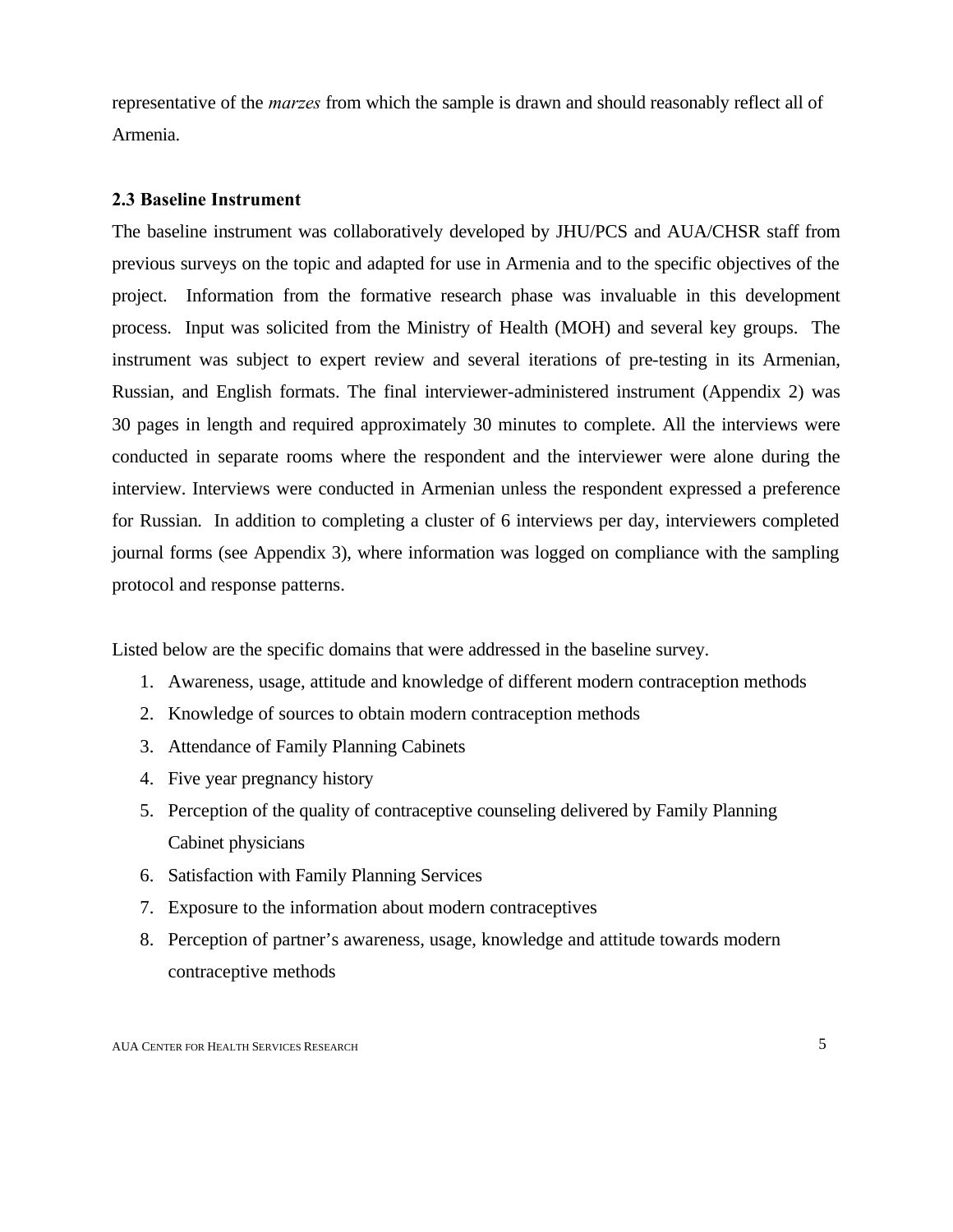- 9. Knowledge of reproductive health concerns
- 10. Knowledge of Sexually Transmitted Diseases (STD) transmission and manifestation
- 11. Key demographic and socio-cultural factors

#### **2.4 Training/pre-testing/data collection**

Interviewer training (2 days) and pre-testing (2 days) took place the week of 17 April 2000 with a final retraining on the revised instrument/protocol occurring on 25 April (see Appendix 4 for the Training Manual). A total of 17 interviewers, all women, were utilized. Data collection started on 26 April and ended on 16 May. A senior member of the CHSR or JHU/PCS staff observed each interviewer at least three times during the pre-testing phase and once during the implementation phase to assure compliance with the survey protocol and proper interviewer techniques.

# **3. Results**

The baseline survey conducted as phase one of the evaluation of the "Green Path" campaign provided valuable information of the respondents' reproductive health/family planning knowledge, attitude and practices. The results of the baseline survey were consistent in most aspects with similar studies previously conducted on this topic in Armenia (1, 2, 4) and show a crucial need for information delivery and quality family planning services for Armenian women.

## **3.1 Administrative**

A total of 1212 women from Yerevan (n=504), Lori & Vayots Dzor (n=504) and Armavir *marzes* (n=204) responded to the baseline survey. On average, it required 7.5 door knocks to complete one survey. Surveys generally took 26 minutes to complete. Virtually all (96.2 %) of the surveys were conducted in Armenian with 3.8 % in Russian. The primary reason for nonresponse was the absence of an eligible female residing in the household (48.8%), followed by no one being home at the time of the interview/vacant house (43.1%). The explicit refusal rate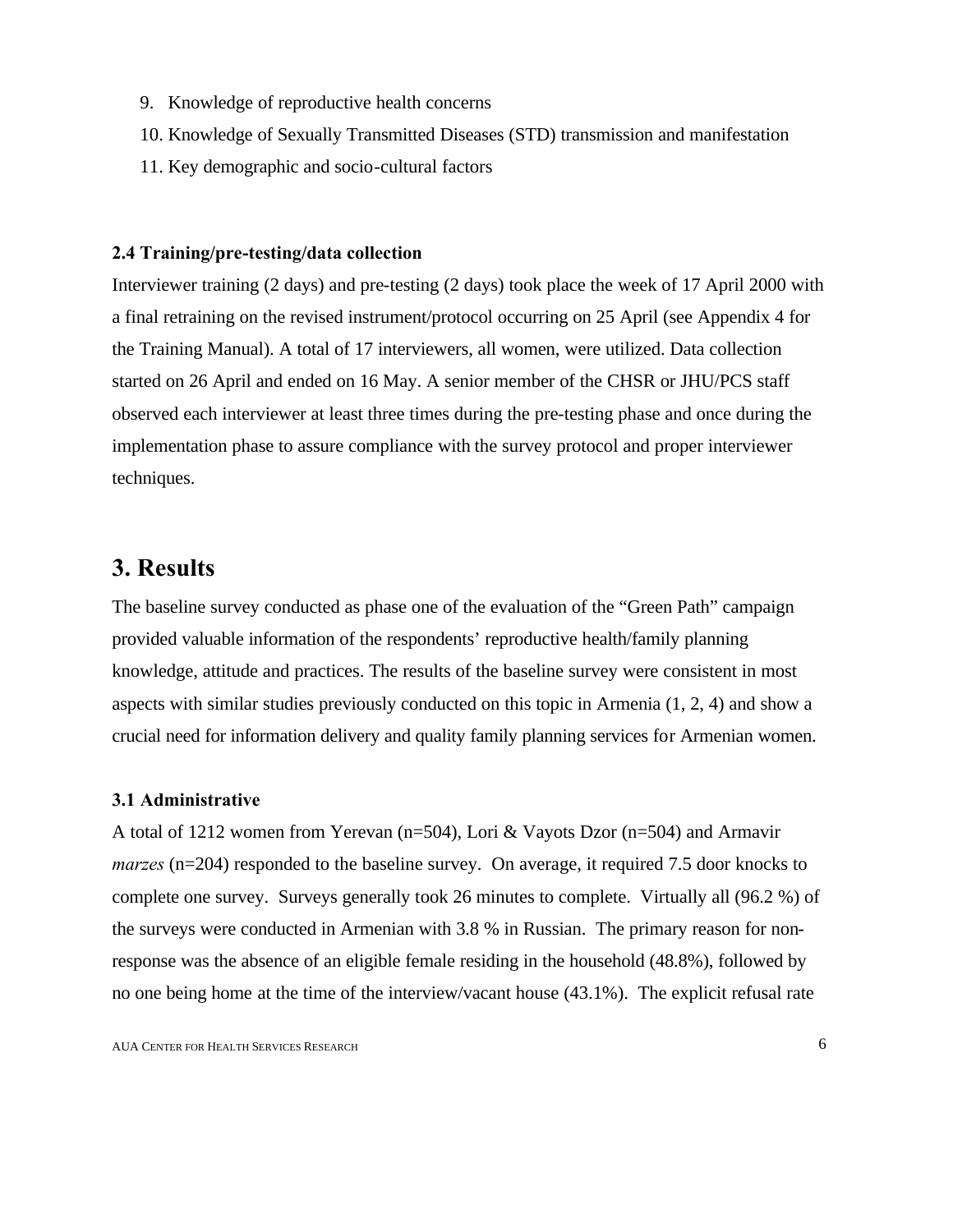(either the selected respondent refused or someone refused on behalf of the entire household) was 3.4%.

### **3.2 Socio-Demographics**

The mean age of the respondents was 27.9 years (Table 1), with the distribution spanning the entire targeted age range. Table 1 also indicates that 38.8% of all respondents had completed a professional/technical education and 21.1% had graduated from an institute/university. Of the remainder, 34.8% had a basic school (10 year) education, and 5.1 % had less than a basic10-year education. These data resemble the data obtained from the 1997 Reproductive Health (RH) Survey in Armenia (1), where women from 17 to 44 years old were surveyed. In that survey the education categories were broader (primary, secondary, tertiary), but the distribution among these categories was similar.

Only 11.9% of all respondents were currently employed.

The mean number of children per woman was 1.94, less than that identified in the 1997 RH Survey where the mean was 2.1. Given the fact that the RH Survey sample was drawn from all women of reproductive age (up to 49), this lower average among the current study population is to be expected.

The presence of the luxury/convenience items in the household, used as a proxy for socioeconomic status, varied across the marzes. The most common convenience item was an indoor/bathroom toilet, which was present in 72.5 % of all households (73% in 1997 Survey); the least common item was a personal computer, found in only 1.8% of the respondent households (Table 1) (1% according to the 1997 Survey). Overall it can be noted, that, as one would expect, Yerevan households had the highest percentage of almost all these convenience items. With respect to monthly expenditures, only 2% of all the respondents spent more than \$500 monthly. The highest percentage of people (38.7%) reported monthly expenditures less than \$50. These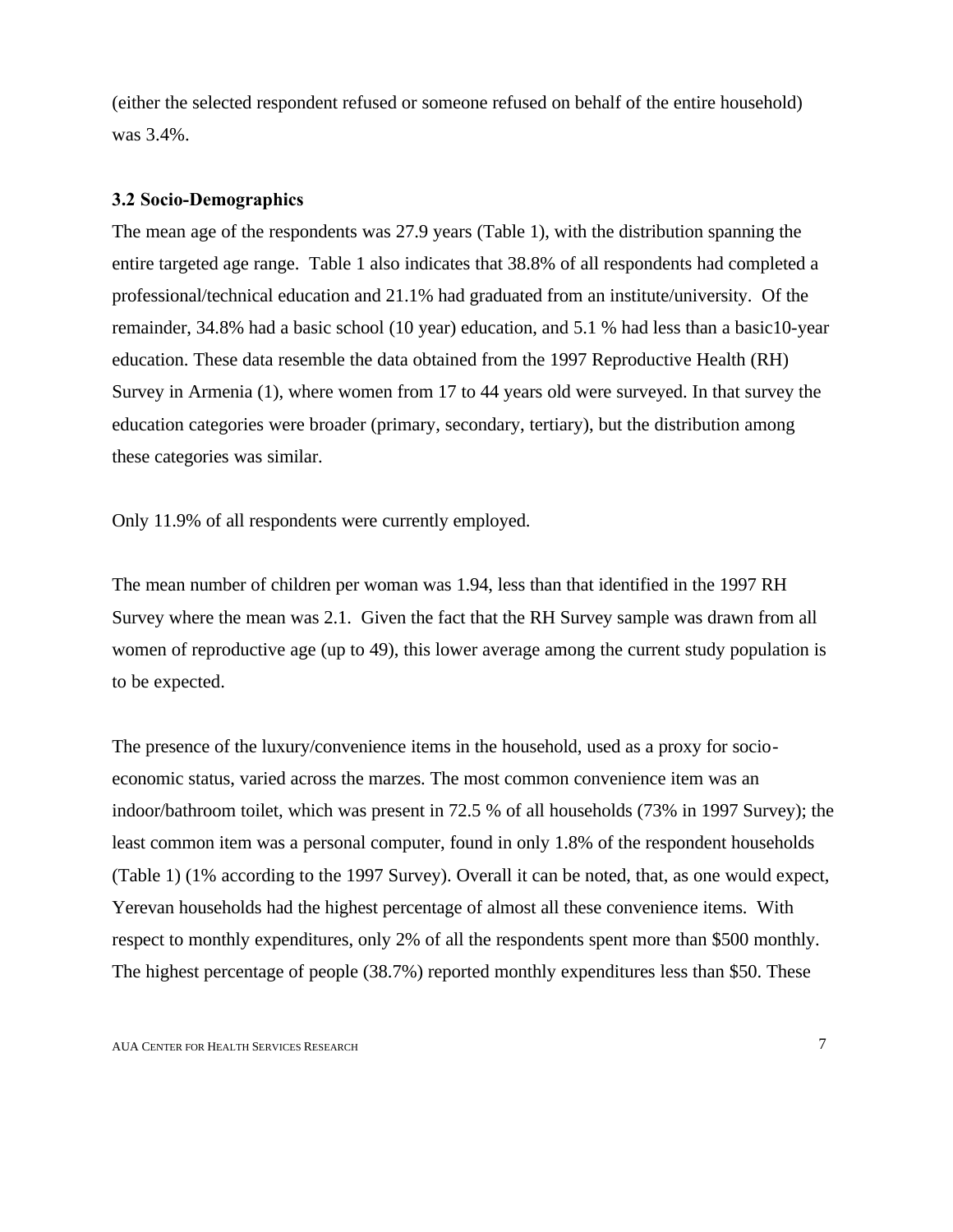data differ from what was obtained in the 1997 RH Survey (1), where the corresponding figure was 20.7%, and the highest percentage of the respondents (35.8%) reported spending \$50-100 per month. This increase may be indicative of improving economic conditions. Only 12.8 % of the respondents were satisfied with their monthly income.

#### **3.3 Knowledge of Modern Contraceptive Methods**

Information was gathered concerning the respondent's knowledge of modern contraceptive methods. Among those respondents indicating familiarity with the method, the information regarding the use and availability was obtained (Table 2, a-d, Figure 3). Pills, IUDs, and condoms were well known, with use (at any time) below 20% for all but condoms.

With respect to **pills**, 83.1% of the respondents reported awareness of this method, 84.6% of those familiar with this method knew where to get pills; however, only 15% reported ever using pills. For the **IUD,** 99.7% of the surveyed women were aware of this method; of them, 21.3% had used one at some point. **Depo-Provera** was least well-known modern method, with only 15.6% of the respondents reporting awareness of the method. This is consistent with only 3.2% reporting ever having used that method of contraception. Virtually all women (96.3%) were aware of **condoms** and roughly half of those (46.4%) reported ever having used them. Less well-known/available modern methods are also presented in the tables.

### **3.4 Knowledge of Traditional Contraceptive Methods**

Information was obtained regarding respondents' knowledge of traditional contraceptive methods (Tables 2 a-d).For the **Lactational Amenhorrhoea Method [LAM]**, most (80.3%) knew how to use it and 44.8% of them had ever used it. Most respondents (82.3%) had heard of the **Safe Period** method and almost half (43.9%) of them have ever used it. **Withdrawal** was the most widely known traditional method with 92.4% of the respondents having heard of it and 72.2% reporting having ever used it. Similar high knowledge and use were found for **douching** where 80.5% of the respondents were aware of the method and 49.9% had ever used it.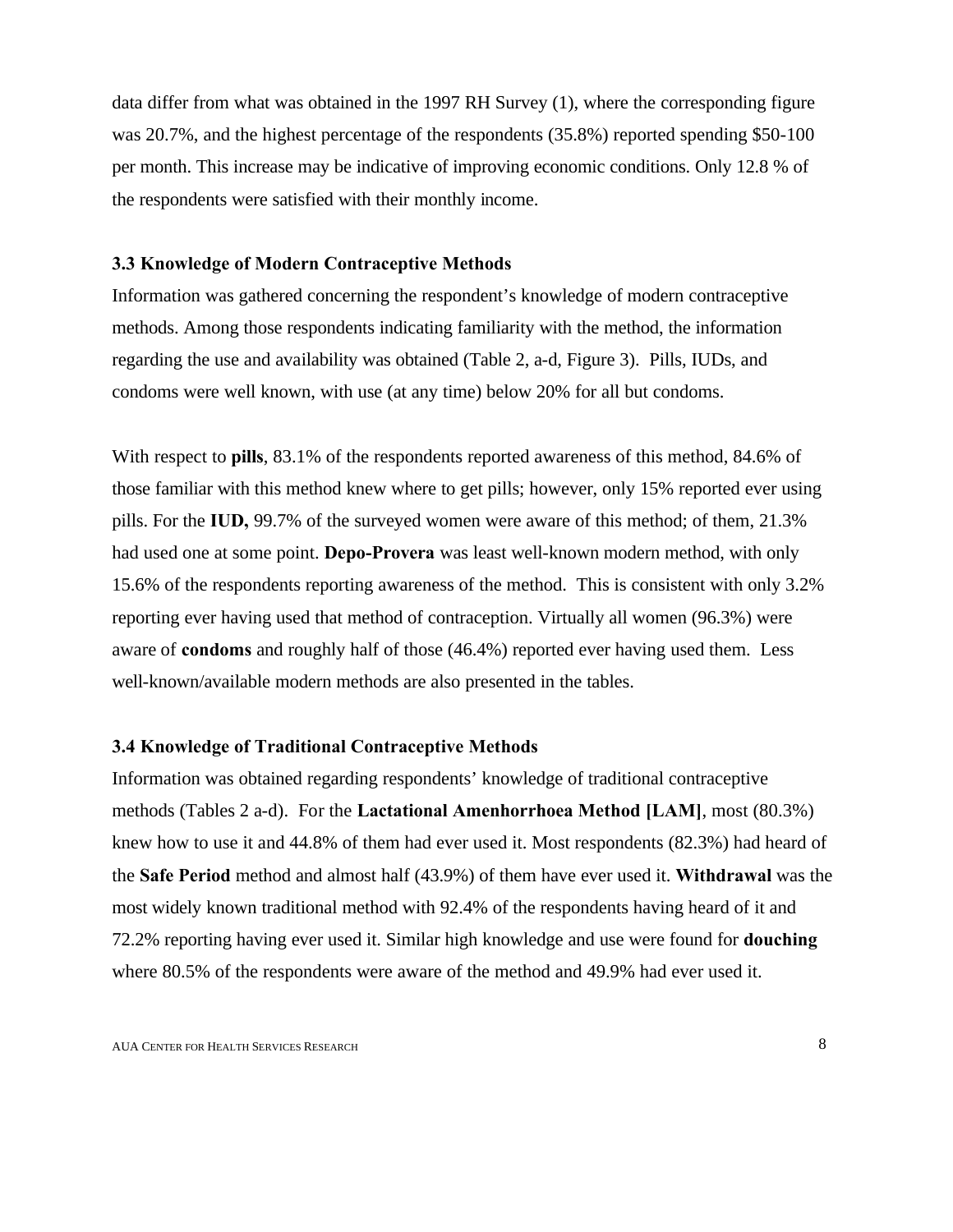### **3.5 Contraceptive image**

Table 3 describes women's perceptions of safety, effectiveness, cost and general image of different contraceptive methods. A 5-point Likert-type scale was used where a score of 5 was strongly favorable/positive. Among the respondents, the method perceived as the safest and the most effective was condoms (means are 4.18 and 3.99 respectively), followed by Spermicides/Creams as the next safest and the IUD as the next most effective methods (Table 3a and 3b). With respect to cost, abortion is considered the most expensive method (4.61), followed by the IUD. In general, the most disliked method is abortion (1.22), and the most 'positive' attitude was towards the IUD (3.15), though this is only slightly above the neutral mark of 3.0.

Current traditional method users' perceptions of the effectiveness of traditional methods compared with modern ones are summarized in Table 5. Among traditional method users, 31.8% of respondents considered modern methods to be more effective, whereas only 29.0% considered modern and traditional methods to be equally effective, and 24.5% considered modern methods to be less effective. A woman's decision to use a traditional method instead of a modern one, was lead by fear of side effects, husband's preference, and cost (56.9%, 54.8%, and 45.4% respectively, Table 6).

#### **3.6 Reproductive Health/Family Planning Practices**

As detailed in Table 7a, the mean age of the respondents at first sexual intercourse was 19.8 years, presumably the honeymoon, with no significant variation across marzes. Only 3.2% of respondents used contraceptive methods during the first sexual intercourse. Currently, 24.3 % of women report regular use of a modern contraceptive method, with the Yerevan rate being significantly higher (31.3%). Approximately 59% of the respondents reported having ever used a modern contraceptive method. With respect to routine gynecological exams, 48.8% of the respondents reported that they have never had a non-pregnancy related gynecological exam. This latter measurement serves to indicate the low utilization level of primary care/preventive visits and missed opportunities for counseling/patient education.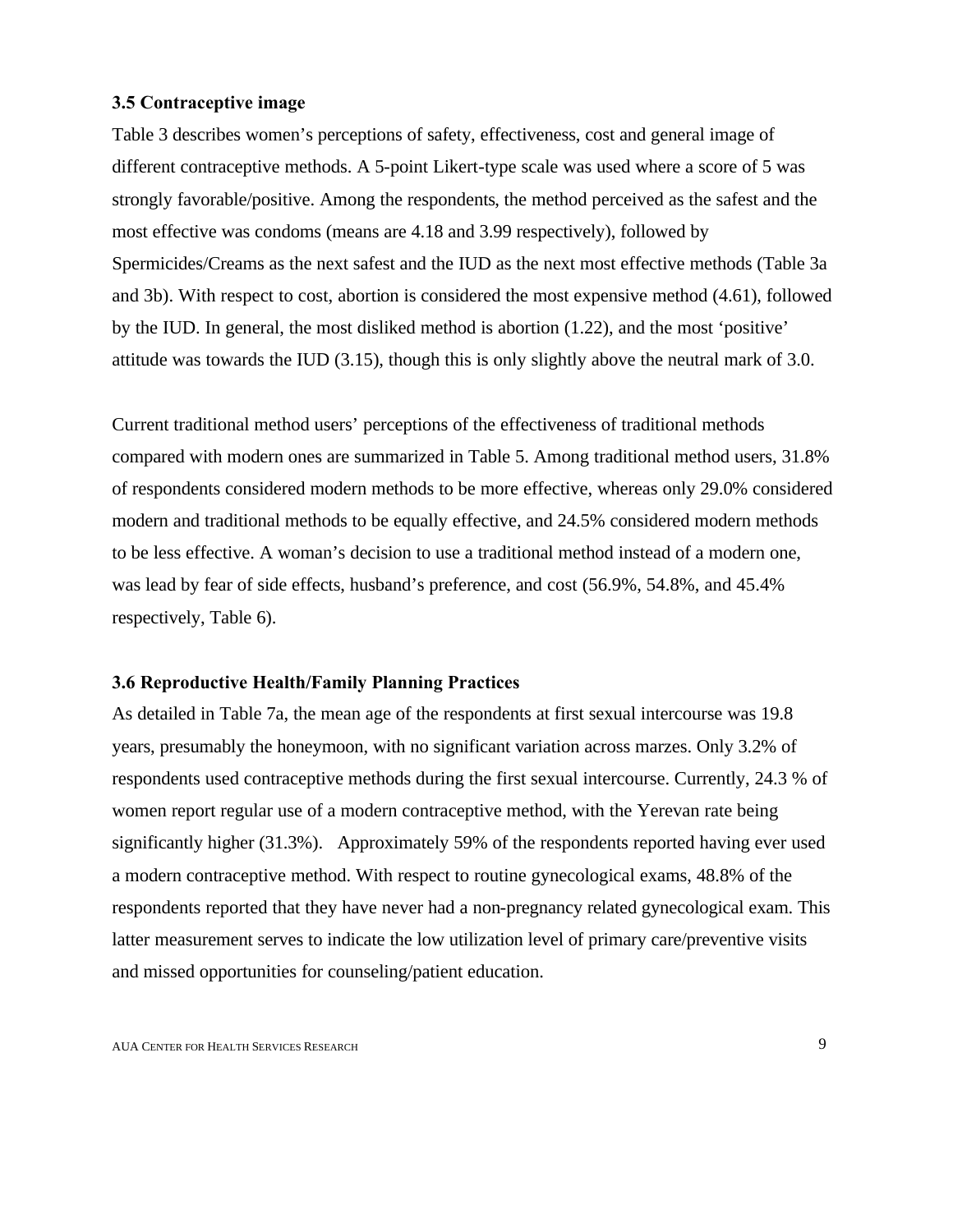A complete five-year pregnancy history (for pregnancies ending after January 1996) was taken on each respondent. The mean number of **pregnancies** was 1.43 per woman (range = 0-20) [2.04 among women having at least one pregnancy], with the highest number of pregnancies per woman reported in Armavir (1.72) and the lowest in Lori/Vayots Dzor (1.30) (Table 7a). The mean number of **abortions** was 0.71 (range = 0-20) [1.04 among women having at least one pregnancy, 2.02 among those ever having an abortion] with significant differences observed between marzes. **This translates into 1 in 2 pregnancies over the past five years ending in abortion.** A majority (60.5%) of the respondents had abortion(s), because they did not want to have children at that time, and 24.6% of women mentioned socio-economic factors as the primary reasons.

Extrapolating these findings across a typical reproductive life yields several distressing estimates. For them, a woman's reproductive life was estimated at 30 years (a slight underestimate). The fact that many women in the study had not been married for 5 years (i.e. were under 23 years old) will also lead to an underestimate. It is also believed that women outside the target population (over 35) will more likely utilize abortion, as their family size will be complete but will experience fewer pregnancies due to declining fertility (overestimate). With these caveats in mind, it was estimated that the annual pregnancy rate is 286 per 1,000 women with an annual abortion rate of 142 per thousand women. Lifetime rates are estimated at 8.6 pregnancies per woman and 4.3 abortions. These estimates are similar to, but appreciable higher than that reported in previous surveys. For the reasons outlined above, these figures are likely to slightly overstate the true magnitude of the problem. Nonetheless the findings strongly indicate the urgent need for the family planning/reproductive health information/services targeted by the "Green Path" campaign.

At the time of the baseline 9.2% of the respondents reported they were actively trying to get pregnant. A similar number of respondents (8.8%) were pregnant. Of those pregnant women,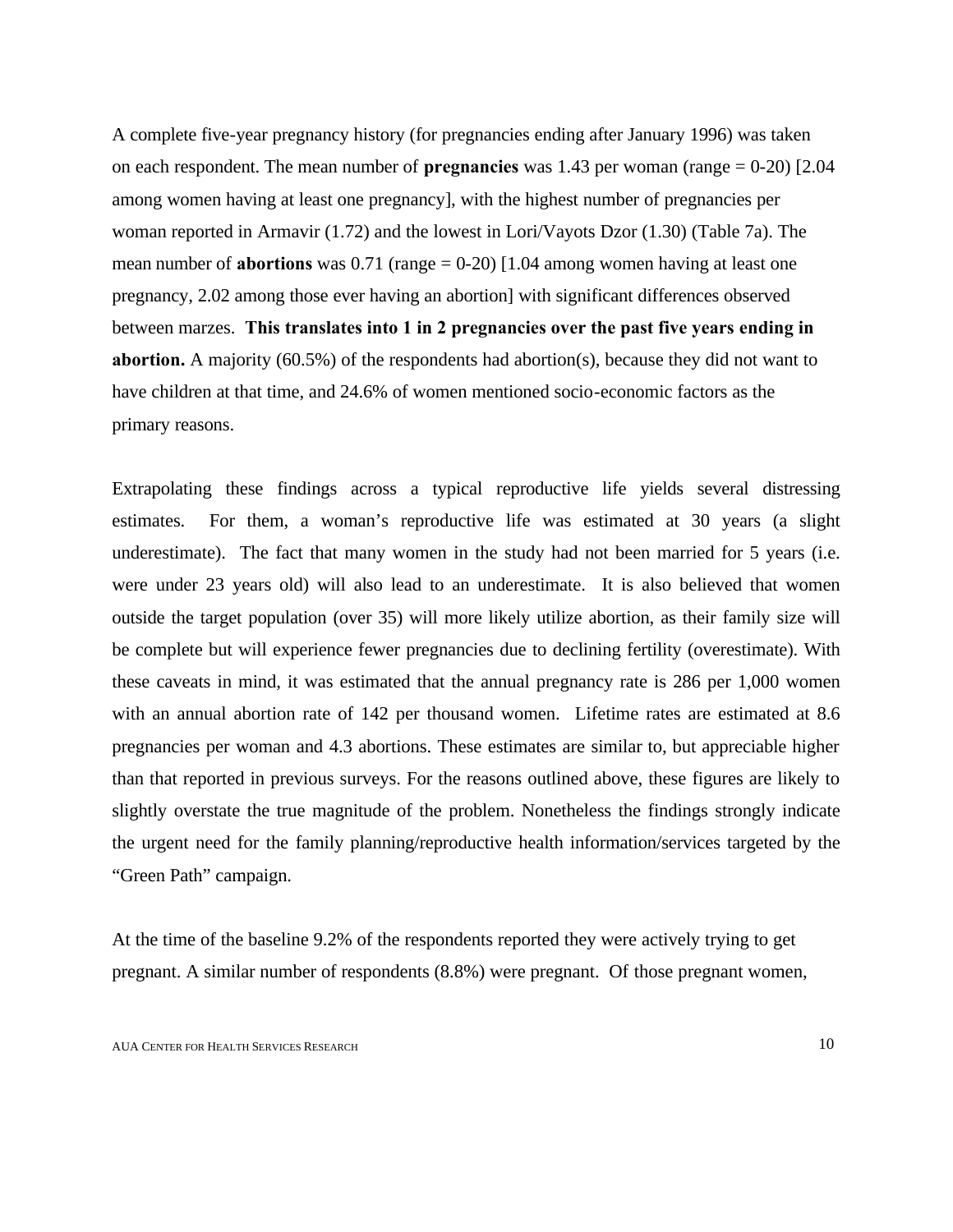only 58% wanted to be pregnant at that time. Of the remainder, 29% would have preferred to be pregnant at some point in the future and 12% did not want to be pregnant at all. This again underlines the need for effective family planning methods.

One of the important findings of the study is that very few women have received FP care/counseling services during the past year (5.3%). However, among these women, those satisfied with the services, were the majority: 52.5% were very satisfied and 39.3% were somewhat satisfied with the services received (Table 7a). Once again this supports the hypothesis that the main reason FP cabinets are underutilized in Armenia is not their poor quality, but the absence of information about their services and charges, and the reluctance of women to take charge of their health behavior and visit a cabinet.

Tables 7j – 7l describe the FP and Reproductive Health Practices of surveyed women according to several socio-demographic characteristics of interest. In general, it can be noticed that higher educated, and employed women and women with higher economic status are more likely to use family planning and utilize FP facilities. Women with higher education have gynecologic exams more frequently (34.4% of women with Institute/ University/ Postgraduate education had gynecologic exam less than 1 year ago compared to 17.7% and 18.2% of women with incomplete and complete school education respectively) (Table 7l). As expected due to their longer exposure time, a higher percentage of older women have ever used modern contraceptive methods (65.7% versus 47.1%). Notably, a higher percentage of older women currently use modern contraceptives (27.5% versus 18.9%, Table 7j), perhaps reflecting that their family size is indeed complete or greater reluctance to face an abortion.

#### **Withdrawal is the predominant contraceptive method.**

Virtually every couple not pregnant or actively seeking to become pregnant are employing some method of birth control, but not necessarily effective means as evidenced by the frequency of abortion. The distribution of the respondents' current primary contraceptive method is presented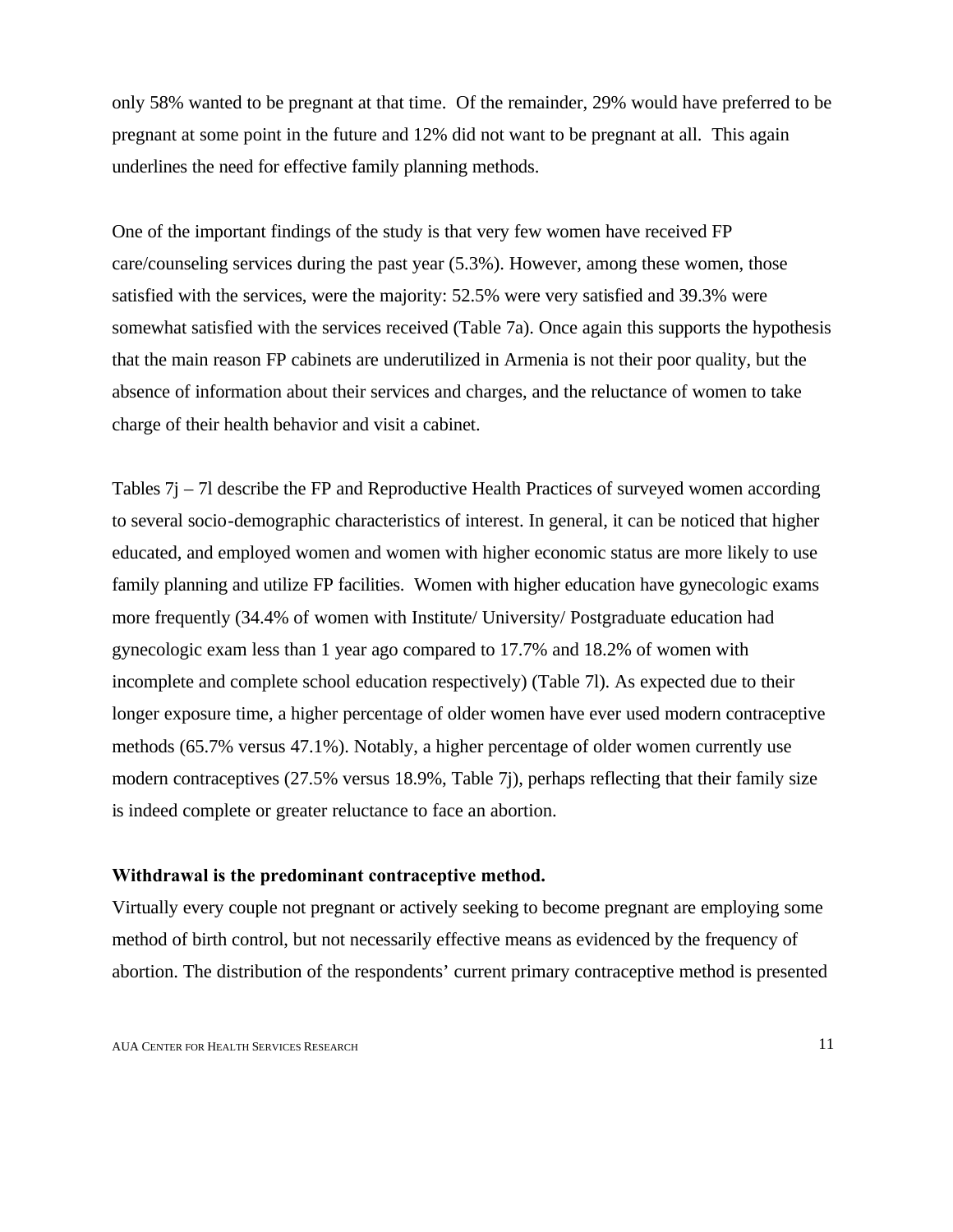in Table 7c and Figure 4. The overwhelming majority of users report traditional (and less effective) methods as their primary means of contraception. This inevitably leads to unwanted pregnancies and, correspondingly, to the use of abortions to control family size and birth spacing. By far, the most common method currently used was withdrawal (32.2%). The next most used traditional method was the safe period method (4.5%) followed by douching (2.5%). Among the modern methods in use were IUDs, and male condoms (9.4% and 8.3% respectively). Pills (2.1%) and spermicides (0.5%) were infrequently cited. No method was cited by roughly one-third (33.9%) of the respondents. While high, this figure does correspond to the proportion of the respondents reporting they are pregnant, trying to get pregnant or believe they are infertile.

#### **Perceived safety and cost are key determinants of method use**.

Safety was the most often cited reason for method selection followed by perceived effectiveness and ease of usage, 32.6%, 32.3% and 21.5% respectively (Table 7e). Similarly, fear of side effects (29.7%) was a primary barrier to using the preferred modern method (Table 7i). Cost was the most cited reason for not currently using the preferred modern method (37.0%). This may mean that while the FP cabinets continue to provide contraceptives free of charge, women will be eager to visit the cabinets and use the available modern methods, but the practice may not continue once the free supplies are exhausted.

### **Pills are an acceptable method to many women.**

Women viewed the IUD (48.9%) and, surprisingly, pills (33.7%) as the most preferable modern method to use (Table 7h). During the Soviet period, pills, mostly high dose varieties, were viewed with trepidation due to their side effects, both real and exaggerated. Focus group discussions in the formative research phase suggested these negative attitudes towards pills still persisted. These results may indicate a softening of those beliefs.

## **Contraceptive use is stable though cost and perceived efficacy seem to be factors in altering behavior.**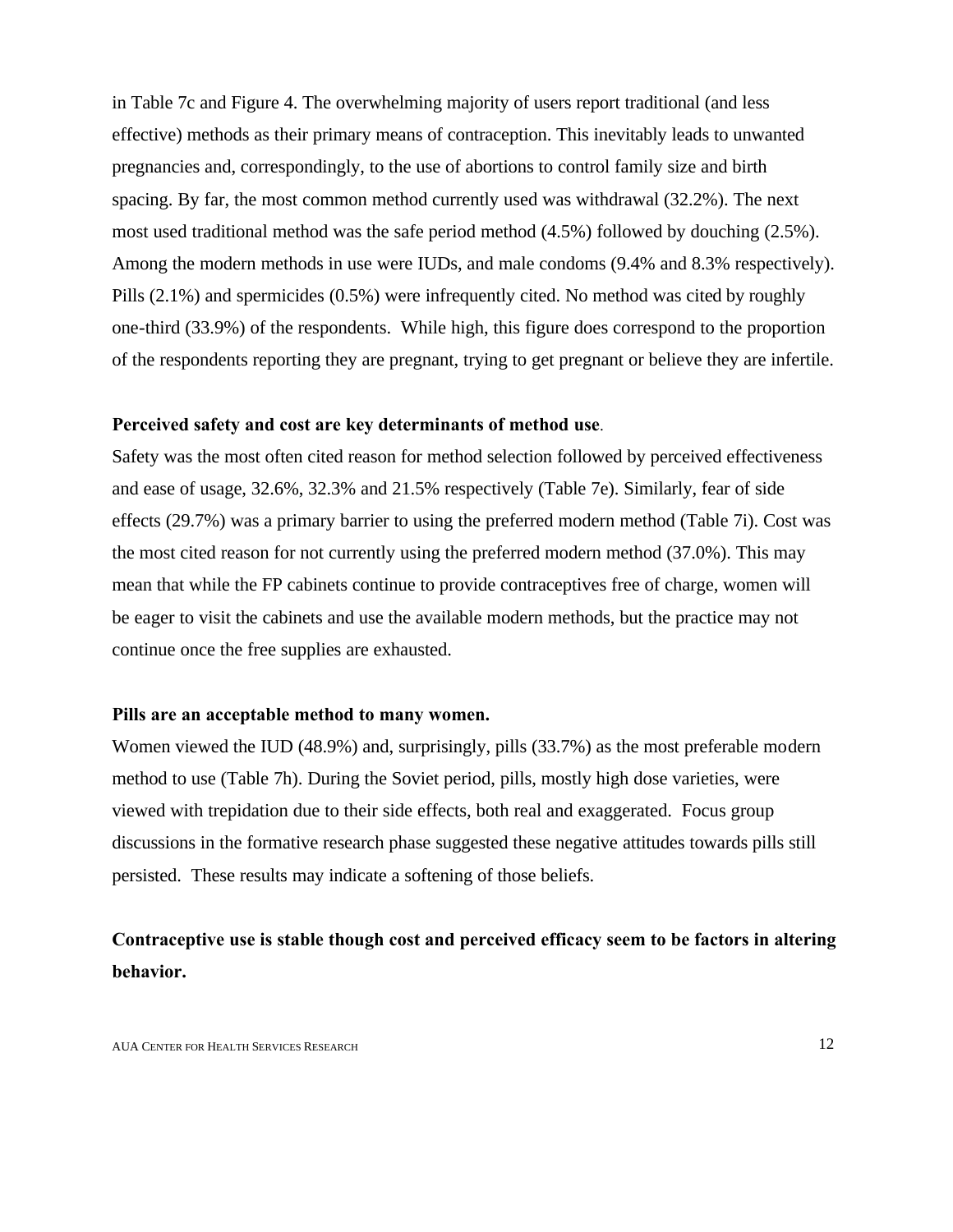Roughly 40% of the respondents, higher among users of nontraditional methods, would prefer to use a different contraceptive method (Table 5). However, the majority of women seldom change their pattern of contraception – in the past 6 months only 5.2% of women reported a change. In most cases the primary reason for change was the ineffectiveness of the currently used method or the desire to get pregnant. A different question elicited responses that financial issues also played an important role (roughly 30%) in that change.

### **Doctors are a trusted conduit of information.**

Women reported that doctors were their most trusted source of information about their current contraceptive methods (38.8%) followed by their husband and by books at 29.2% and 10.8% respectively (Table 7d). This hierarchy is similarly repeated with the more general question about the most trusted source of information for reproductive health and family planning (Table 7f). This may imply that if a woman is motivated to attend a FP cabinet, she is likely to be receptive to the information provided and ready to make an informed decision with respect to her reproductive health practices.

#### **3.7 Exposure to information about contraceptives**

Exposure to media messages about contraception/family planning during the past year was assessed. Most exposure to messages came from television where 49% of the women reported seeing at least one ad or news segment on family planning during the past year. (Table 4)

### **3.8 Reproductive Health/Family Planning Perceptions/Attitude**

The results obtained regarding Reproductive Health/ Family Planning perceptions/attitudes indicate that there are certain prerequisites for the success of the program, which are present in Armenia.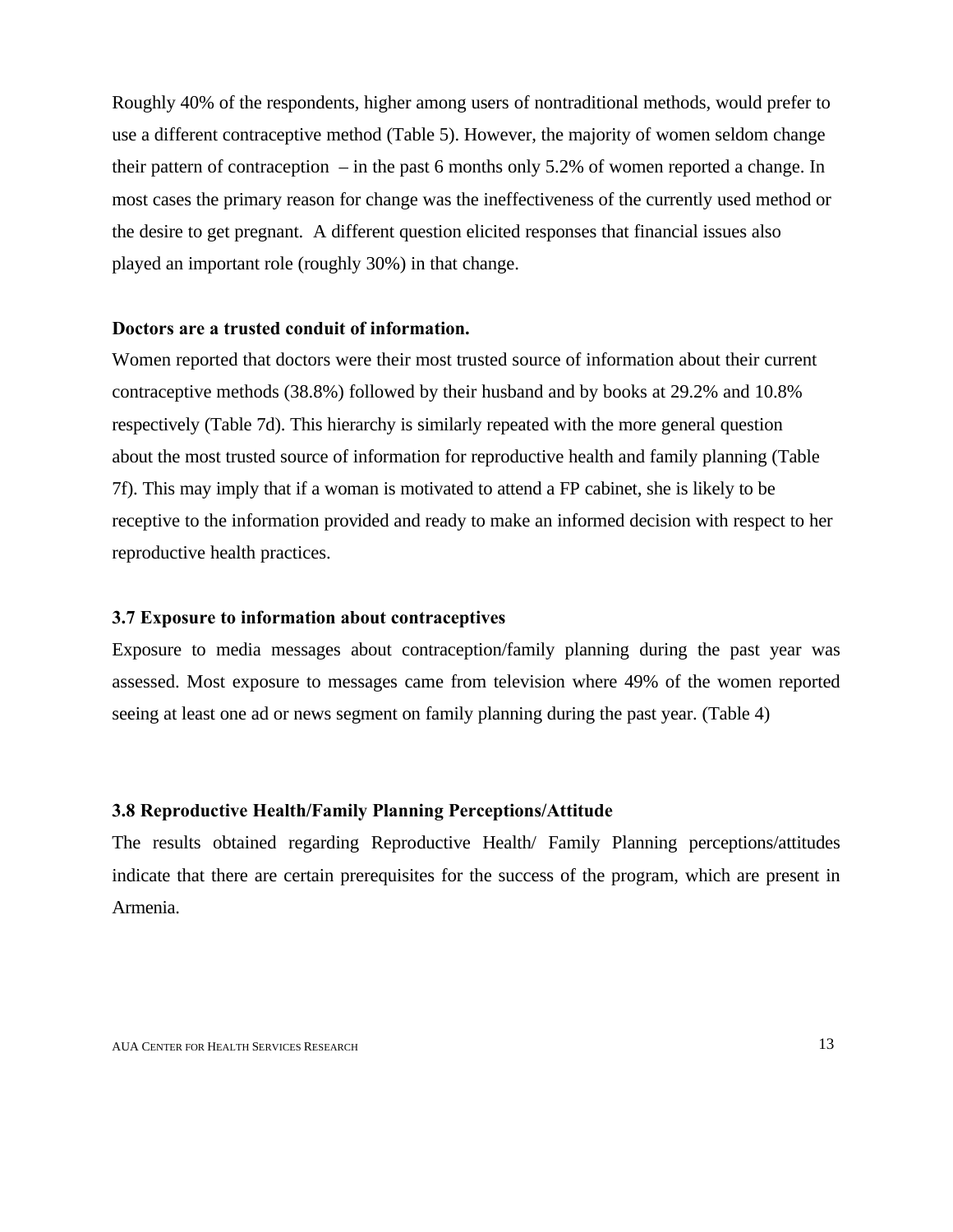### **The target audience should be broadened**.

The overwhelming majority of the respondents consider both husband and wife responsible for making decisions about family size and contraception use (70.3% and 60.0% correspondingly) (Table 7b). Encouragingly, 41.2% of respondents had discussed contraceptive methods with their husbands three times or more in the past year and 31.6% one or two times. Still, 27.3% had never had such discussions in the past year. Other family members, especially the mother-in-law, also participate in such decisions. These other stakeholders, especially husbands and mothers-inlaw should be explicitly included in the target audiences of the campaign.

#### **Perceived peer norms support modern method use**.

On average, women estimated that 7.5 of their 10 closest friends used modern methods, a figure nearly 3 times the rate observed in the sample (Table 7b). A fundamental tenet of behavior change theory is the influence of perceived normative values. Consequently, perceived norms of high modern method use will facilitate the adoption of modern method use among non-users.

# **4. Observations**

The information obtained in the baseline survey can be used not only as a reference for the postintervention program evaluation, but it also provides additional cross-sectional detail and support to similar studies of reproductive health practices in Armenia.

The key findings of the survey lead to the conclusion that Armenian couples do practice family planning and use some form of contraceptives. However the methods they use are typically traditional and less effective than modern methods. This leads to the high rate of induced abortion, which continues to be excessively utilized. The accessibility, effectiveness and safety of alternative methods of birth control should be made available for Armenian women.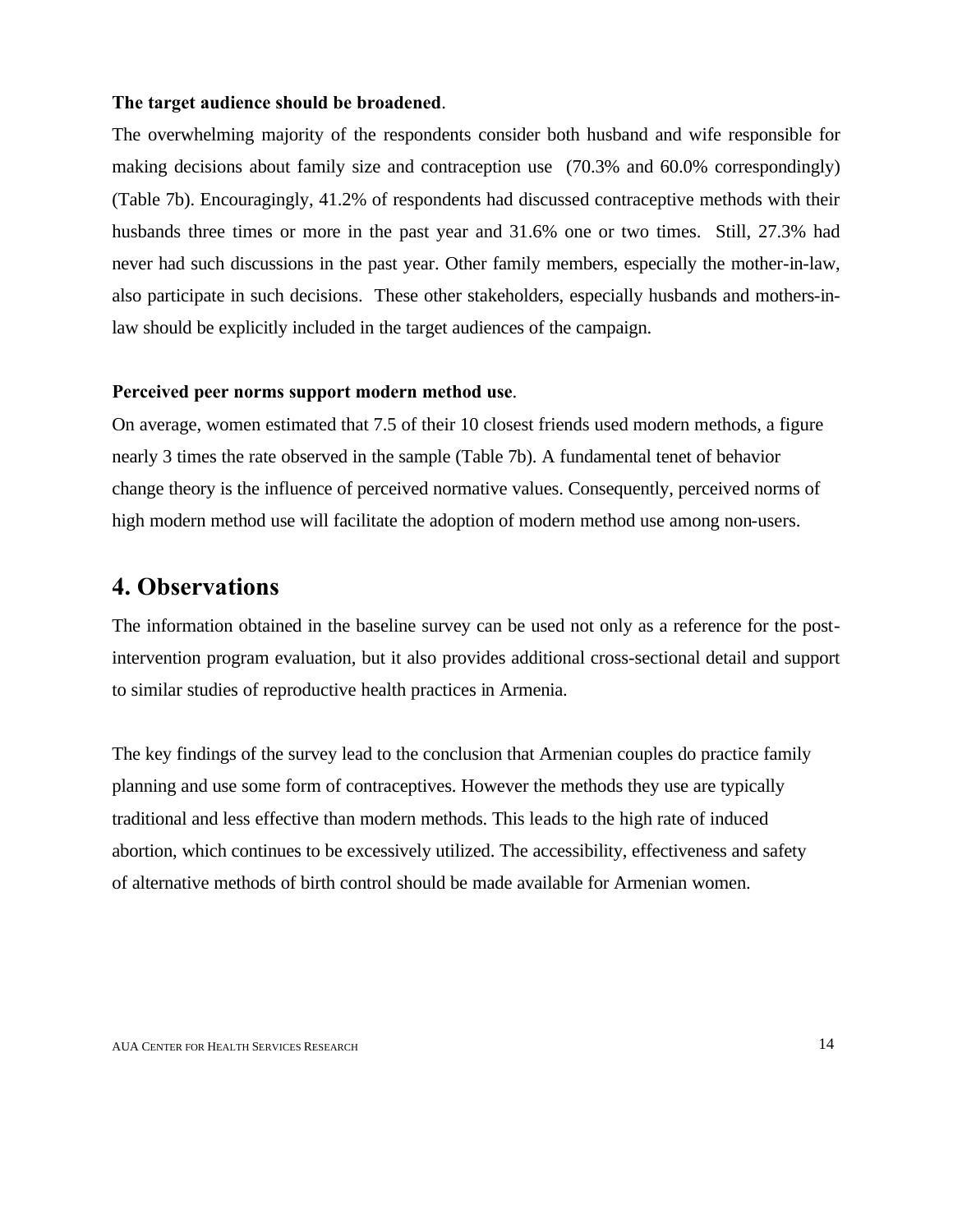The "Green Path" campaign is expected to result in Family Planning/Reproductive Health – related behavior change among women of reproductive age. A follow-up survey in fall 2000 will assess the program's impact.

Until those results are available, the Green Path Campaign organizers have every reason to be optimistic as the baseline findings indicate that the target population is ideally positioned to absorb the message and to respond to the campaign by seeking information and services from the Family Planning cabinets. Hopefully this anticipated information seeking will result in increased use of modern contraceptive methods among the target population and, ultimately, to improvement in the health of Armenian women and their families.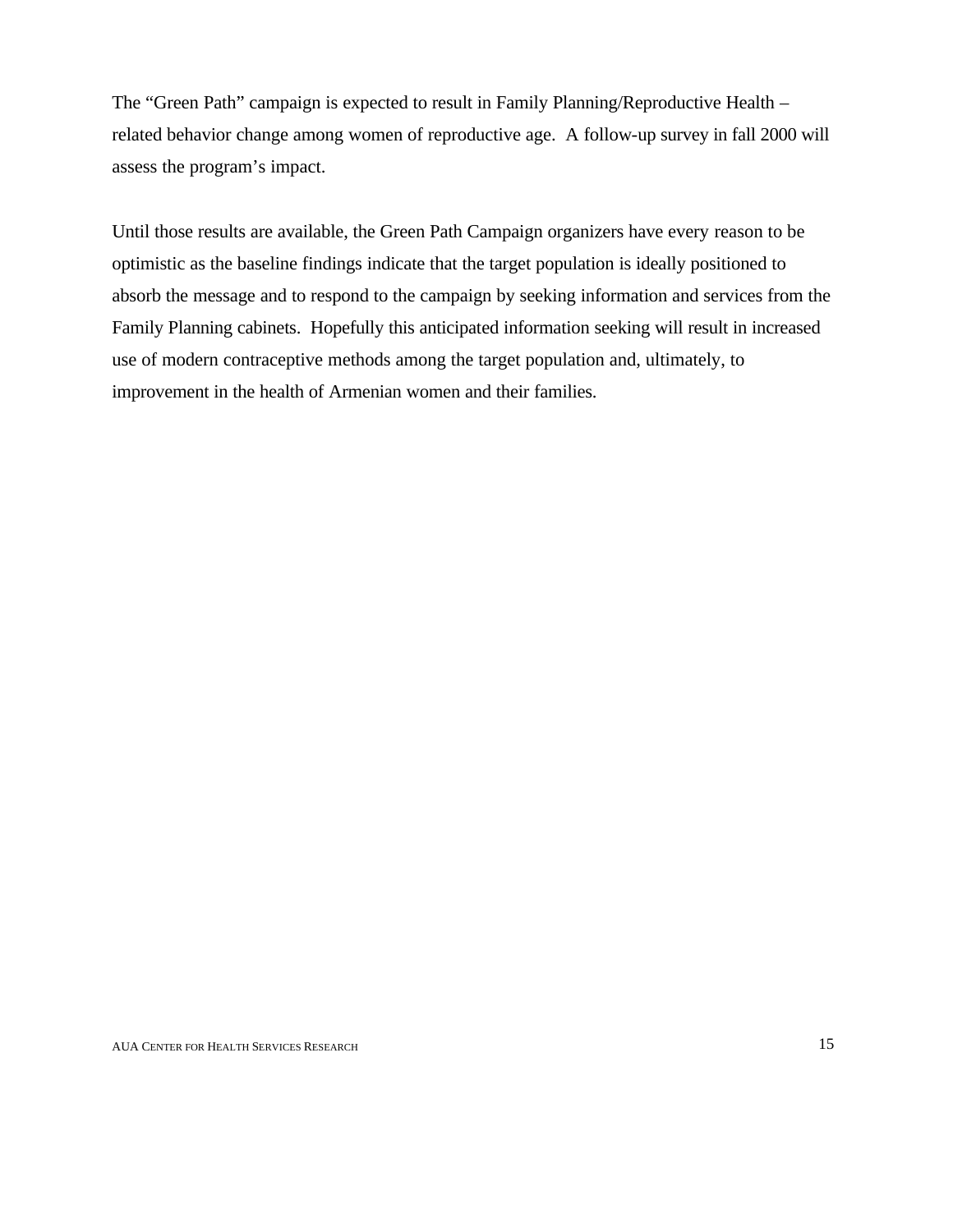## **5. References**

- 1. Sayadian, A.; Abrahamian, R.; Brandrup-Lukanow, A.; Akunts, K.; Ketting, E.; Dolian, G.; Khachikian, M.; Davidyants, D.; Thatevosian, A.; Gatrijian, P. Reproductive Health Survey, Armenia 1997. 1998
- 2. Dolyan, G; Ludicke, F; Katchatrian, N; Morabia A; Contraception and Induced Abortion in Armenia: A Critical Need for Family Planning Programs in Eastern Europe. American Journal of Public Health, 1998, Vol.88, #5
- 3. USAID Population, Health & Nutrition. 7-30-1999. (GENERIC) Ref Type: Internet Communication
- 4. Salvador, S.; Danelian, L. Report on Qualitative Research: JHU/PCS Project on Reproductive Health in Armenia. 1999
- 5. Fisher, A.A.; Laing, J.E.; Stoeckel, J.E.; Townsend, J.W. Handbook for Family Planning Operations Research Design; Population Council: New York, 1991;
- 6. Results of a Public Opinion Survey: Green Path Campaign for Family Health. JHU/PCS report, Yerevan 2000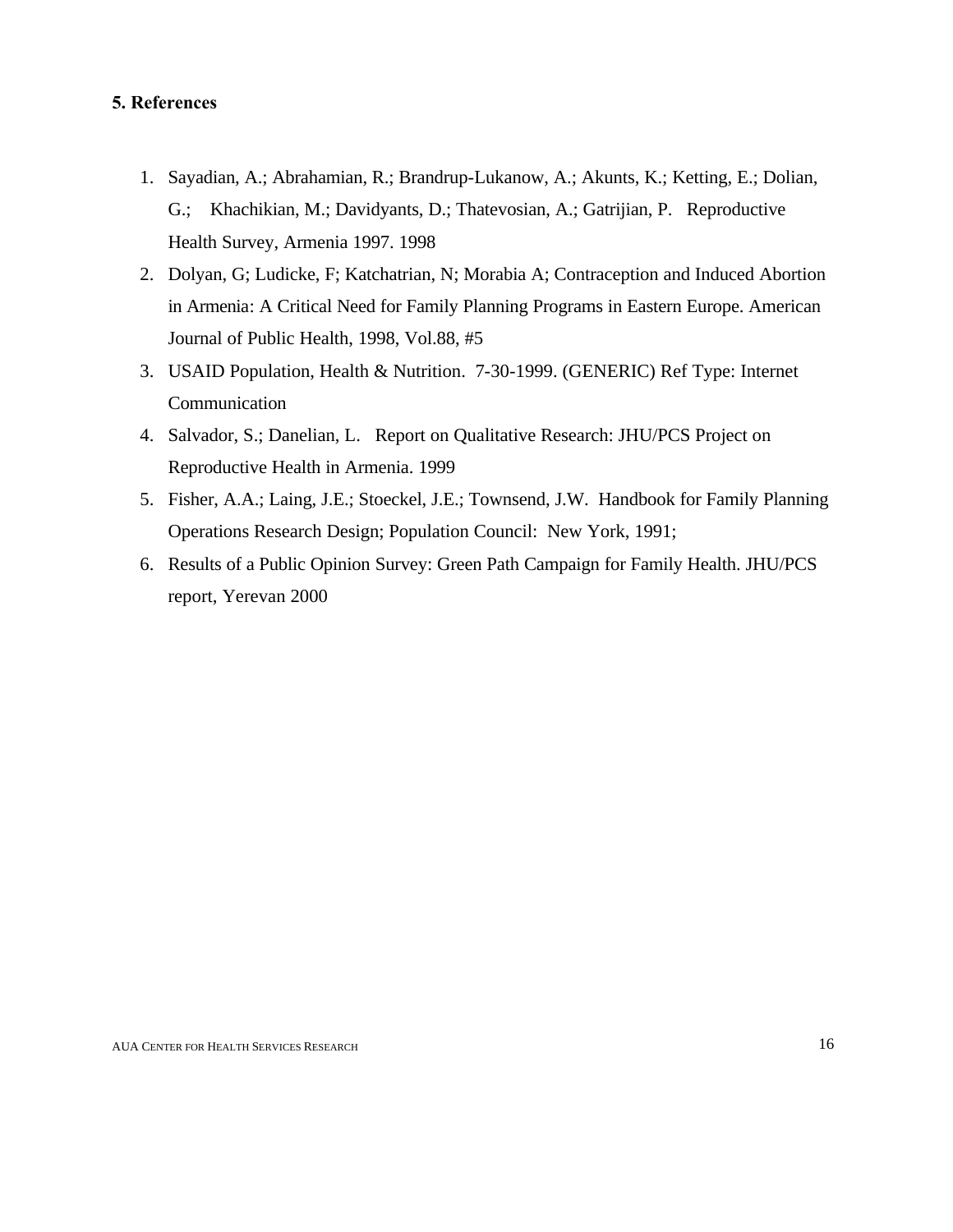# **Acronyms Used**

| <b>AUA</b>   | American University of Armenia                             |
|--------------|------------------------------------------------------------|
| <b>CPA</b>   | Center for Policy Analysis (AUA)                           |
| <b>CHSR</b>  | Center for Health Services Research (AUA)                  |
| FP           | <b>Family Planning</b>                                     |
| <b>IEC</b>   | Information-Education-Communication Campaign               |
| <b>IUD</b>   | <b>Intrauterine Device</b>                                 |
| JHU/PCS      | Johns Hopkins University/Population Communication Services |
| <b>MOH</b>   | Ministry of Health                                         |
| <b>NGO</b>   | Non-Governmental Organization                              |
| RH           | Reproductive Health                                        |
| <b>SRS</b>   | Simple Random Sampling                                     |
| <b>STD</b>   | <b>Sexually Transmitted Disease</b>                        |
| <b>UNFPA</b> | United Nations Population Fund                             |
| <b>USAID</b> | United States Agency for International Development         |
|              |                                                            |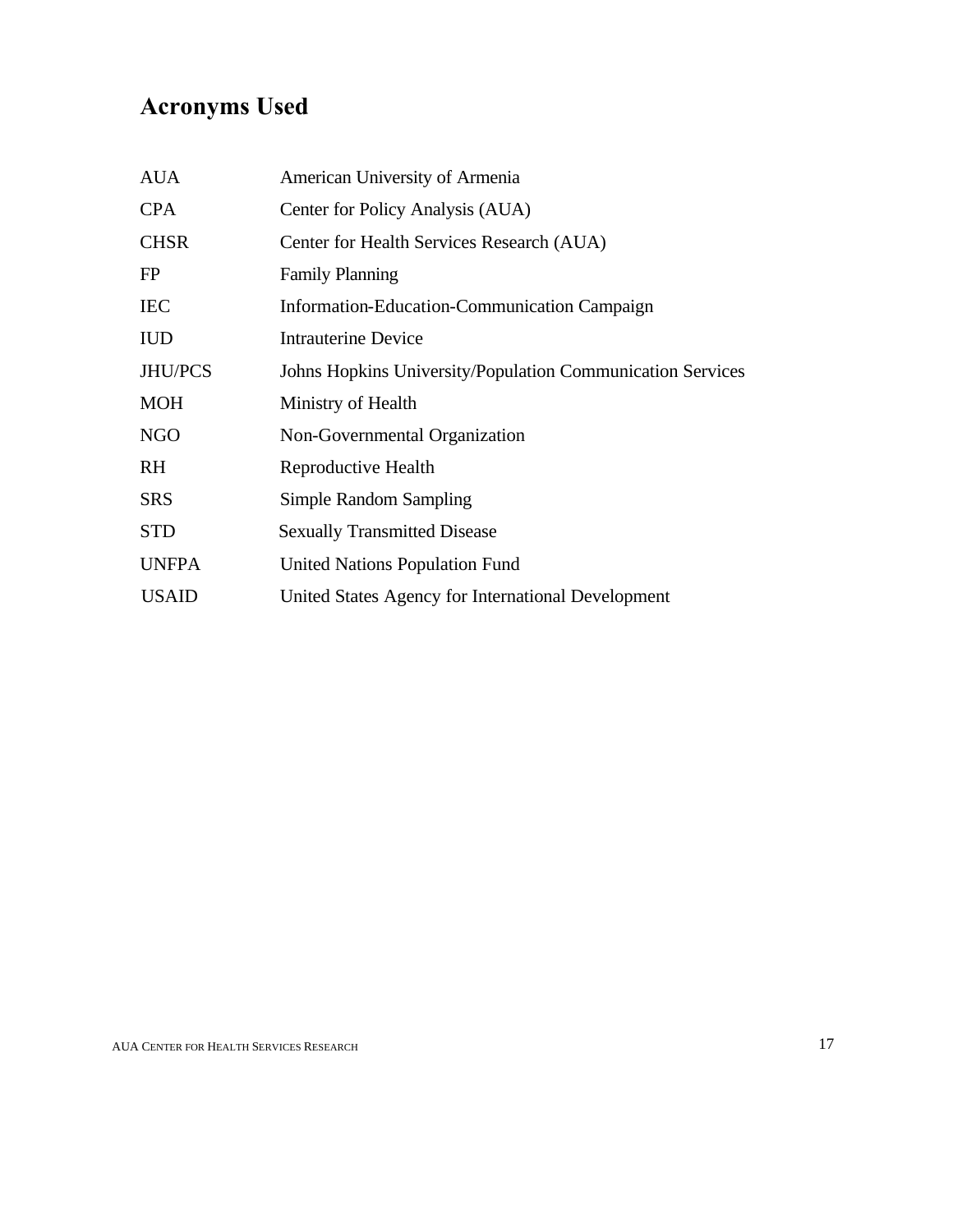# **6. Figures**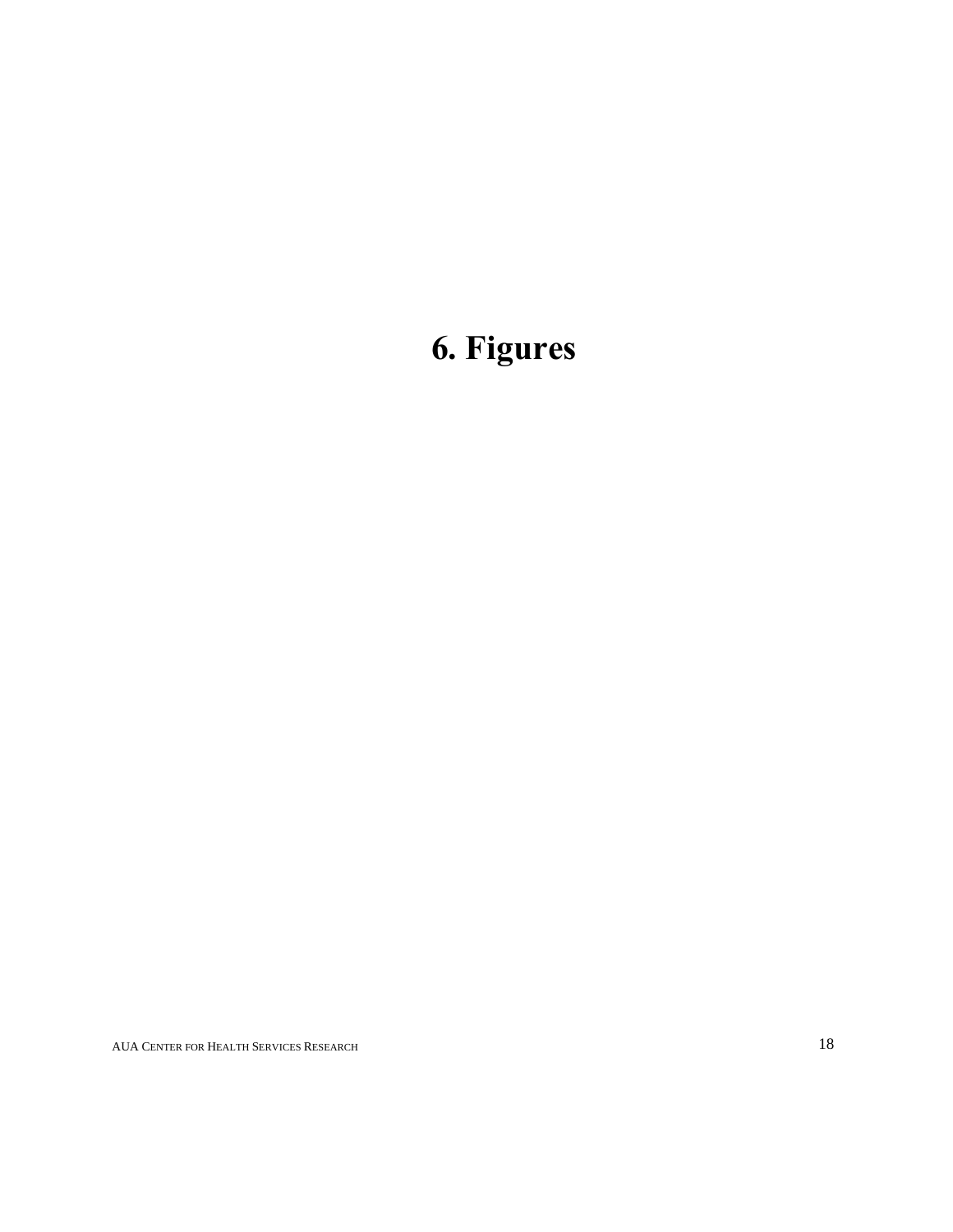

**Figure1. Regional Map Showing the Republic of Armenia and its Neighbors**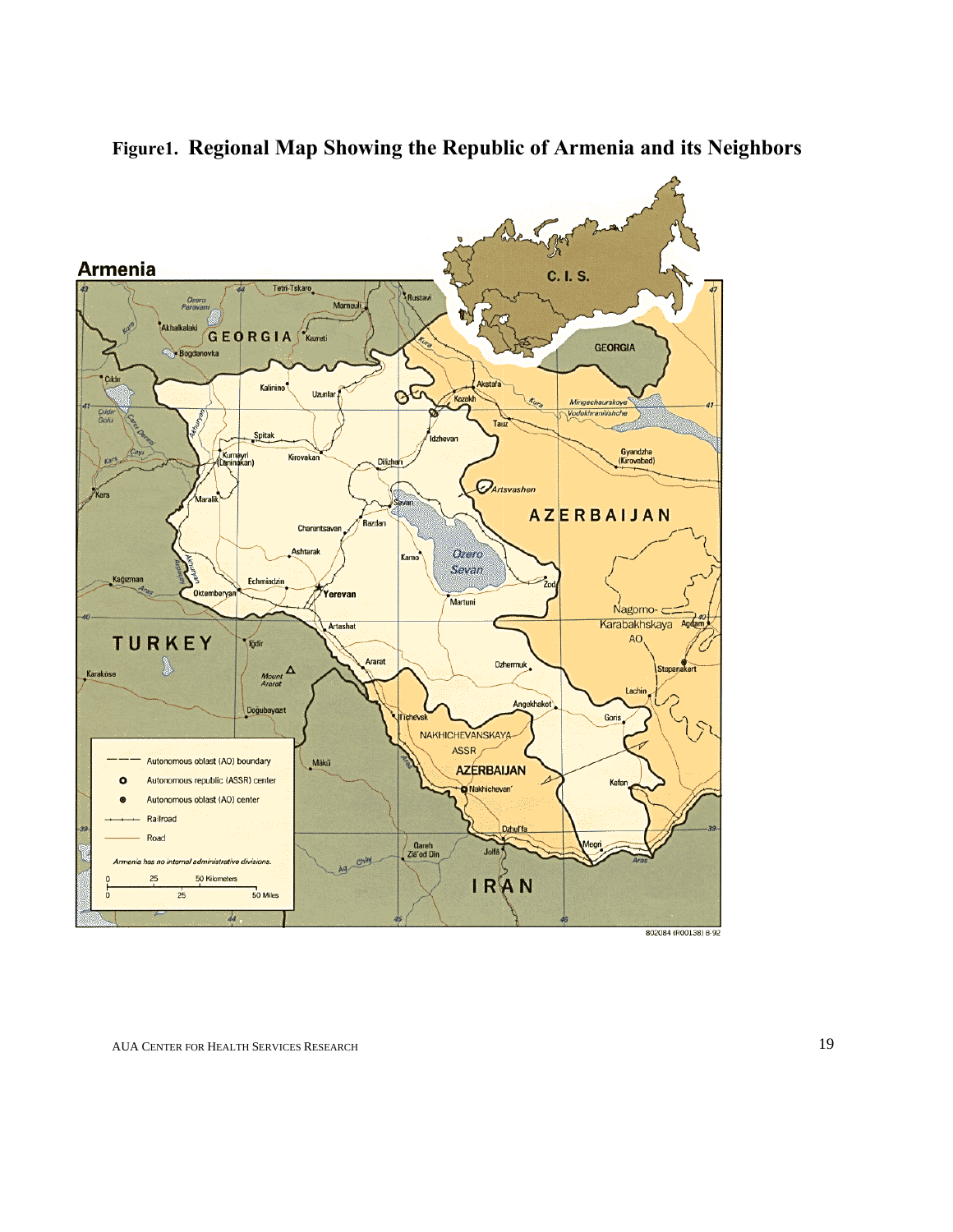

**Figure 2. Map of the Republic of Armenia, by Marz**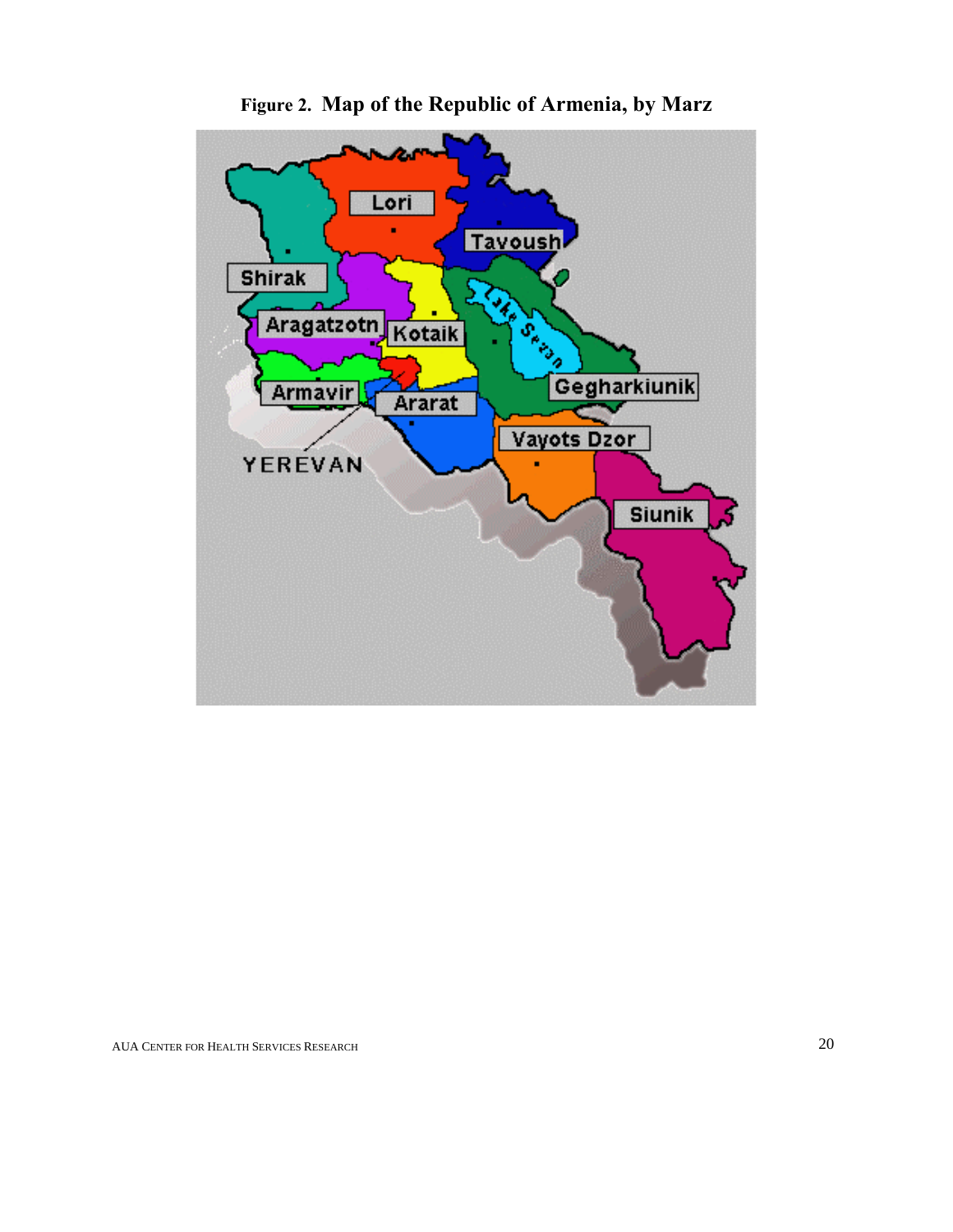# **Figure 3. Knowledge and ever use of Family Planning methods**

## **Percent of women aware of specific FP methods**



AUA CENTER FOR HEALTH SERVICES RESEARCH 21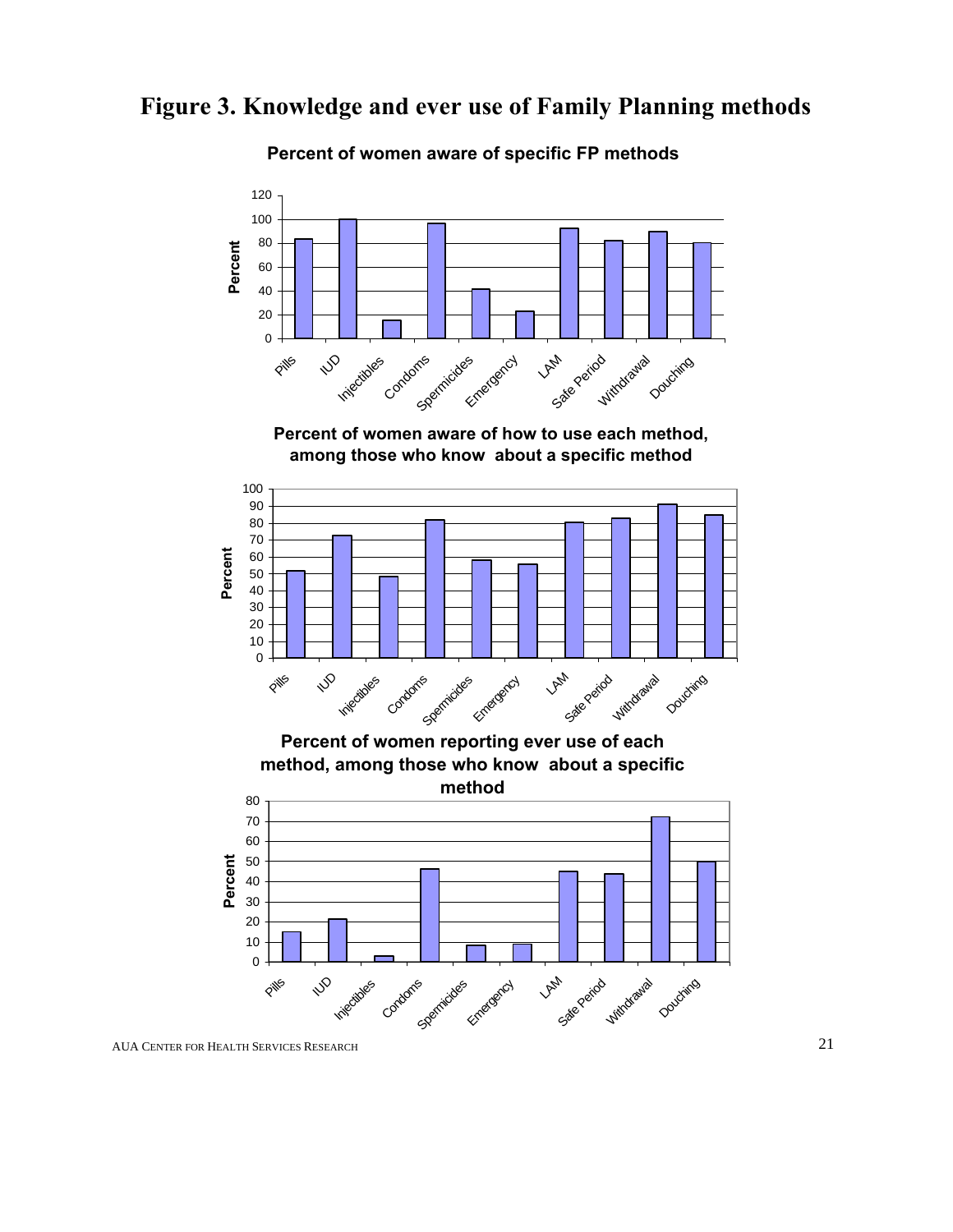**Figure 4**



**Percent of women currently using each**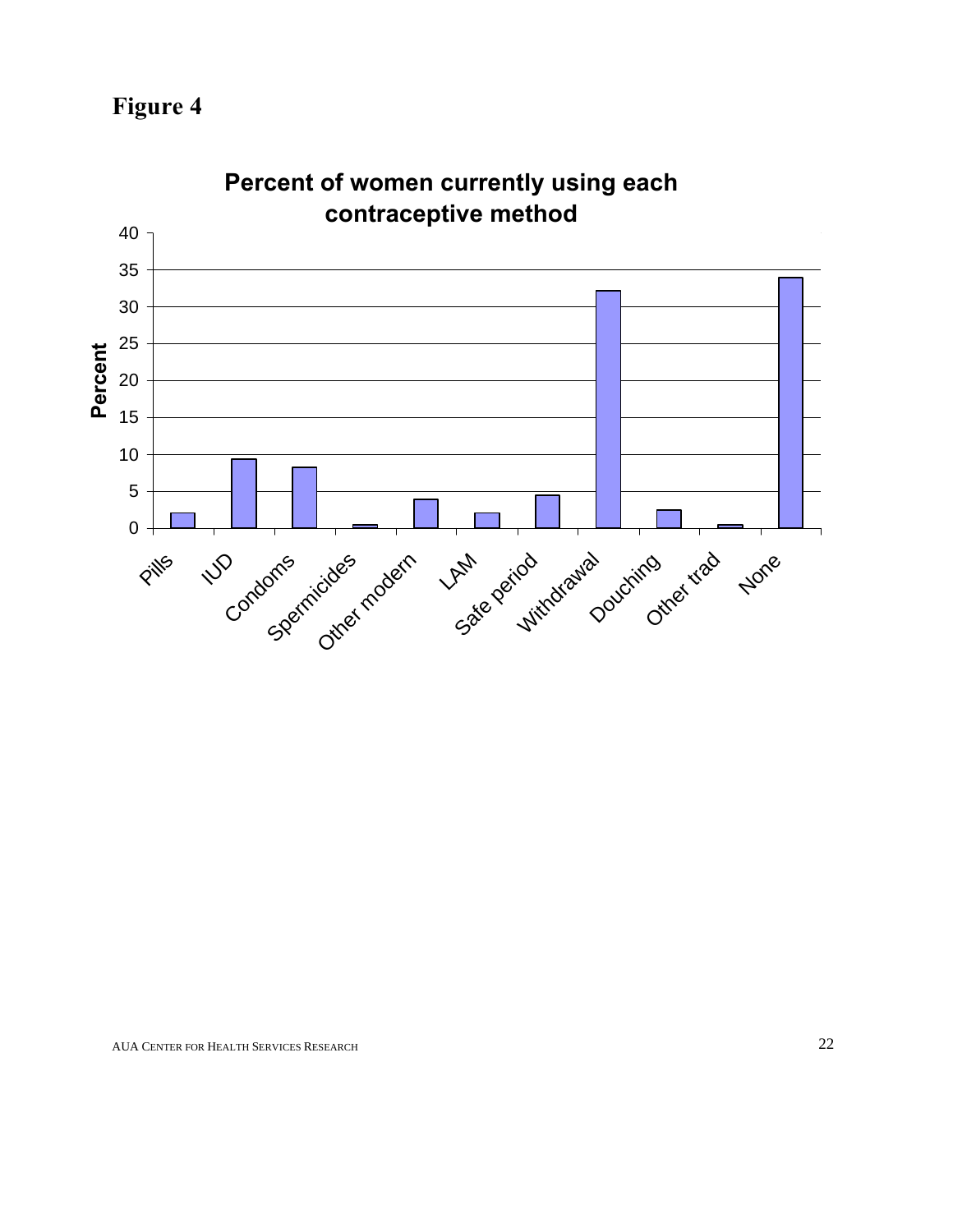# **7. Tables**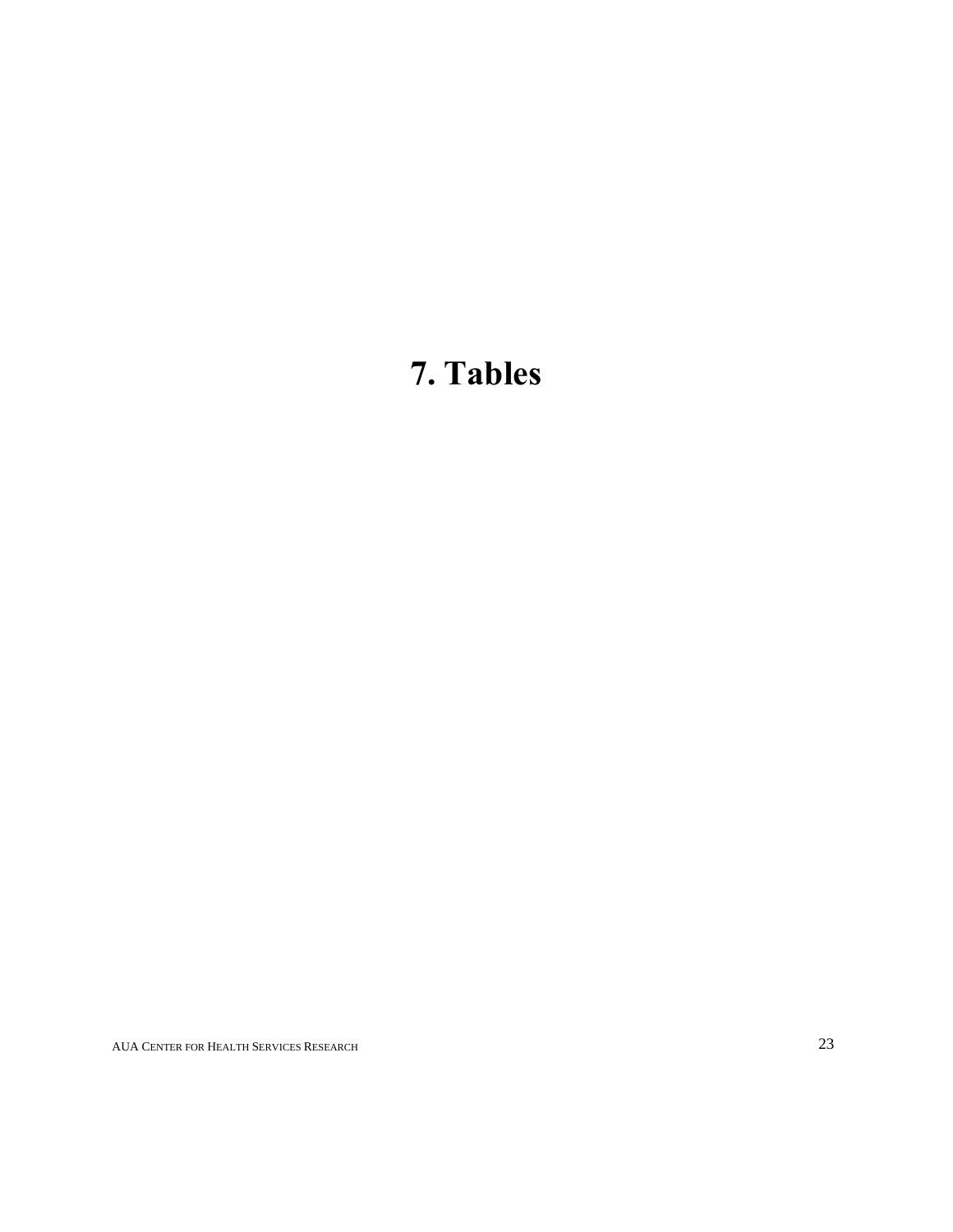|                                                 | <b>Total</b> | Yerevan       | Lori/Vayots Dzor      | <b>Armavir</b>           |
|-------------------------------------------------|--------------|---------------|-----------------------|--------------------------|
|                                                 |              |               | <i>(intervention)</i> | <i>(comparison)</i>      |
| <b>Measures</b>                                 |              | <b>Values</b> |                       |                          |
| Mean age                                        | 27.87 (1210) | 28.15 (503)   | 27.67 (504)           | 27.67 (203)              |
| Level of education $\%$ (n) $*$                 | (1211)       | (504)         | (504)                 | (203)                    |
| 1. School (less than 10 years)                  | 5.1          | 2.4           | 5.8                   | 10.3                     |
| 2. School (10 years)                            | 34.8         | 31.0          | 40.5                  | 30.0                     |
| 3. Professional technical education             | 38.8         | 38.3          | 36.9                  | 44.8                     |
| $(10 - 13 \text{ years})$                       |              |               |                       |                          |
| 4. Institute / University                       | 21.1         | 27.8          | 16.9                  | 14.8                     |
| 5. Postgraduate                                 | 0.2          | 0.6           |                       | $\overline{\phantom{0}}$ |
| Spouse's level of education $\%$ (n) $*$        | (1212)       | (504)         | (504)                 | (204)                    |
| 1. School (less than 10 years)                  | 5.4          | 5.0           | 4.2                   | 9.8                      |
| 2. School (10 years)                            | 36.9         | 28.8          | 42.9                  | 42.2                     |
| 3. Professional technical education $(10 - 13)$ | 34.4         | 34.1          | 35.9                  | 31.4                     |
| years)                                          |              |               |                       |                          |
| 4. Institute / University                       | 22.3         | 30.6          | 16.7                  | 15.7                     |
| 5. Postgraduate                                 | 0.7          | 1.2           | 0.4                   | 0.5                      |
| Currently employed % (n)                        | 11.9 (1210)  | 11.3(504)     | 11.9(503)             | 13.3 (203)               |
| Conveniences in household % (n)                 |              |               |                       |                          |
| A. Indoor bathroom/toilet                       | 72.5 (1209)  | 90.8 (502)    | 63.0 (503)            | 51.0 (204)               |
| B. Hot water tank                               | 19.0 (1210)  | 25.8 (503)    | 15.5(503)             | 18.8 (204)               |
| C. Color television                             | 76.7 (1209)  | 89.7 (503)    | 63.8 (503)            | 76.4 (203)               |
| D. VCR                                          | 39.4 (1210)  | 50.5 (503)    | 30.4(503)             | 34.3 (204)               |
| E. Automobile                                   | 36.0 (1210)  | 39.8 (503)    | 29.2 (503)            | 43.1 (204)               |
| F. Auto Washing machine                         | 76.7 (1209)  | 85.1 (503)    | 68.0 (503)            | 77.3 (203)               |
| G. Telephone                                    | 64.1 (1208)  | 77.0 (501)    | 56.9 (503)            | 50.0(204)                |
| H. Personal computer                            | 1.8(1208)    | 3.6(502)      | 0.6(502)              | 0.5(204)                 |
| I. Cable aerial/satellite                       | 8.3 (1207)   | 13.1(502)     | 3.4(501)              | 8.3 (204)                |
| J. Cellular phone                               | 2.3(1189)    | 3.9(493)      | 0.6(495)              | 2.5(201)                 |
| K. Vacation home/villa                          | 10.2(1200)   | 14.7 (498)    | 8.6 (499)             | 3.0(203)                 |
| Mean number of convenience items*               | 4.06         | 4.92          | 3.39                  | 3.56                     |
| Monthly expenditures $\%$ (n) $*$               | (1040)       | (416)         | (456)                 | (168)                    |
| 1. Less than $$50 (< 25)$                       | 38.7         | 22.1          | 54.6                  | 36.3                     |
| 2. From $$50 - 99(25)$                          | 33.1         | 33.9          | 31.8                  | 84.5                     |
| 3. From $$100 - 500(51)$                        | 26.3         | 39.7          | 13.2                  | 28.6                     |
| 4. Above \$500 (>250)                           | 2.0          | 4.3           | 0.4                   | 0.6                      |
| Satisfaction with monthly income %              | 12.8 (1182)  | 13.2 (492)    | 9.8 (489)             | 18.9 (201)               |
| $(n)$ *                                         |              |               |                       |                          |

# **Table 1. Demographic description of the baseline sample by marz**.

 $*$  - the differences are statistically significant,  $p < 0.05$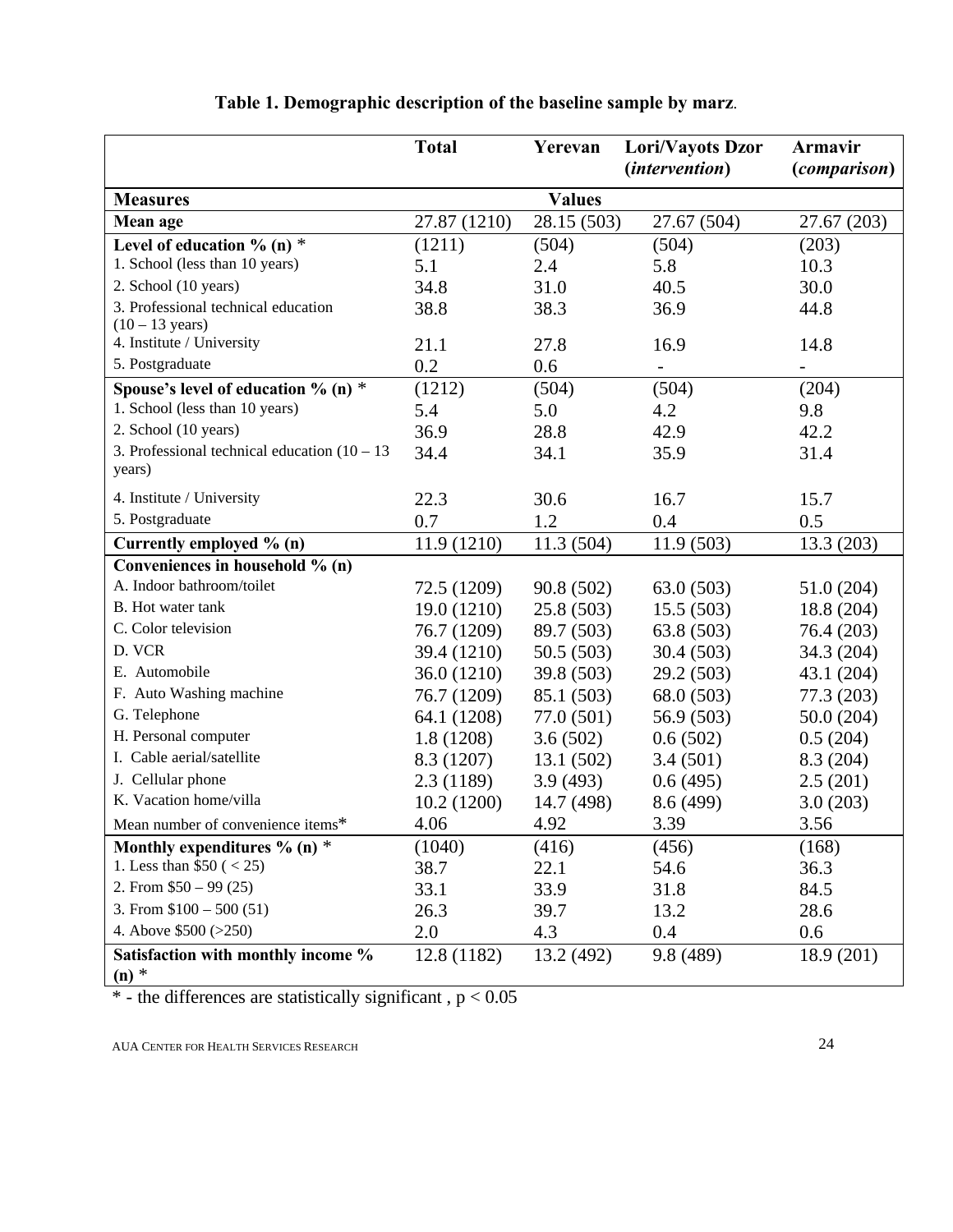| Awareness % (n)              | <b>Total</b>           | Yerevan | Lori/Vayots Dzor | Armavir             |
|------------------------------|------------------------|---------|------------------|---------------------|
|                              |                        |         | (intervention)   | <i>(comparison)</i> |
| Pills*                       | 83.1 (1208) 91 (500)   |         | 77.5 (504)       | 77.4 (204)          |
| <b>IUD</b>                   | 99.7 (1207) 99.6 (501) |         | 99.8 (502)       | 100(204)            |
| Depo-Provera/                | 15.6 (1200) 14.2 (500) |         | 17.5(497)        | 14.3 (203)          |
| <b>Injections</b>            |                        |         |                  |                     |
| Condoms*                     | 96.3 (1207) 99.4 (499) |         | 94.9 (504)       | 92.6(204)           |
| Spermicides/                 | 41.3 (1210) 44 (504)   |         | 38.6 (503)       | 41.4 (203)          |
| Cream                        |                        |         |                  |                     |
| <b>Female Sterilization*</b> | 54.8 (1211) 59.7 (504) |         | 50.1(503)        | 54.4 (204)          |
| Male Sterilization*          | 21.6 (1210) 27.4 (503) |         | 19.9(503)        | 11.8 (204)          |
| <b>Emergency</b>             | 22.9 (1210) 28.2 (504) |         | 20.3(502)        | 16.2(204)           |
| Contraception*               |                        |         |                  |                     |
| <b>Lactational</b>           | 92.4 (1208) 89.7 (503) |         | 95.4 (501)       | 92.1 (204)          |
| Amenhorrhoea                 |                        |         |                  |                     |
| Method*                      |                        |         |                  |                     |
| Safe period methods*         | 82.3 (1208) 86.8 (501) |         | 80 (503)         | 77 (204)            |
| Withdrawal                   | 89.8 (1210) 89.2 (504) |         | 88.5 (502)       | 94.1 (204)          |
| Douching*                    | 80.5 (1210) 88.4 (503) |         | 77.2 (503)       | 69.1 (204)          |

|    | Table 2. Knowledge and ever use of specific contraceptive methods, by study site |  |  |
|----|----------------------------------------------------------------------------------|--|--|
| 2a |                                                                                  |  |  |

## **2b**

| Knowledge of how to  | <b>Total</b> | Yerevan    | Lori/Vayots Dzor      | <b>Armavir</b> |
|----------------------|--------------|------------|-----------------------|----------------|
| % (n)<br>use         |              |            | <i>(intervention)</i> | (comparison)   |
| <b>Pills</b>         | 51.7 (1003)  | 54.9 (455) | 47.3 (391)            | 53.5 (157)     |
| $\mathbf{IID}^*$     | 72.6 (1193)  | 22.5(493)  | 66.5 (498)            | 75.7 (202)     |
| Depo-Provera/        | 48.4 (190)   | 47.9 (73)  | 50.6(87)              | 43.3(30)       |
| <b>Injections</b>    |              |            |                       |                |
| Condoms*             | 81.7 (1150)  | 87.3 (497) | 76.9 (468)            | 78.9 (185)     |
| Spermicides/         | 57.8 (495)   | 58.9 (219) | 53.2 (190)            | 65.1(86)       |
| Cream                |              |            |                       |                |
| <b>Emergency</b>     | 55.5 (272)   | 58.3 (139) | 51.0 (102)            | 58.1 (31)      |
| Contraception        |              |            |                       |                |
| Lactational          | 80.3 (113)   | 78.3 (451) | 80.9 (476)            | 83.9 (186)     |
| Amenhorrhoea         |              |            |                       |                |
| <b>Method</b>        |              |            |                       |                |
| Safe period methods* | 83.0 (993)   | 87.6 (436) | 78.4 (402)            | 81.9 (155)     |
| Withdrawal           | 91.3 (1084)  | 90.4 (449) | 91.4 (444)            | 93.2 (191)     |
| Douching*            | 84.8 (968)   | 88.3 (443) | 81.8 (385)            | 82.1 (140)     |

 $*$  - the differences are statistically significant,  $p < 0.05$ 

– among women aware of method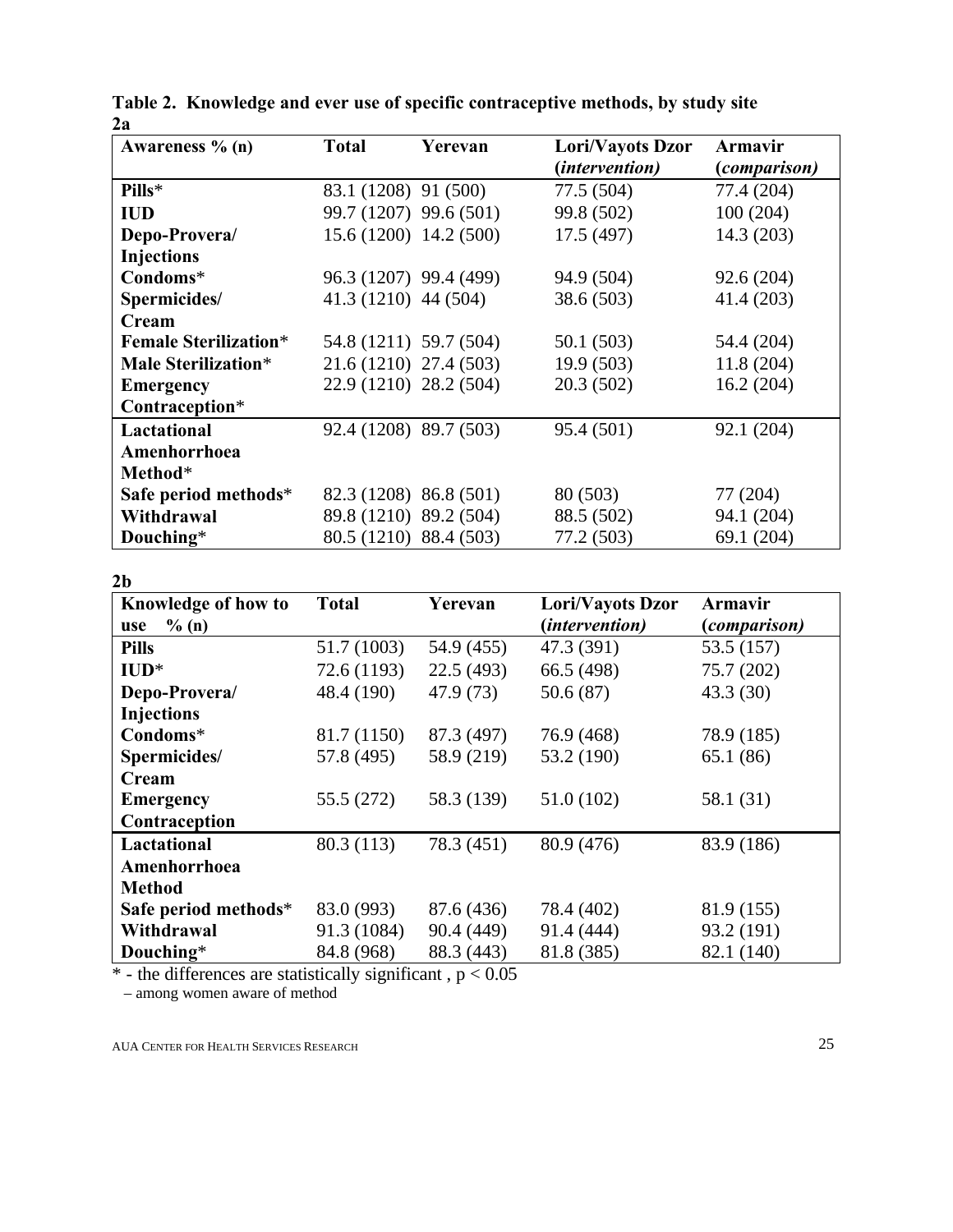| 2c                           |              |            |                  |                     |
|------------------------------|--------------|------------|------------------|---------------------|
| <b>Ever</b> used<br>$\%$ (n) | <b>Total</b> | Yerevan    | Lori/Vayots Dzor | Armavir             |
|                              |              |            | (intervention)   | <i>(comparison)</i> |
| <b>Pills</b>                 | 15.0(1007)   | 16.6(459)  | 14.1 (391)       | 12.7(157)           |
| <b>IUD</b>                   | 21.3 (1198)  | 20.5(497)  | 23.5 (498)       | 17.7(203)           |
| Depo-Provera/                | 3.2(190)     | 2.7(73)    | 1.1(87)          | 10.0(30)            |
| Injections                   |              |            |                  |                     |
| Condoms*                     | 46.4 (1153)  | 58.1 (496) | 37.4 (470)       | 38.0 (187)          |
| Spermicides/                 | 8.4 (500)    | 8.6 (220)  | 6.2(193)         | 12.6(87)            |
| Cream                        |              |            |                  |                     |
| <b>Female Sterilization</b>  | 4.1(659)     | 3.7(300)   | 5.2(250)         | 2.8(109)            |
| <b>Male Sterilization</b>    | 3.5(259)     | 3.7(136)   | 4.0(99)          | $- (24)$            |
| <b>Emergency</b>             | 8.8 (274)    | 10.6(141)  | 4.9(102)         | 12.9(31)            |
| Contraception                |              |            |                  |                     |
| Lactational                  | 44.8 (1115)  | 42.8(451)  | 46.0 (478)       | 46.2(186)           |
| <b>Amenhorrhoea Method</b>   |              |            |                  |                     |
| Safe period methods*         | 43.9 (994)   | 49.7 (437) | 40.0(402)        | 37.4 (155)          |
| Withdrawal*                  | 72.2 (1086)  | 67.9(449)  | 75.7 (445)       | 74.0 (192)          |
| Douching                     | 49.9 (972)   | 50.8(445)  | 48.3 (387)       | 51.4 (140)          |

– among women aware of method

| Knowledge of where to        | <b>Total</b> | Yerevan    | Lori/Vayots Dzor | <b>Armavir</b> |
|------------------------------|--------------|------------|------------------|----------------|
| $get \ \% (n)$               |              |            | (intervention)   | (comparison)   |
| Pills*                       | 84.6 (996)   | 89.9 (454) | 79.6 (388)       | 81.8 (154)     |
| $\mathbf{ID}^*$              | 88.5 (1187)  | 91.9 (496) | 85.8 (492)       | 86.9 (199)     |
| Depo-Provera/                | 20.4 (189)   | 15.0(72)   | 67.8(87)         | 66.7(30)       |
| Injections                   |              |            |                  |                |
| Condoms*                     | 92.1 (1147)  | 98 (494)   | 85.7 (467)       | 91.4 (186)     |
| Spermicides/                 | 85.0 (494)   | 89.9 (217) | 78.8 (189)       | 86.4 (88)      |
| $C$ ream $*$                 |              |            |                  |                |
| <b>Female Sterilization*</b> | 76.3 (655)   | 84.1 (296) | 70.0(250)        | 69.7 (109)     |
| <b>Male Sterilization</b>    | 78.5 (256)   | 83.0 (135) | 70.1(97)         | 81.5 (24)      |
| <b>Emergency</b>             | 85.3 (272)   | 87.1 (140) | 82.4 (102)       | 86.7 (30)      |
| Contraception                |              |            |                  |                |

 $*$  - the differences are statistically significant,  $p < 0.05$ 

– among women aware of method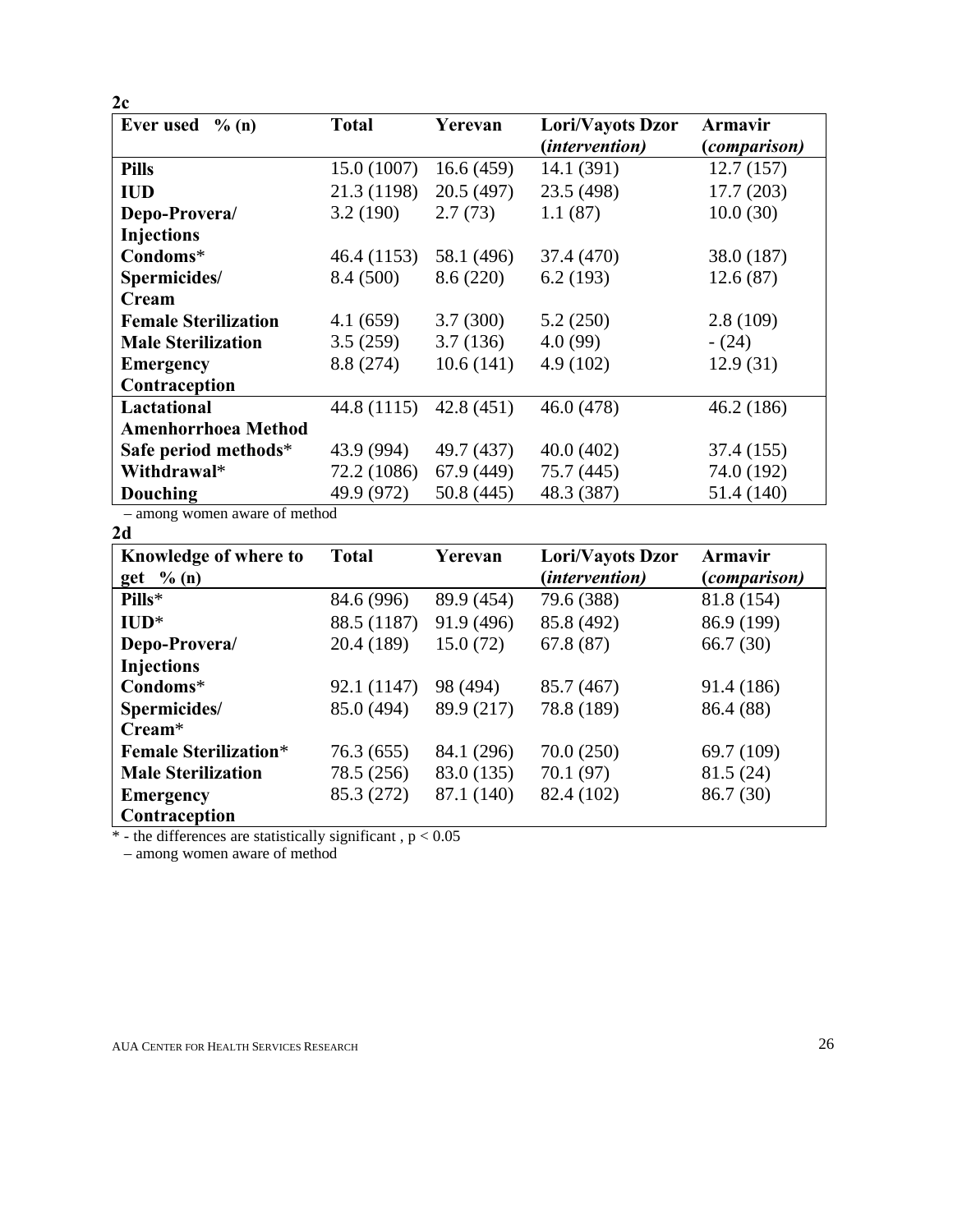**Table 3. Women's perceptions of safety, effectiveness, cost and general image of different contraceptive methods according to the scale from 1 to 5.**

| <b>Safety</b>       | <b>Total</b> | Yerevan       | Lori/Vayots<br><b>Dzor</b><br><i>(intervention)</i> | Armavir<br><i>(comparison)</i> |
|---------------------|--------------|---------------|-----------------------------------------------------|--------------------------------|
| Method means (n)    |              | <b>Values</b> |                                                     |                                |
| Pills               | 2.71 (986)   | 2.68(425)     | 2.75(404)                                           | 2.68(157)                      |
| <b>IUD</b>          | 3.00(1115)   | 2.97(459)     | 3.00(474)                                           | 3.08(182)                      |
| Condoms             | 4.18 (988)   | 4.18(437)     | 4.11(395)                                           | 4.34(156)                      |
| Spermicide / Creams | 3.68(347)    | 3.57(171)     | 3.69(124)                                           | 4.02(52)                       |
| Abortion*           | 1.48(1167)   | 1.37(488)     | 1.57(482)                                           | 1.53(197)                      |
| Withdrawal          | 3.07(1041)   | 2.94(436)     | 3.16(433)                                           | 3.13(172)                      |

## **3a.** 1 - extremely unsafe, 5 - completely safe

– excluding "don't know" responses

|  |  |  | <b>3b.</b> 1 – completely ineffective, $5$ – completely effective |  |  |  |  |
|--|--|--|-------------------------------------------------------------------|--|--|--|--|
|--|--|--|-------------------------------------------------------------------|--|--|--|--|

| <b>Effectiveness</b> | <b>Total</b> | Yerevan       | Lori/Vayots<br><b>Dzor</b><br><i>(intervention)</i> | Armavir<br><i>(comparison)</i> |
|----------------------|--------------|---------------|-----------------------------------------------------|--------------------------------|
| Method means (n)     |              | <b>Values</b> |                                                     |                                |
| Pills                | 3.66(855)    | 3.62(371)     | 3.71(359)                                           | 3.66(125)                      |
| $IUD*$               | 3.97 (1086)  | 3.85(450)     | 4.03(466)                                           | 4.14(170)                      |
| $Condoms^*$          | 3.99 (1019)  | 3.91(450)     | 4.01(416)                                           | 4.16(153)                      |
| Spermicide / Creams  | 3.54(326)    | 3.46(170)     | 3.56(115)                                           | 3.80(41)                       |
| Withdrawal*          | 3.77 (1060)  | 3.58(439)     | 3.90(436)                                           | 3.92(185)                      |

 – excluding "don't know" responses

## **3c.** 1 – very inexpensive, 5 – very expensive

| Cost                | <b>Total</b>  | Yerevan   | Lori/Vayots<br><b>Dzor</b> | Armavir<br><i>(comparison)</i> |
|---------------------|---------------|-----------|----------------------------|--------------------------------|
|                     |               |           | <i>(intervention)</i>      |                                |
| Method means (n)    | <b>Values</b> |           |                            |                                |
| Pills               | 3.80(688)     | 3.82(290) | 3.75(307)                  | 3.89(91)                       |
| $IUD*$              | 4.02(956)     | 3.81(381) | 4.17(419)                  | 4.14(156)                      |
| Condoms*            | 2.66(802)     | 2.55(379) | 2.69(312)                  | 2.97(111)                      |
| Spermicide / Creams | 3.53(247)     | 3.55(137) | 3.53(81)                   | 3.45(29)                       |
| Abortion*           | 4.61(1082)    | 4.44(445) | 4.73 (458)                 | 4.72 (179)                     |
| Withdrawal          | 1.32(1057)    | 1.25(445) | 1.39(428)                  | 1.35(184)                      |

 $*$  - the differences are statistically significant,  $p < 0.05$ 

– excluding "don't know" responses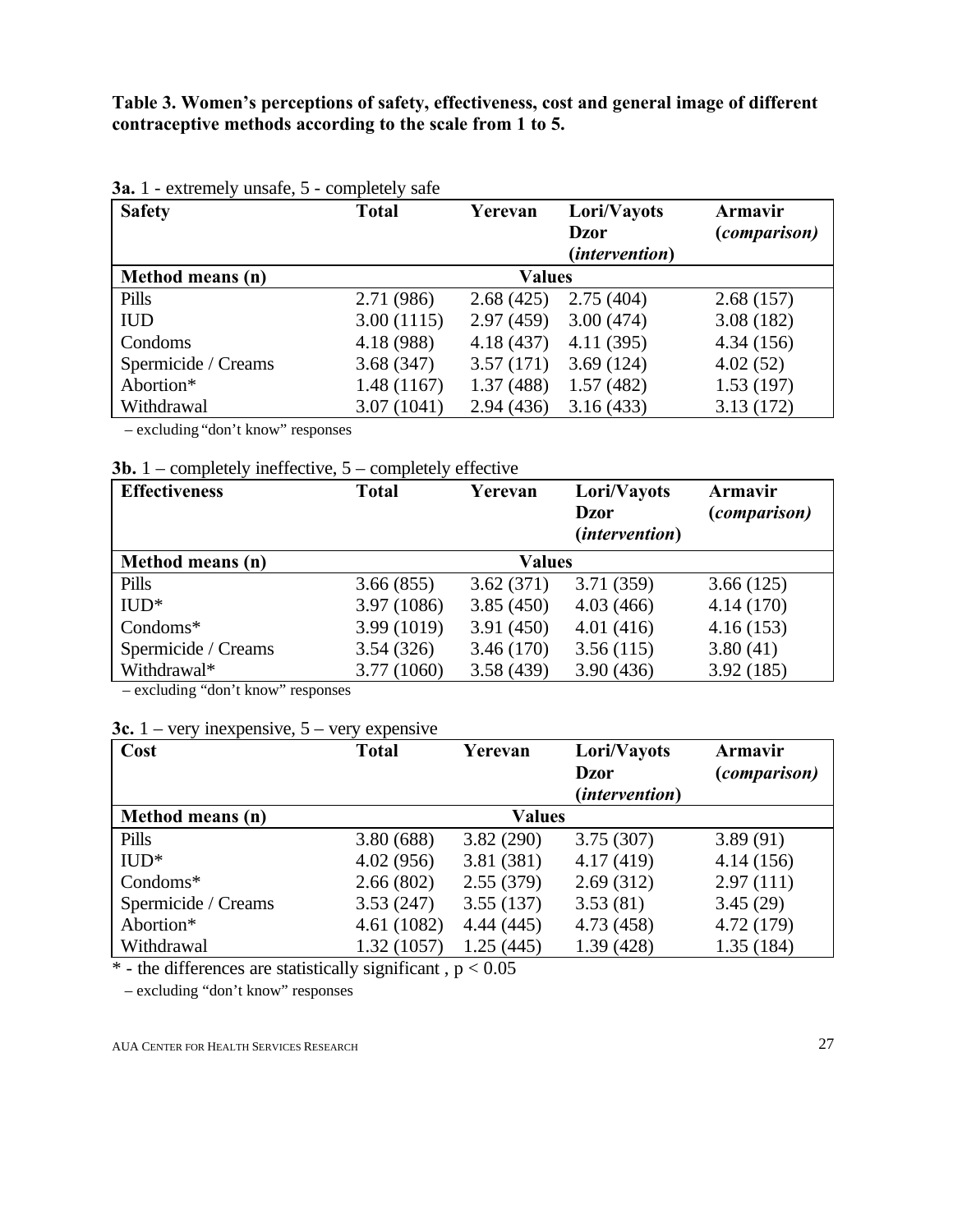| Like/dislike        | <b>Total</b> | Yerevan       | Lori/Vayots<br><b>Dzor</b><br><i>(intervention)</i> | Armavir<br><i>(comparison)</i> |
|---------------------|--------------|---------------|-----------------------------------------------------|--------------------------------|
| Method means (n)    |              | <b>Values</b> |                                                     |                                |
| Pills               | 2.65(900)    | 2.62(375)     | 2.70(385)                                           | 2.61(140)                      |
| $IUD*$              | 3.15(1027)   | 3.00(416)     | 3.24(440)                                           | 3.33(171)                      |
| Condoms             | 3.05(982)    | 3.07(424)     | 3.04(398)                                           | 2.98(160)                      |
| Spermicide / Creams | 2.83(334)    | 2.84(168)     | 2.77(115)                                           | 2.94(51)                       |
| Abortion            | 1.22(1151)   | 1.19(483)     | 1.25(474)                                           | 1.23(194)                      |
| Withdrawal*         | 2.89(1074)   | 2.48(443)     | 3.19(446)                                           | 3.15(185)                      |

## **3d.** 1 – dislike very much, 5 – like very much

– excluding "don't know" responses

## **Table 4. Women's exposure to the information about modern contraceptive methods**

|                                                  | <b>Total</b> | Yerevan       | Lori/Vayots<br><b>Dzor</b><br><i>(intervention)</i> | Armavir<br><i>(comparison)</i> |
|--------------------------------------------------|--------------|---------------|-----------------------------------------------------|--------------------------------|
| <b>Exposure in the last 6</b><br>months $\%$ (n) |              | <b>Values</b> |                                                     |                                |
| Seen anything on TV                              | 48.9 (1205)  | 49.5 $(501)$  | 49.2 (502)                                          | 46.5(202)                      |
| Heard anything on radio                          | 7.5(1206)    | 7.0(501)      | 9.0(502)                                            | 4.9(203)                       |
| Read anything in<br>newspapers*                  | 38.3 (1210)  | 46.5(503)     | 37.6(503)                                           | 19.6 (204)                     |

 $*$  - the differences are statistically significant,  $p < 0.05$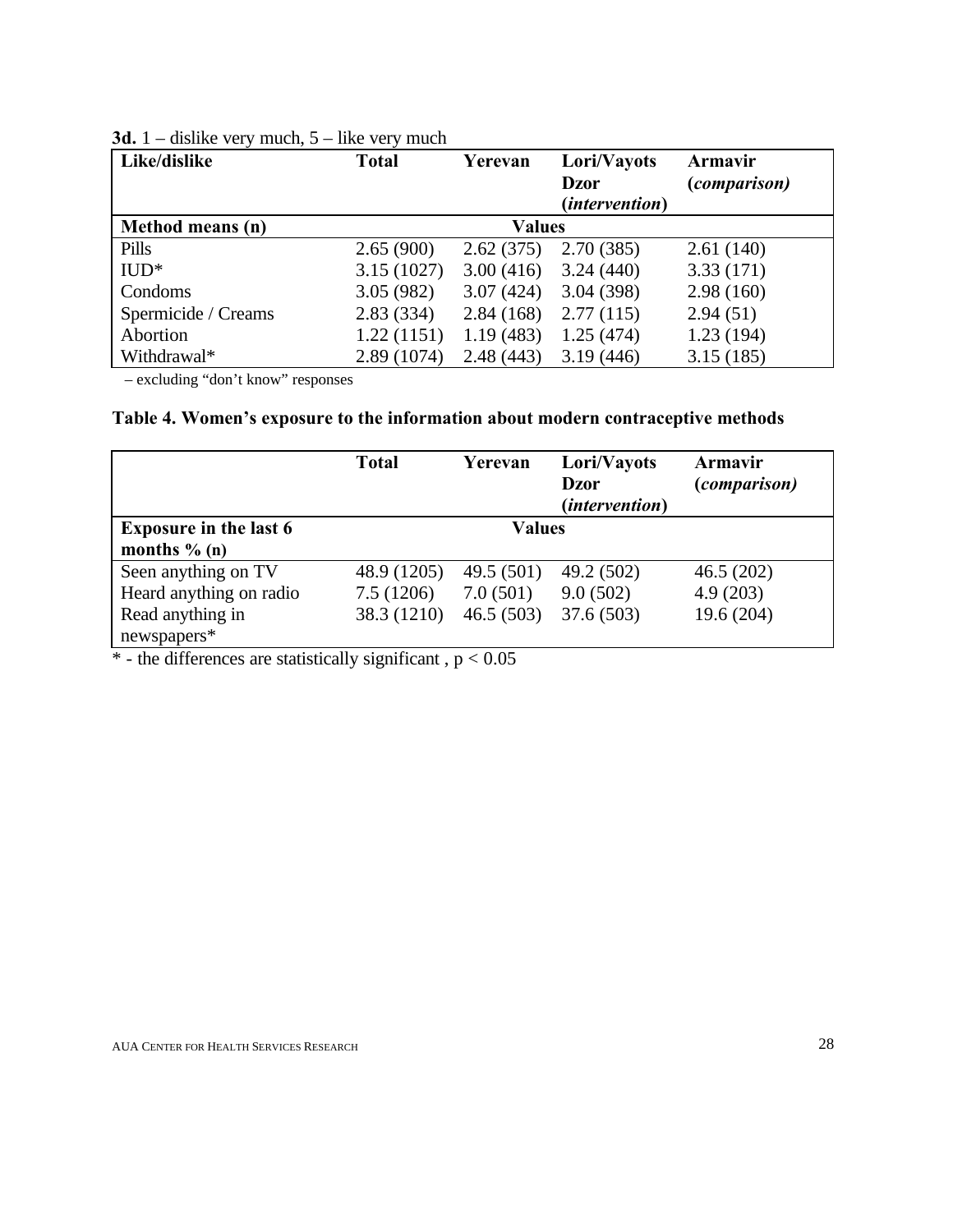|                                     | <b>Total</b> | Yerevan       | Lori/Vayots    | <b>Armavir</b> | <b>Modern</b> | <b>Traditional</b>       |
|-------------------------------------|--------------|---------------|----------------|----------------|---------------|--------------------------|
|                                     |              |               | <b>Dzor</b>    | (compari       | method        | method                   |
|                                     |              |               | (intervention) | $-son)$        | users         | users                    |
| <b>Measures</b>                     |              | <b>Values</b> |                |                |               |                          |
| Problems/concerns with              | 8.1          | 8.6           | 8.9            | 4.6            | 9.4(287)      | 7.3(505)                 |
| current method % (n)                | (793)        | (336)         | (326)          | (131)          |               |                          |
| Prefer different contraceptive      | 38.8         | 39.9          | 39.0           | 35.7           | 26.5(283)     | 45.9 (486)*              |
| method $% (n)$                      | (770)        | (323)         | (318)          | (129)          |               |                          |
| Drams women are willing to          | 2,642        | 2,903         | 2,899          | 1,379          |               |                          |
| pay for contraceptives/ month       | (147)        | (62)          | (60)           | (25)           |               |                          |
| mean (n)                            |              |               |                |                |               |                          |
| <b>Changed pattern of</b>           | 5.2          | 5.8           | 3.8            | 6.9            | 8.1 (295)     | $3.4(505)*$              |
| contraception use in the last 6     | (1203)       | (502)         | (499)          | (202)          |               |                          |
| months $% (n)$                      |              |               |                |                |               |                          |
| Best description of change          | (62)         | (29)          | (19)           | (14)           | (24)          | (17)                     |
| % (n)                               |              |               |                |                |               |                          |
| Switched method                     | 41.9         | 31.0          | 52.6           | 50.0           | 66.7          | 41.2                     |
| Started using a method              | 22.6         | 24.1          | 21.1           | 21.4           | 16.7          | 52.9                     |
| Stopped using altogether            | 32.3         | 41.4          | 26.3           | 21.4           | 12.5          | 5.9                      |
| Medical procedure                   | 3.2          | 3.4           |                | 7.1            | 4.2           | $\qquad \qquad -$        |
| Primary reason for change           | (59)         | (27)          | (18)           | (14)           | (23)          | (16)                     |
| % (n)                               |              |               |                |                |               |                          |
| Usual method not effective          | 25.4         | 29.6          | 16.7           | 28.6           | 34.8          | 12.5                     |
| Wanted to try new method            | 13.6         | 14.8          | 16.7           | 7.1            | 17.4          | 18.8                     |
| Respondent/partner did not like     | 5.1          | 7.4           | 5.6            |                | 13.0          | $\overline{\phantom{a}}$ |
| usual method                        |              |               |                |                |               |                          |
| Could not obtain usual method       | 1.7          | 3.7           |                |                |               |                          |
| Could not afford usual method       | 3.4          |               | 11.1           |                | 4.3           | 6.3                      |
| Wanted to get pregnant              | 25.4         | 22.2          | 22.2           | 35.7           | 13.0          | 25.0                     |
| Side effects                        | 13.6         | 7.4           | 16.7           | 21.4           | 8.7           | 25.0                     |
| Medical procedure                   | 8.5          | 7.4           | 11.1           | 7.1            | 8.7           | 6.3                      |
| Not sexually active                 | 3.4          | 7.4           |                |                |               | 6.3                      |
| The role of finances in the         | 30.6         | 37.9          | 31.6           | 14.3           | 33.3          | 29.4                     |
| change $% (n)$                      | (62)         | (29)          | (19)           | (14)           |               |                          |
| <b>Effectiveness of traditional</b> | (497)        | (175)         | (221)          | (101)          |               |                          |
| methods versus modern               |              |               |                |                |               |                          |
| (among traditional method           |              |               |                |                |               |                          |
| users) $\%$ (n)                     |              |               |                |                |               |                          |
| Modern method more effective        | 31.8         | 28.0          | 35.7           | 29.7           |               |                          |
| About equally effective             | 29.0         | 33.1          | 23.5           | 33.7           |               |                          |
| Modern method less effective        | 24.5         | 22.3          | 27.1           | 22.8           |               |                          |
| Not sure                            | 14.7         | 16.6          | 13.6           | 13.9           |               |                          |

## **Table 5. Women's perceptions/attitude towards contraceptive methods**

 $*$  - the differences are statistically significant,  $p < 0.05$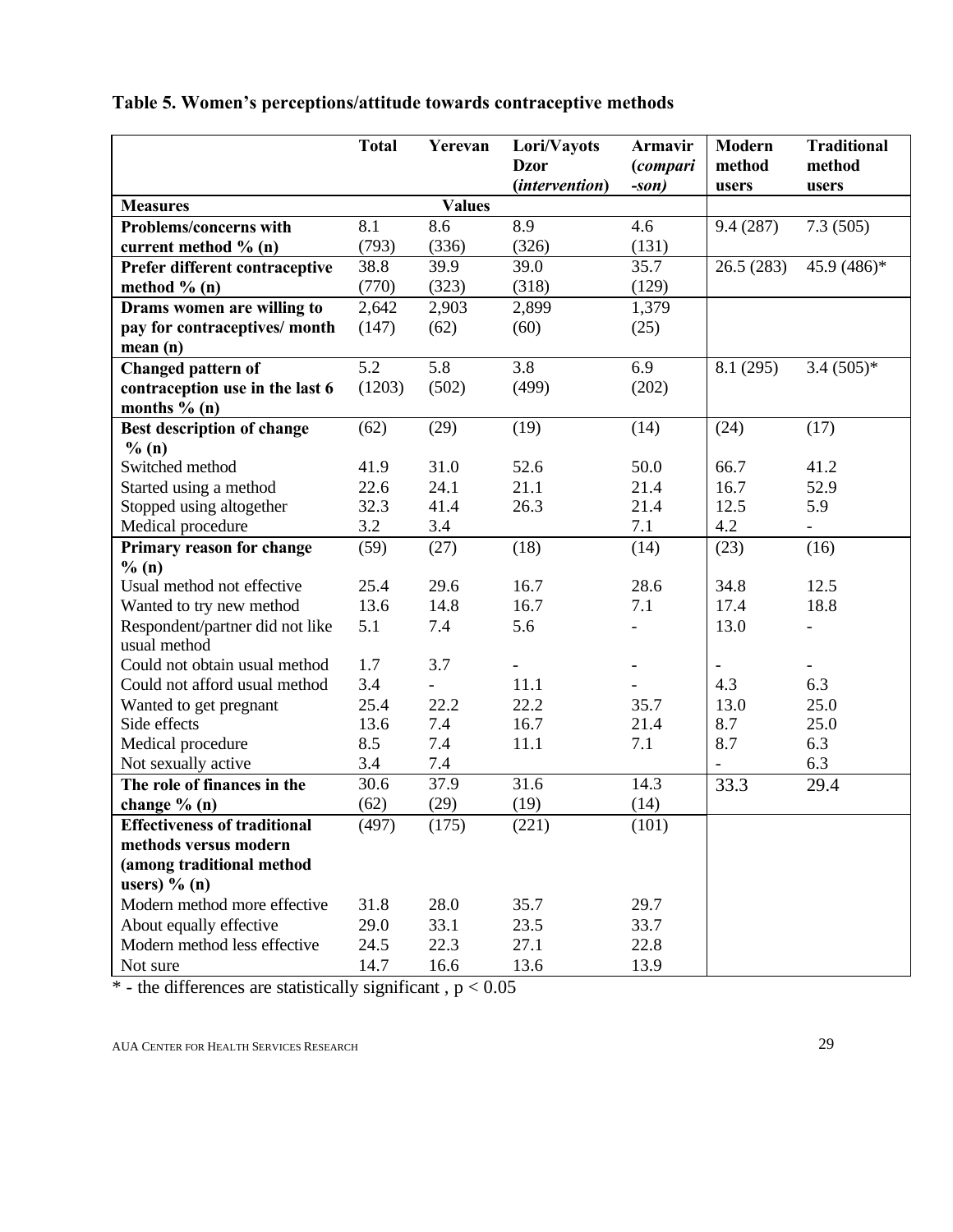**Table 6. Importance of specific reasons for using a traditional FP method instead of a modern method, among current users of traditional methods**

| <b>6a.</b>                 |              |               |                                           |                                |
|----------------------------|--------------|---------------|-------------------------------------------|--------------------------------|
| Little knowledge*          | <b>Total</b> | Yerevan       | Lori/Vayots Dzor<br><i>(intervention)</i> | Armavir<br><i>(comparison)</i> |
|                            | (500)        | (179)         | (221)                                     | (100)                          |
| <b>Importance</b> $\%$ (n) |              | <b>Values</b> |                                           |                                |
| Very important             | 16.8         | 11.2          | 20.4                                      | 19.0                           |
| Somewhat important         | 37.2         | 27.9          | 41.2                                      | 45.0                           |
| Not important              | 46.0         | 60.9          | 38.5                                      | 36.0                           |

## **6b.**

| Difficult to obtain* | <b>Total</b><br>(492) | Yerevan<br>(176) | Lori/Vayots Dzor<br><i>(intervention)</i><br>(217) | <b>Armavir</b><br><i>(comparison)</i><br>(99) |
|----------------------|-----------------------|------------------|----------------------------------------------------|-----------------------------------------------|
| Importance $\%$ (n)  |                       | Values           |                                                    |                                               |
| Very important       | 22.2                  | 14.8             | 26.7                                               | 25.3                                          |
| Somewhat important   | 33.3                  | 27.8             | 34.1                                               | 41.4                                          |
| Not important        | 44.5                  | 57.4             | 39.2                                               | 33.3                                          |

## **6c.**

| $Cost*$                    | <b>Total</b><br>(496) | Yerevan<br>(176) | Lori/Vayots Dzor<br><i>(intervention)</i><br>(220) | Armavir<br><i>(comparison)</i><br>(100) |
|----------------------------|-----------------------|------------------|----------------------------------------------------|-----------------------------------------|
| <b>Importance</b> $\%$ (n) |                       | Values           |                                                    |                                         |
| Very important             | 45.4                  | 33.5             | 54.1                                               | 47.0                                    |
| Somewhat important         | 24.0                  | 31.8             | 20.5                                               | 18.0                                    |
| Not important              | 30.6                  | 34.7             | 25.5                                               | 35.0                                    |

## **6d.**

| Side effects $(*)$         | <b>Total</b><br>(497) | Yerevan<br>(177) | Lori/Vayots Dzor<br><i>(intervention)</i><br>(220) | <b>Armavir</b><br><i>(comparison)</i><br>(100) |
|----------------------------|-----------------------|------------------|----------------------------------------------------|------------------------------------------------|
| <b>Importance</b> $\%$ (n) |                       | Values           |                                                    |                                                |
| Very important             | 56.9                  | 56.5             | 58.2                                               | 55.0                                           |
| Somewhat important         | 23.1                  | 20.9             | 27.3                                               | 18.0                                           |
| Not important              | 19.9                  | 22.6             | 14.5                                               | 27.0                                           |

 $*$  - the differences are statistically significant,  $p < 0.05$ 

 $(*)$  – marginal significance, p=0.05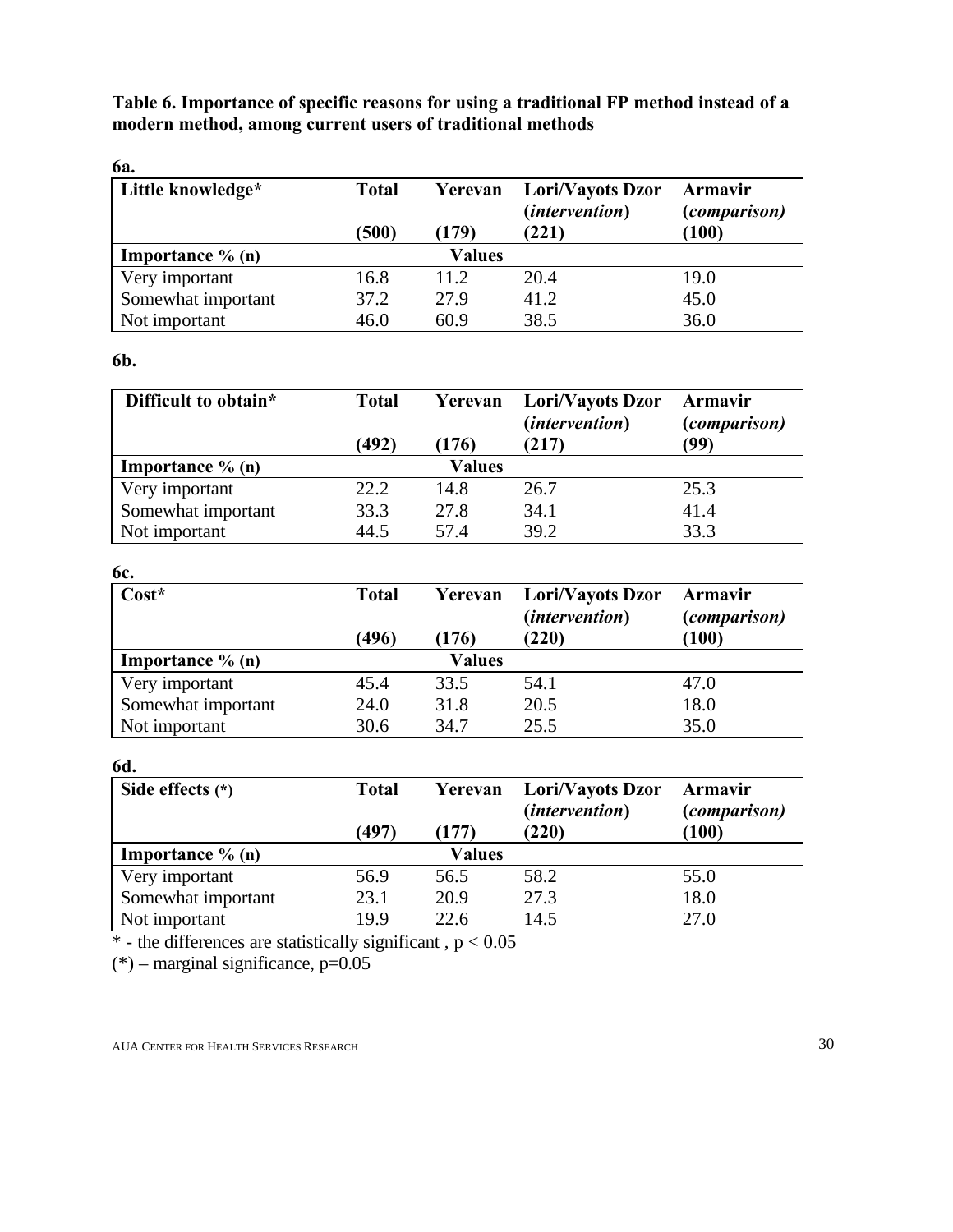## **6e**

| Husband's preference*      | <b>Total</b> | Yerevan       | Lori/Vayots Dzor<br>(intervention) | Armavir<br><i>(comparison)</i> |
|----------------------------|--------------|---------------|------------------------------------|--------------------------------|
|                            | (498)        | (180)         | (219)                              | (99)                           |
| <b>Importance</b> $\%$ (n) |              | <b>Values</b> |                                    |                                |
| Very important             | 54.8         | 51.7          | 61.2                               | 46.5                           |
| Somewhat important         | 25.5         | 18.3          | 27.9                               | 33.3                           |
| Not important              | 19.7         | 30.0          | 11.0                               | 20.2                           |

| 6f                       |              |               |                                           |                                |
|--------------------------|--------------|---------------|-------------------------------------------|--------------------------------|
| <b>Religious beliefs</b> | <b>Total</b> | Yerevan       | Lori/Vayots Dzor<br><i>(intervention)</i> | Armavir<br><i>(comparison)</i> |
|                          | (496)        | (181          | (218)                                     | (97)                           |
| Importance $\%$ (n)      |              | <b>Values</b> |                                           |                                |
| Very important           | 3.4          | 2.8           | 4.1                                       | 3.1                            |
| Somewhat important       | 7.7          | 3.3           | 10.6                                      | 9.3                            |
| Not important            | 88.9         | 93.9          | 85.3                                      | 87.6                           |

## **6g**

| - 5<br>Doctor's recommendation* Total |       | Yerevan | Lori/Vayots Dzor<br><i>(intervention)</i> | Armavir<br><i>(comparison)</i> |
|---------------------------------------|-------|---------|-------------------------------------------|--------------------------------|
|                                       | (496) | (175)   | (220)                                     | (101)                          |
| <b>Importance</b> $\%$ (n)            |       | Values  |                                           |                                |
| Very important                        | 15.1  | 8.6     | 17.3                                      | 21.8                           |
| Somewhat important                    | 21.8  | 16.0    | 27.7                                      | 18.8                           |
| Not important                         | 63.1  | 75.4    | 55.0                                      | 59.4                           |

## **6h**

| Other person's advice* | <b>Total</b><br>(488) | Yerevan<br>(173) | Lori/Vayots Dzor<br>(intervention)<br>(217) | <b>Armavir</b><br><i>(comparison)</i><br>(98) |
|------------------------|-----------------------|------------------|---------------------------------------------|-----------------------------------------------|
| Importance $\%$ (n)    |                       | Values           |                                             |                                               |
| Very important         | 6.1                   | 4.6              | 7.4                                         | 6.1                                           |
| Somewhat important     | 20.3                  | 10.4             | 23.5                                        | 30.6                                          |
| Not important          | 73.6                  | 85.0             | 69.1                                        | 63.3                                          |

• - the differences are statistically significant,  $p < 0.05$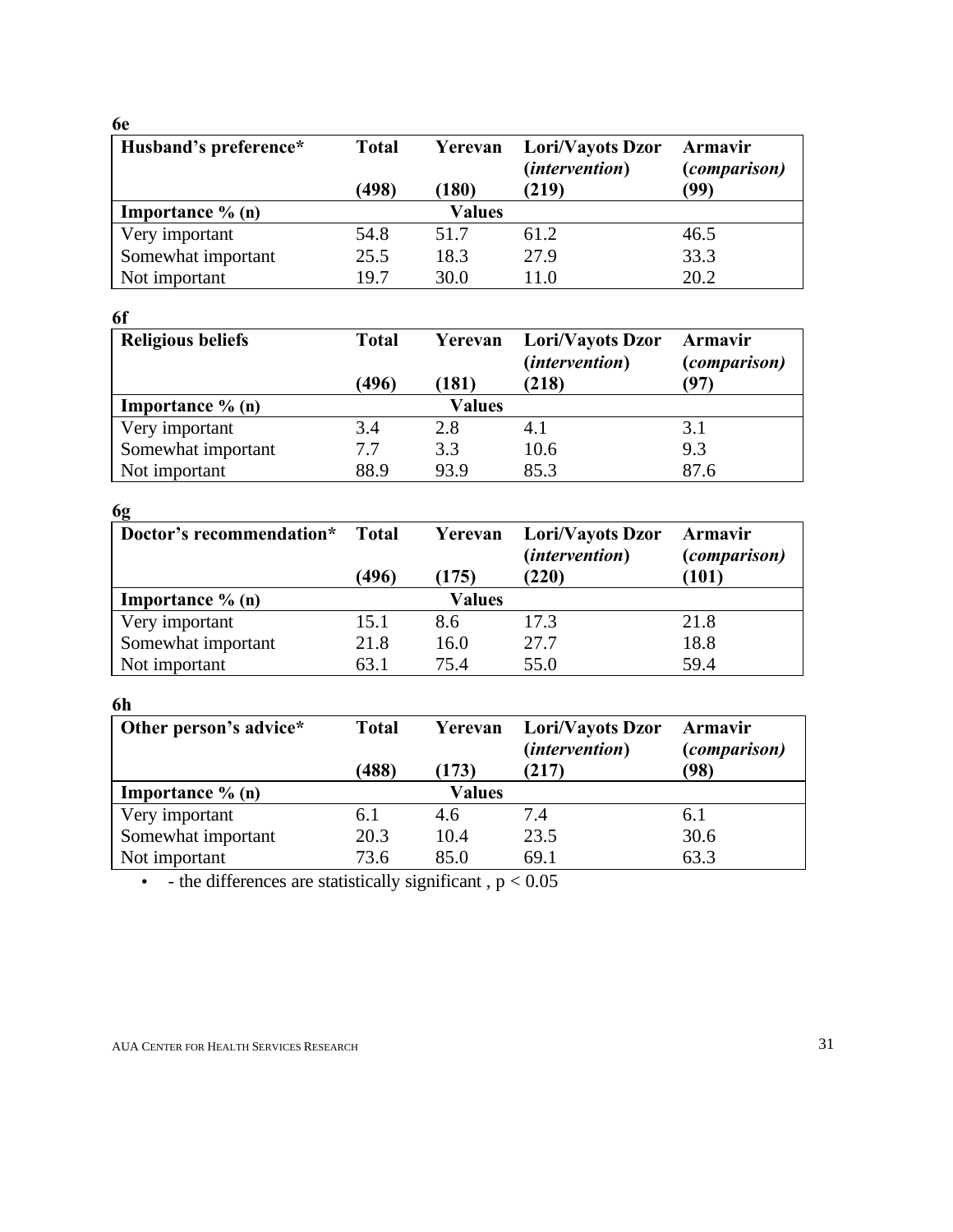|                                                  | <b>Total</b> | Yerevan       | Lori/Vayots Dzor      | <b>Armavir</b> |
|--------------------------------------------------|--------------|---------------|-----------------------|----------------|
|                                                  |              |               | <i>(intervention)</i> | (comparison)   |
| <b>Measures</b>                                  |              | <b>Values</b> |                       |                |
| Mean age at first sexual intercourse (n) *       | 19.8 (1209)  | 20.1(503)     | 19.6(502)             | 19.5(204)      |
| <b>Usage of contraceptives at first sexual</b>   | 3.2(1209)    | 4.6(502)      | 2.4(503)              | 2.0(204)       |
| intercourse % (n)                                |              |               |                       |                |
| <b>Modern method use</b>                         |              |               |                       |                |
| Current use $\%$ (n) $*$                         | 24.3 (1212)  | 31.3(504)     | 20.8(504)             | 15.7(204)      |
| Ever use $\%$ (n) $*$                            | 59.1(1212)   | 68.7 (504)    | 53.2 (504)            | 50.0(204)      |
| Frequency of gynecologic exam % (n) *            | (1203)       | (496)         | (503)                 | (204)          |
| 1. Never had gynecologic exam                    | 48.8         | 37.7          | 57.9                  | 53.4           |
| 2. Less than 1 year ago                          | 24.2         | 31.3          | 18.3                  | 21.6           |
| 3. 1-2 years ago                                 | 9.8          | 12.1          | 8.5                   | 7.4            |
| 4. More than 2 years ago                         | 17.2         | 19.0          | 15.3                  | 17.4           |
| Mean # [5 years] (range) of pregnancies*         | (1125)       | (469)         | (470)                 | (186)          |
|                                                  | 1.43         | 1.45          | 1.30                  | 1.72           |
|                                                  | $(0-20)$     | $(0-10)$      | $(0-7)$               | $(0-20)$       |
| Pregnancies given at least one                   | 2.04         | 2.09          | 1.85                  | 2.34           |
| pregnancy*                                       |              |               |                       |                |
| Mean # $[5 \text{ years}]$ (range) of abortions* | 0.71         | 0.76          | 0.56                  | 0.93           |
|                                                  | $(0-20)$     | $(0-10)$      | $(0-7)$               | $(0-20)$       |
| • Abortions given 1 pregnancy*                   | 1.04         | 1.12          | 0.84                  | 1.28           |
| -Abortions given 1 abortion*                     | 2.02         | 2.07          | 1.78                  | 2.37           |
| Mean $#$ of children $(n)$                       | 1.94(1125)   | 1.80(464)     | 2.03(470)             | 2.08(191)      |
| <b>Extrapolated Estimates</b>                    |              |               |                       |                |
| Annual pregnancy rate (per 1,000)                | 286          | 290           | 260                   | 344            |
| Annual abortion rate (per 1,000)                 | 142          | 152           | 112                   | 186            |
| Lifetime pregnancies (per woman)                 | 8.6          | 8.7           | 7.8                   | 10.3           |
| Lifetime abortions (per woman)                   | 4.3          | 4.6           | 3.4                   | 5.6            |
| Reasons for having an abortion % (n) $*$         | (410)        | (173)         | (157)                 | (80)           |
| 1. Did not want children                         | 60.5         | 50.3          | 65.0                  | 73.8           |
| 2. Socio-economic reasons                        | 24.6         | 27.7          | 25.5                  | 16.3           |
| <b>Ever received FP care/counseling</b>          | 5.3 (1208)   | 5.6(504)      | 4.8(502)              | 5.9(202)       |
| services last year % (n)                         |              |               |                       |                |
| <b>Satisfaction with FP services among</b>       | (61)         | (26)          | (24)                  | (11)           |
| users $\%$ (n)                                   |              |               |                       |                |
| 1. Very satisfied                                | 52.5         | 57.7          | 54.2                  | 36.4           |
| 2. Somewhat satisfied                            | 39.3         | 34.6          | 37.5                  | 54.5           |
| 3. Not at all satisfied                          | 8.2          | 7.7           | 8.3                   | 9.1            |

# **Table 7a. Family Planning and Reproductive Health Practices**

 $*$  - the differences are statistically significant,  $p < 0.05$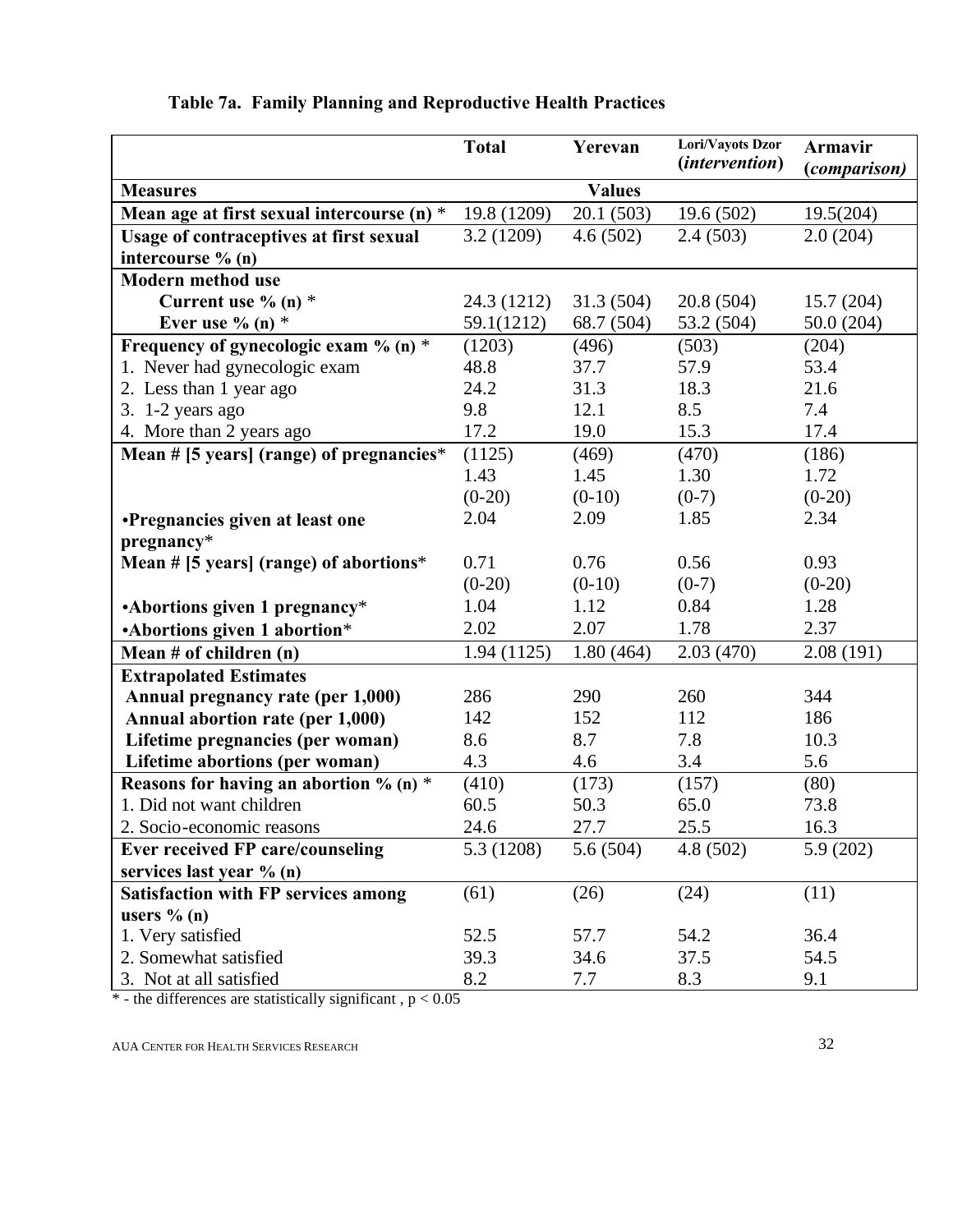|                                       | <b>Total</b> | Yerevan       | Lori/Vayots Dzor<br><i>(intervention)</i> | Armavir<br><i>(comparison)</i> |
|---------------------------------------|--------------|---------------|-------------------------------------------|--------------------------------|
| <b>Measures</b>                       |              | <b>Values</b> |                                           |                                |
| <b>Responsible for making the</b>     | (1208)       | (504)         | (500)                                     | (204)                          |
| decision about family size*           |              |               |                                           |                                |
| % (n)                                 |              |               |                                           |                                |
| 1. Husband                            | 17.4         | 12.7          | 20.8                                      | 20.6                           |
| 2. Wife                               | 7.7          | 8.3           | 7.8                                       | 5.9                            |
| 3. Husband and Wife                   | 70.3         | 75.8          | 66.8                                      | 65.2                           |
| 4. Neither                            | 1.6          | 1.2           | 2.2                                       | 1.0                            |
| 5. Mother-in law                      | 2.3          | 1.4           | 1.6                                       | 6.4                            |
| 6. Family                             | 0.7          | 0.6           | 0.8                                       | 1.0                            |
| <b>Responsible for making the</b>     | (1186)       | (489)         | (496)                                     | (201)                          |
| decision about contraception          |              |               |                                           |                                |
| $\%$ (n)                              |              |               |                                           |                                |
| 1. Husband                            | 15.7         | 13.1          | 17.1                                      | 18.4                           |
| 2. Wife                               | 19.2         | 18.4          | 20.8                                      | 17.4                           |
| 3. Husband and Wife                   | 60.0         | 61.6          | 58.1                                      | 61.2                           |
| 4. Neither                            | 4.4          | 6.1           | 3.6                                       | 2.0                            |
| 5. Mother-in-law                      | 0.5          | 0.4           | 0.4                                       | 1.0                            |
| 6. Decision making with MD            | 0.1          | 0.2           |                                           |                                |
| <b>Frequency of discussions about</b> | (1163)       | (483)         | (487)                                     | (193)                          |
| contraceptives with husband           |              |               |                                           |                                |
| $\%$ (n) $*$                          |              |               |                                           |                                |
| [past year]                           |              |               |                                           |                                |
| Never                                 | 27.3         | 31.1          | 25.9                                      | 21.2                           |
| One or two times                      | 31.6         | 30.8          | 29.4                                      | 38.9                           |
| Three times or more                   | 41.2         | 38.1          | 44.8                                      | 39.9                           |
| Perception of modern methods          | (1193)       | (491)         | (500)                                     | (202)                          |
| usage among 10 women                  | 7.5          | 6.9           | 7.7                                       | 8.2                            |
| acquaintances mean (n)                |              |               |                                           |                                |

# **7b. Family Planning and Reproductive Health Decision-making Practices**

 $*$  - the differences are statistically significant,  $p < 0.05$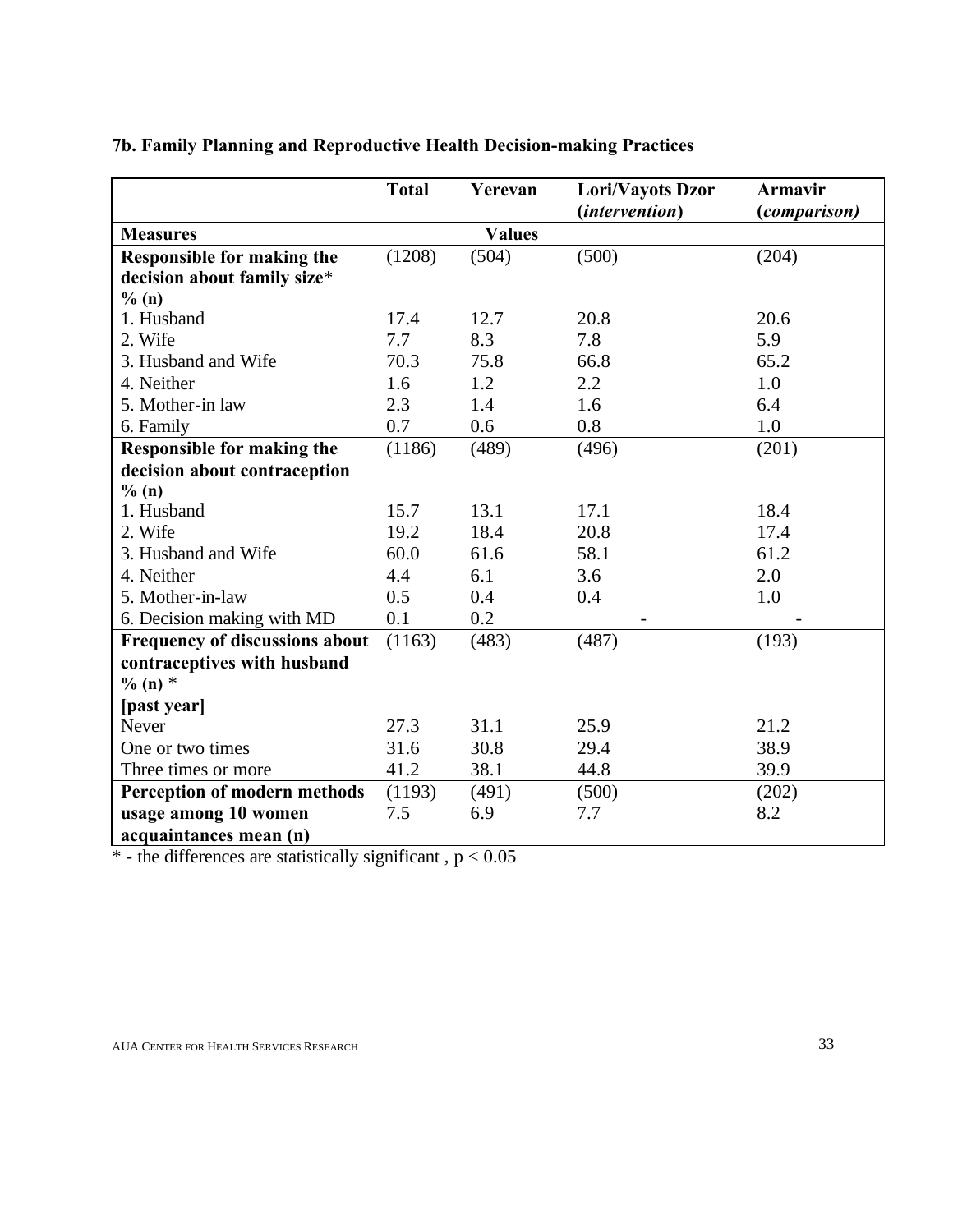## **7c. Current, primary means of contraception**

|                                  | <b>Total</b> | Yerevan       | Lori/Vayots Dzor      | Armavir             |
|----------------------------------|--------------|---------------|-----------------------|---------------------|
|                                  |              |               | <i>(intervention)</i> | <i>(comparison)</i> |
|                                  | (1211)       | (503)         | (504)                 | (204)               |
| Method $\%$ (n)                  |              | <b>Values</b> |                       |                     |
| 1. No method                     | 33.9         | 32.8          | 34.7                  | 34.3                |
| 2. Withdrawal                    | 32.2         | 24.9          | 36.5                  | 39.7                |
| 3. IUD                           | 9.4          | 8.3           | 11.5                  | 6.9                 |
| 4. Condoms                       | 8.3          | 14.7          | 4.0                   | 3.4                 |
| 5. Safe period method (calendar/ | 4.5          | 5.6           | 3.6                   | 3.9                 |
| mucous check)                    |              |               |                       |                     |
| $6.$ Condoms + spermicide        | 3.2          | 4.0           | 3.0                   | 2.0                 |
| 7. Douching                      | 2.5          | 3.2           | 2.0                   | 2.0                 |
| 8. Pills                         | 2.1          | 2.8           | 1.6                   | 2.0                 |
| 9. Lactational Amenorrhea Method | 2.1          | 1.4           | 2.2                   | 3.9                 |
| 10. Tubal ligation               | 0.7          | 0.6           | 0.8                   | 1.0                 |
| 11. Spermicide / Cream / Jelly   | 0.5          | 1.0           |                       | 0.5                 |
| 12. Other traditional methods    | 0.5          | 0.8           | 0.2                   | 0.5                 |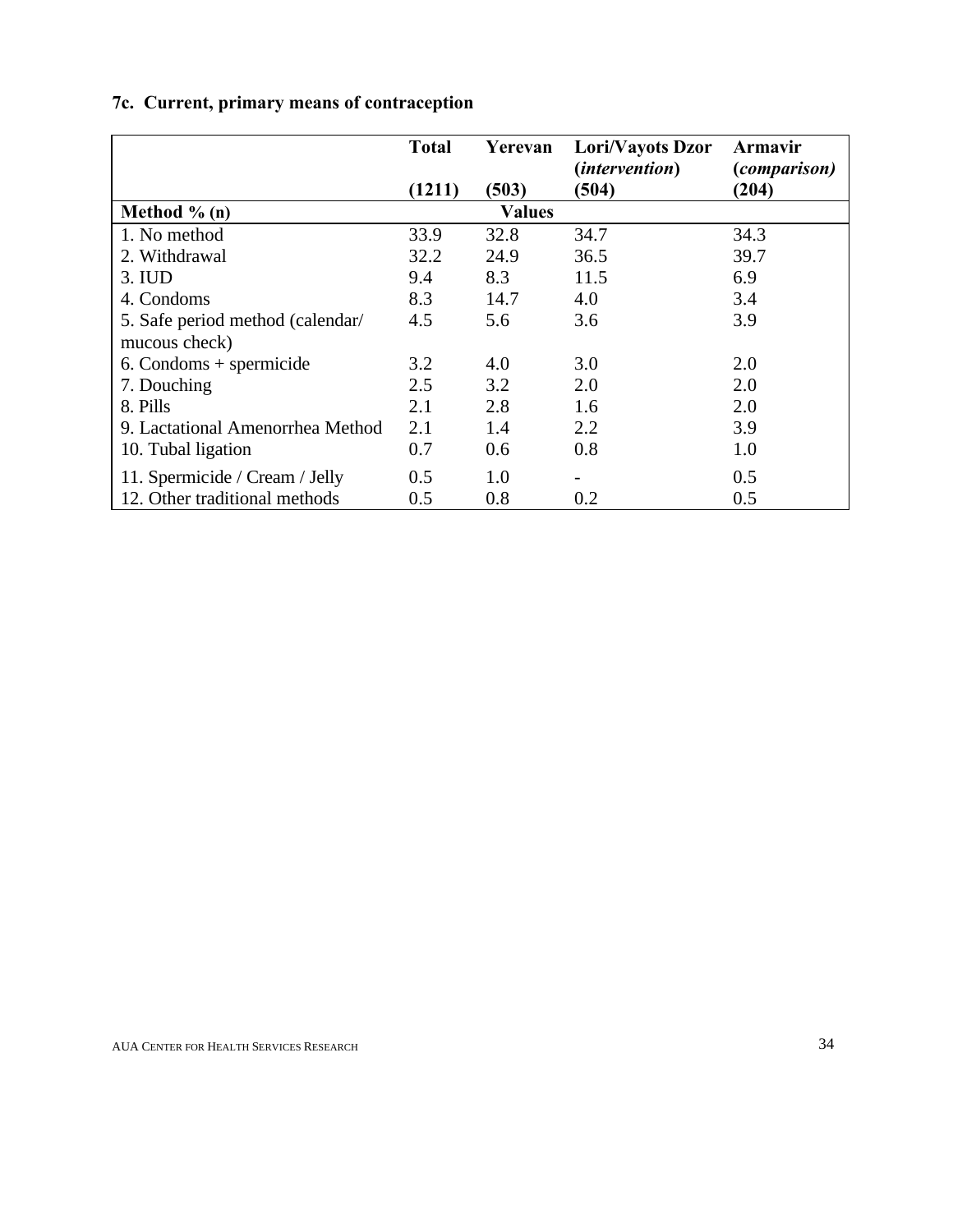|                          | <b>Total</b> | Yerevan | Lori/Vayots Dzor      | Armavir             |
|--------------------------|--------------|---------|-----------------------|---------------------|
|                          |              |         | <i>(intervention)</i> | <i>(comparison)</i> |
|                          | (778)        | (326)   | (326)                 | (126)               |
| Source $\%$ (n)          |              |         | <b>Values</b>         |                     |
| 1. Doctor                | 38.8         | 47.9    | 27.6                  | 37.3                |
| 2. Partner / husband     | 29.2         | 18.4    | 36.5                  | 38.1                |
| 3. Books                 | 10.8         | 11.0    | 12.6                  | 5.6                 |
| 4. Own experience        | 7.7          | 9.5     | 6.4                   | 6.3                 |
| 5. Friend                | 4.8          | 3.4     | 6.7                   | 3.2                 |
| 6. Mother                | 2.7          | 2.8     | 3.4                   | 0.8                 |
| 7. TV                    | 2.3          | 2.8     | 1.2                   | 4.0                 |
| 8. Relative              | 2.2          | 1.5     | 3.1                   | 1.6                 |
| 9. Brochures             | 0.5          | 0.4     | 0.3                   |                     |
| 10. Nurse/Midwife        | 0.4          |         | 0.9                   |                     |
| 11. Newspapers           | 0.4          | 0.6     | 0.3                   |                     |
| 12. Acquaintance         | 0.4          | 0.6     |                       | 0.8                 |
| 13. Pharmacist           | 0.3          | 0.3     |                       | 0.8                 |
| 14. Radio                | 0.3          | 0.3     | 0.3                   |                     |
| 15. Magazines            | 0.3          |         | 0.3                   | 0.8                 |
| 16. Classes/professional | 0.1          |         |                       | 0.8                 |
| training                 |              |         |                       |                     |
| 17. Other                | 0.1          |         | 0.3                   |                     |

**7d. Most trusted source of information about the currently used primary method of contraception among current users of any method**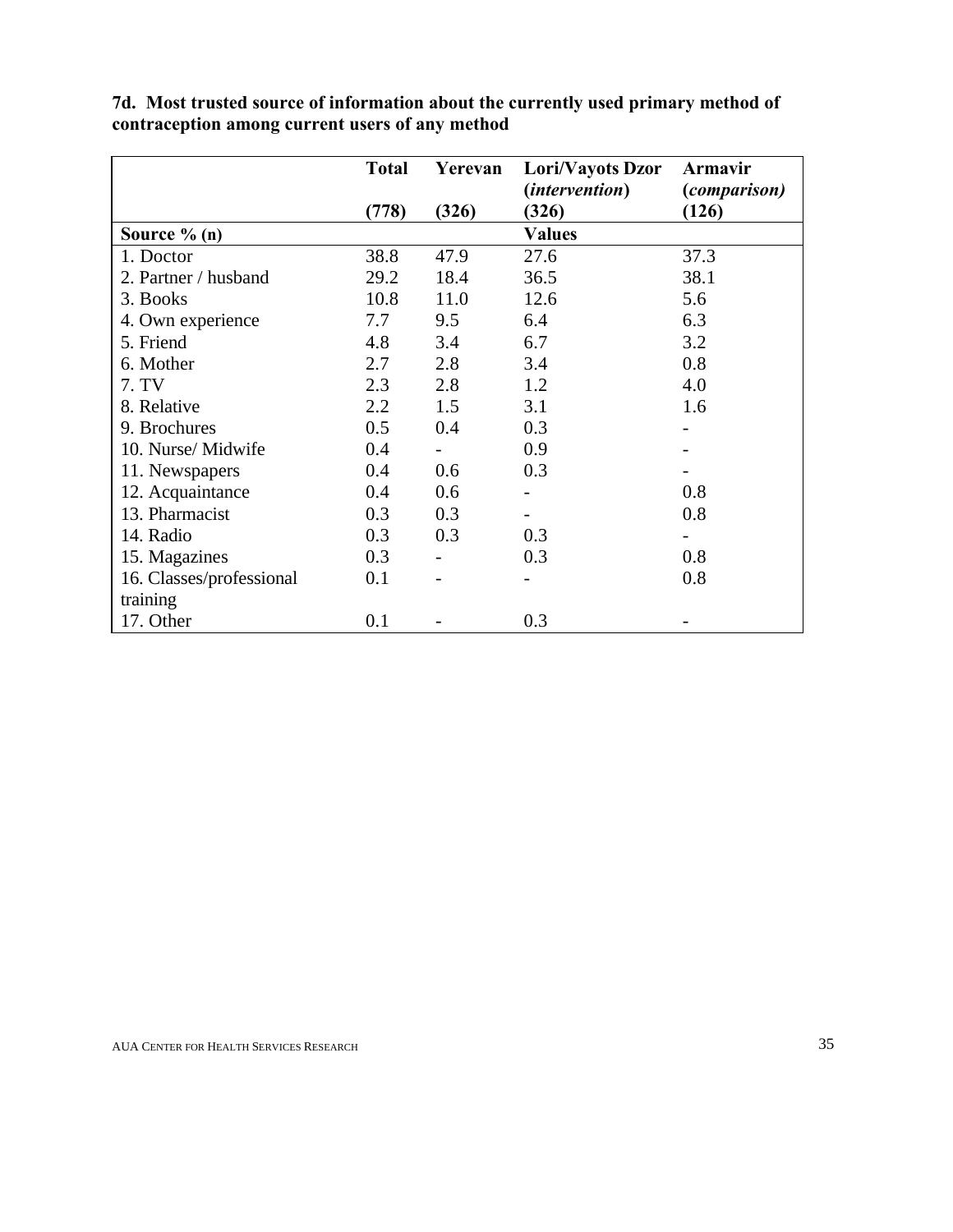|                                  | <b>Total</b> | Yerevan | Lori/Vayots Dzor      | <b>Armavir</b>      |
|----------------------------------|--------------|---------|-----------------------|---------------------|
|                                  |              |         | <i>(intervention)</i> | <i>(comparison)</i> |
|                                  | (797)        | (336)   | (329)                 | (132)               |
| Reason $% (n)$                   |              |         | <b>Values</b>         |                     |
| 1. Very safe (few side effects)  | 32.6         | 37.1    | 28.3                  | 32.0                |
| 2. Very effective*               | 32.3         | 43.3    | 26.2                  | 20.0                |
| 3. Easy to use*                  | 21.5         | 14.3    | 26.8                  | 26.4                |
| 4. Partner prefers it            | 11.9         | 10.0    | 14.2                  | 11.3                |
| $5. \text{Cost}^*$               | 11.7         | 8.1     | 13.8                  | 15.2                |
| 6. Doctor recommended            | 9.2          | 7.5     | 10.5                  | 10.4                |
| 7. Convenience                   | 2.3          | 3.3     | 1.2                   | 2.3                 |
| 8. Knows somebody who uses       | 2.1          | 2.2     | 1.8                   | 2.4                 |
| it                               |              |         |                       |                     |
| 9. Medical concerns              | 2.0          | 1.8     | 2.1                   | 2.3                 |
| 10. Allows spontaneity during    | 1.7          | 2.2     | 1.8                   |                     |
| intercourse                      |              |         |                       |                     |
| 11. Know only available          | 1.1          | 1.5     | 0.9                   | 0.8                 |
| option                           |              |         |                       |                     |
| 12. Curiosity / wanted to try it | 0.5          | 0.6     | 0.3                   | 0.8                 |
| 13. Avoid abortion               | 0.1          | 0.3     |                       |                     |
| 14. Religious                    | 0.1          |         | 0.3                   |                     |

**7e. Reasons for choosing the primary method of contraception among current users of any method**

 $*$  - the differences are statistically significant,  $p < 0.05$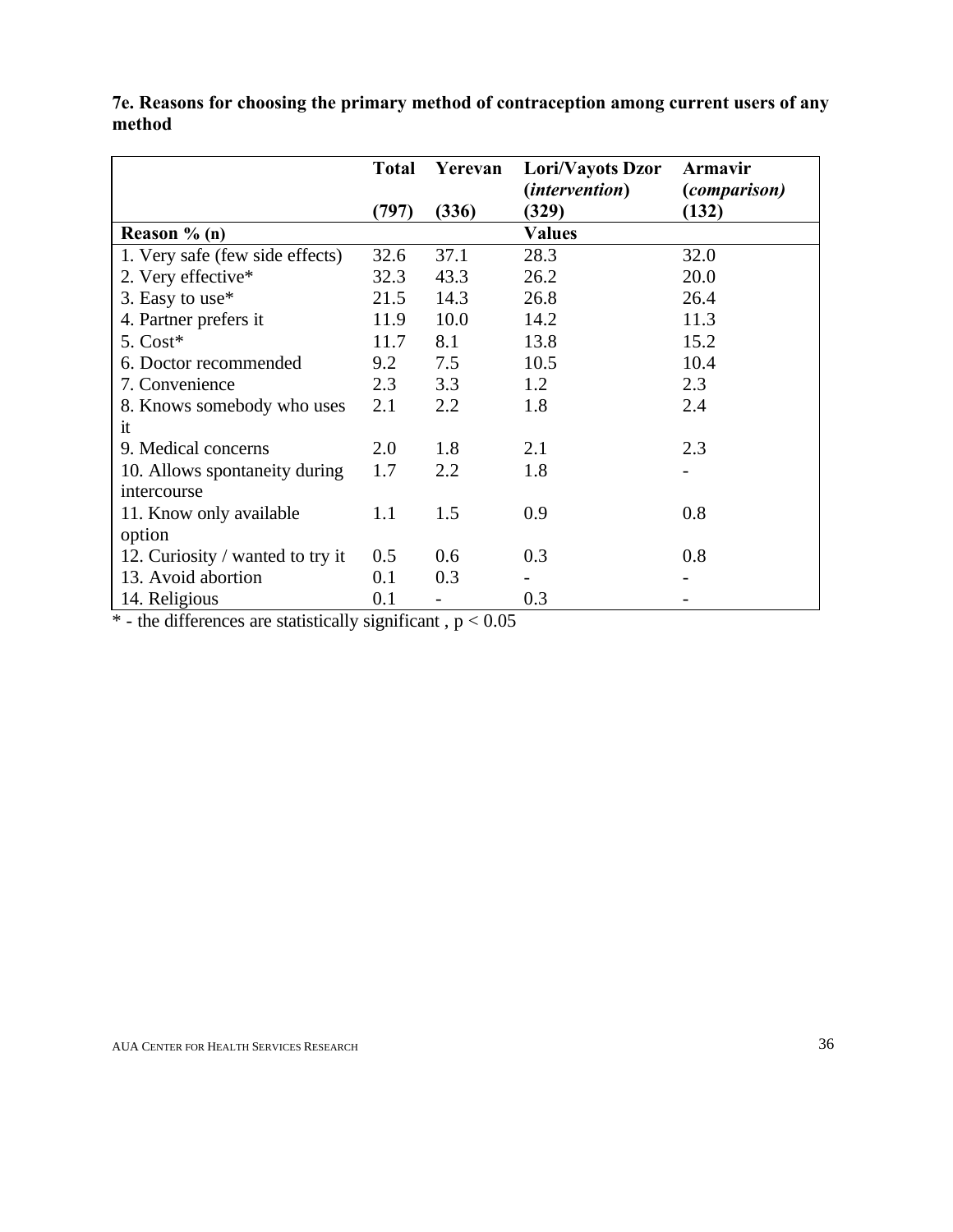|                      | <b>Total</b> | Yerevan | Lori/Vayots Dzor | <b>Armavir</b> |
|----------------------|--------------|---------|------------------|----------------|
|                      |              |         | (intervention)   | (comparison)   |
| Source $\%$ (n)      | (1167)       | (476)   | (491)            | (200)          |
| 1. Doctor            | 56.7         | 63.2    | 49.9             | 58.0           |
| 2. Books             | 10.5         | 11.8    | 11.2             | 6.0            |
| 3. Partner / husband | 8.7          | 6.3     | 11.2             | 8.5            |
| 4. TV                | 7.0          | 2.7     | 8.6              | 13.5           |
| 5. Newspapers        | 3.9          | 3.4     | 4.7              | 3.5            |
| 6. Mother            | 3.7          | 3.6     | 3.7              | 4.0            |
| 7. Friend            | 2.2          | 1.5     | 3.1              | 2.0            |
| 8. Own experience    | 2.1          | 2.9     | 1.8              | 1.0            |
| 9. Relative          | 1.9          | 1.3     | 2.9              | 1.0            |
| 10. Nurse/Midwife    | 0.9          | 0.2     | 1.4              | 1.5            |
| $11.$ No one         | 0.9          | 1.7     | 0.4              | 0.5            |
| 12. Magazines        | 0.4          | 0.6     | 0.4              |                |
| 13. Brochures        | 0.3          | 0.4     | 0.2              |                |
| 14. Acquaintance     | 0.2          |         | 0.2              | 0.5            |
| 15. Pharmacist       | 0.2          | 0.2     | 0.2              |                |
| 16. Radio            | 0.2          | 0.2     |                  | 0.2            |

**7f. Most trusted source of information about the family planning and contraceptives in general**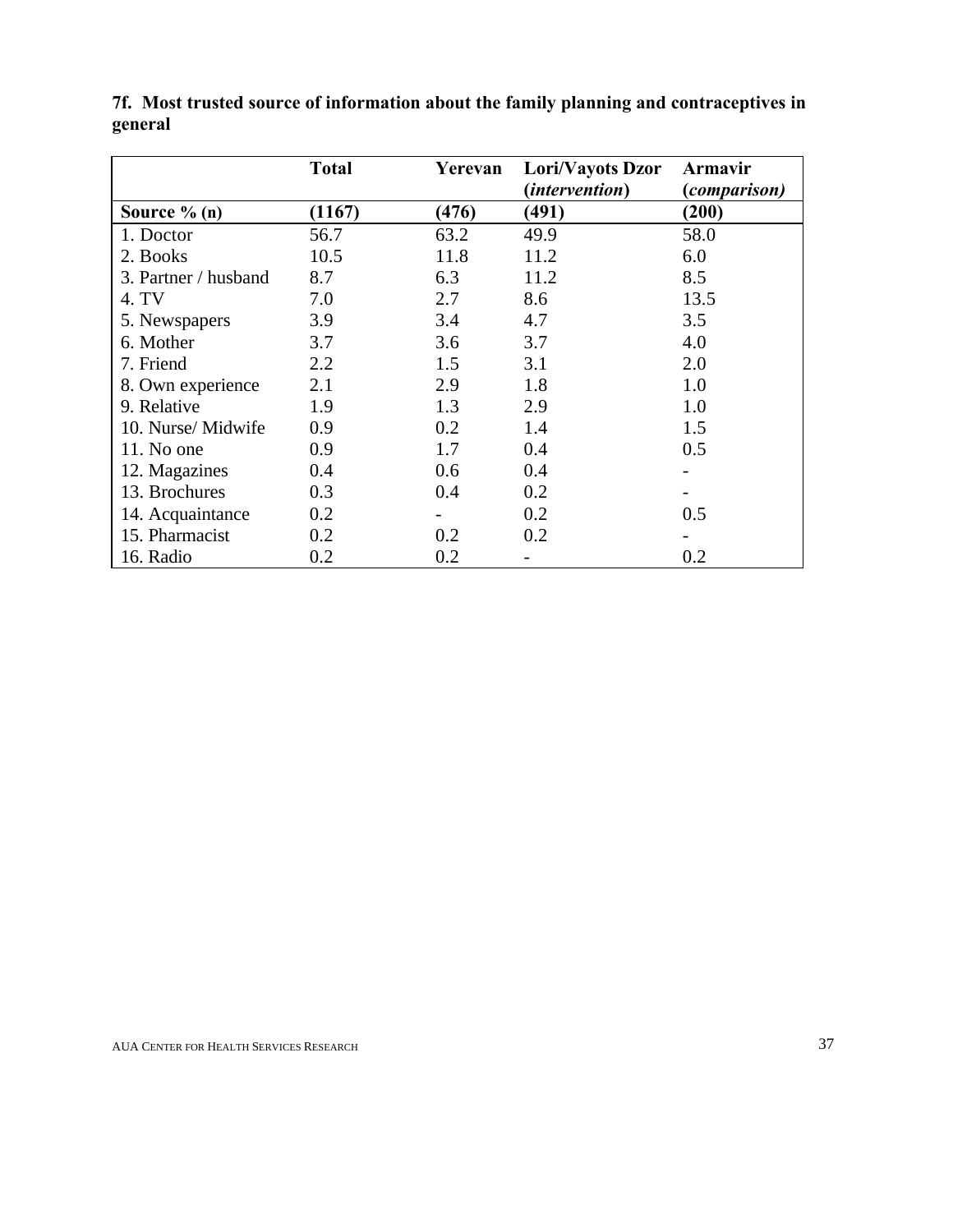|  |  |  | 7g. Reasons for not using modern methods of contraception |  |  |
|--|--|--|-----------------------------------------------------------|--|--|
|  |  |  |                                                           |  |  |

|                                      | <b>Total</b> | Yerevan       | Lori/Vayots Dzor                 | Armavir                      |
|--------------------------------------|--------------|---------------|----------------------------------|------------------------------|
|                                      | (620)        | (245)         | ( <i>intervention</i> )<br>(267) | <i>(comparison)</i><br>(108) |
| Reason $% (n)$                       |              | <b>Values</b> |                                  |                              |
| 1. Trying to get pregnant            | 18.1         | 20.4          | 17.2                             | 14.8                         |
| 2. Currently pregnant                | 15.3         | 14.3          | 12.4                             | 25.0                         |
| 3. Cannot afford birth control       | 14.5         | 11.8          | 18.7                             | 10.2                         |
| (costs too much)                     |              |               |                                  |                              |
| 4. Fear of side effects              | 14.0         | 11.8          | 17.6                             | 10.2                         |
| 5. Respondent does not think she     | 10.3         | 13.1          | 7.1                              | 12.0                         |
| can get pregnant                     |              |               |                                  |                              |
| 6. Postpartum/breastfeeding          | 5.0          | 4.9           | 5.6                              | 3.7                          |
| 7. Didn't think about it / neglected | 4.4          | 4.9           | 3.4                              | 5.6                          |
| 8. Not sexually active in the last   | 3.2          | 2.9           | 3.4                              | 3.7                          |
| month                                |              |               |                                  |                              |
| 9. Respondent does not want to use   | 3.2          | 2.9           | 3.4                              | 3.7                          |
| a method                             |              |               |                                  |                              |
| 10. Does not know how to use birth   | 2.7          | 2.4           | 3.0                              | 2.8                          |
| control methods                      |              |               |                                  |                              |
| 11. Partner objects to using method  | 2.6          | 2.9           | 1.9                              | 3.7                          |
| 12. Hysterectomy / menopause         | 2.1          | 3.7           | 1.5                              |                              |
| 13. Does not know where to get       | 1.6          | 0.8           | 1.5                              | 3.7                          |
| modern method                        |              |               |                                  |                              |
| 14. Birth control is not (very)      | 0.6          | 0.8           | 0.7                              |                              |
| effective                            |              |               |                                  |                              |
| 15. Objects due to religious reasons | 0.3          | 0.8           |                                  |                              |
| 16. Lovemaking would be              | 0.2          | 0.4           |                                  |                              |
| interrupted                          |              |               |                                  |                              |
| 17. Birth control is the partner's   | 0.2          |               | 0.4                              |                              |
| responsibility                       |              |               |                                  |                              |
| 18. Other                            | 11.7         | 1.2           | 2.3                              | 0.9                          |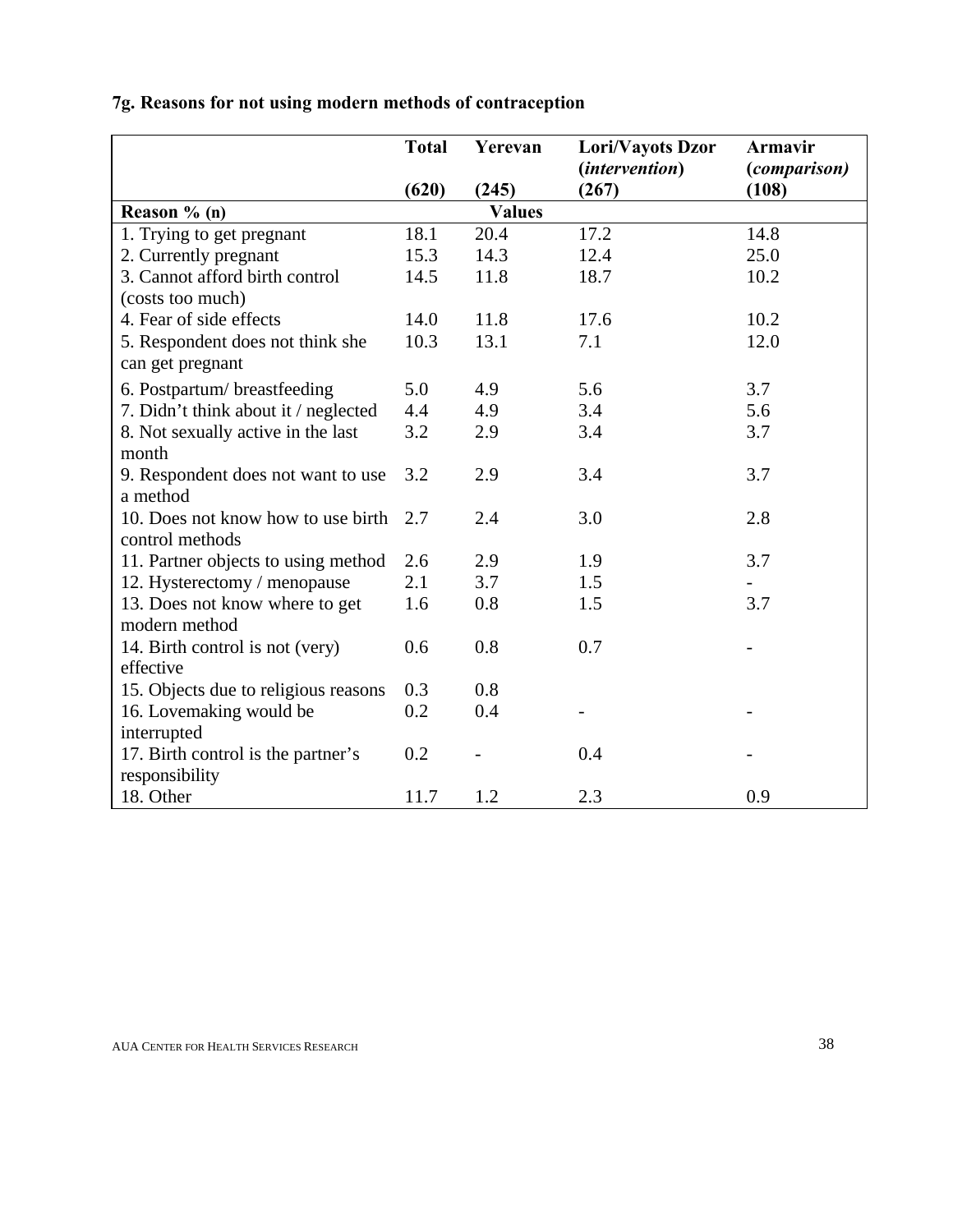|                               | <b>Total</b> | Yerevan       | Lori/Vayots Dzor<br><i>(intervention)</i> | Armavir<br><i>(comparison)</i> |
|-------------------------------|--------------|---------------|-------------------------------------------|--------------------------------|
|                               | (282)        | (119)         | (117)                                     | (46)                           |
| Method $\%$ (n)               |              | <b>Values</b> |                                           |                                |
| 1. IUD                        | 48.9         | 44.5          | 47.9                                      | 63.0                           |
| 2. Pills                      | 33.7         | 34.5          | 35.6                                      | 28.3                           |
| 3. Male Condoms               | 4.6          | 5.9           | 2.6                                       | 6.5                            |
| 4. Spermicide / Cream / Jelly | 3.9          | 3.4           | 5.1                                       | 2.2                            |
| 5. DepoProvera/Injections     | 3.5          | 5.0           | 3.4                                       |                                |
| 6. Emergency contraception,   | 1.8          | 3.4           | 0.9                                       |                                |
| "Morning-after" pill          |              |               |                                           |                                |
| 7. Tubal ligation             | 1.4          | 0.8           | 2.6                                       |                                |
| 8. Condoms + spermicide       | 1.1          | 0.8           | 1.7                                       |                                |

**7h. Preferred Modern Contraceptive Method among current users of modern methods**

# **7i. Reasons for not using preferred modern method of contraception**

|                                 | <b>Total</b> | Yerevan       | Lori/Vayots Dzor      | Armavir      |
|---------------------------------|--------------|---------------|-----------------------|--------------|
|                                 |              |               | <i>(intervention)</i> | (comparison) |
|                                 | (316)        | (135)         | (133)                 | (48)         |
| Reason $% (n)$                  |              | <b>Values</b> |                       |              |
| $1. \text{Cost}^*$              | 37.0         | 30.4          | 45.1                  | 33.3         |
| 2. Fear of side effects         | 29.7         | 31.1          | 27.1                  | 33.3         |
| 3. Has not yet made up her      | 15.5         | 15.6          | 15.0                  | 16.7         |
| mind                            |              |               |                       |              |
| 4. Do not know how / where to   | 6.3          | 3.7           | 9.0                   | 6.3          |
| obtain it                       |              |               |                       |              |
| 5. Husband / partner objects to | 6.0          | 4.4           | 6.8                   | 8.3          |
| it                              |              |               |                       |              |
| 6. Doctor does not prescribe it | 5.7          | 7.4           | 3.8                   | 6.3          |
| 7. Fear of surgical procedure   | 3.5          | 3.7           | 3.8                   | 2.1          |
| (IUD, etc.)                     |              |               |                       |              |
| 8. Difficult to use             | 3.2          | 2.2           | 4.5                   | 2.1          |
| 9. Too far away from the place  | 1.6          | 0.7           | 1.5                   | 4.2          |
| where she lives                 |              |               |                       |              |
| 10. Unreliable supplies /       | 1.3          |               | 1.5                   | 4.2          |
| difficult to obtain             |              |               |                       |              |

 $*$  - the differences are statistically significant,  $p < 0.05$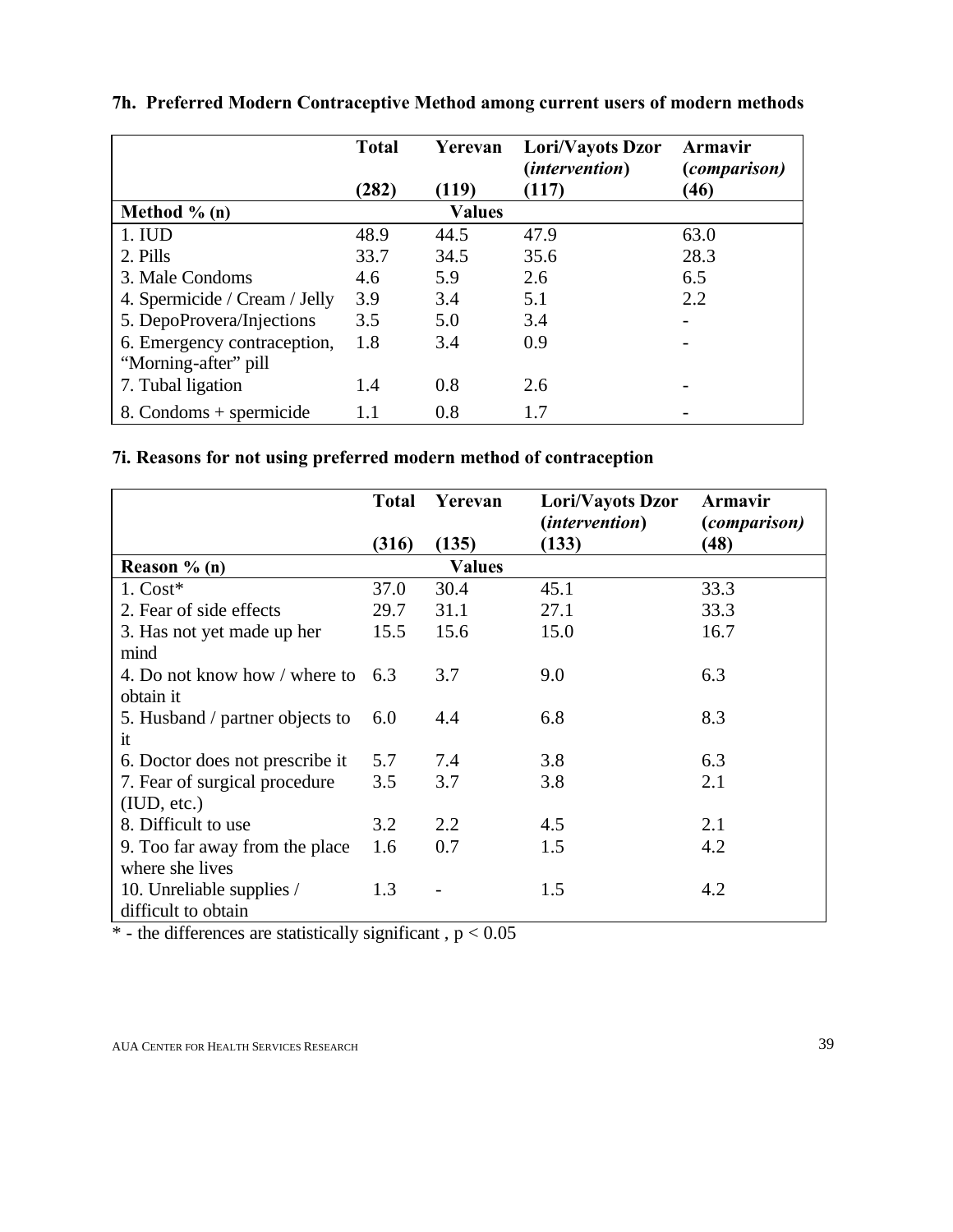|                                         | Age        |              | <b>Employment</b> |                              |
|-----------------------------------------|------------|--------------|-------------------|------------------------------|
|                                         | 18-25      | $26 - 35$    |                   | <b>Employed</b> Not employed |
| <b>Measures</b>                         |            |              |                   |                              |
| Ever use of modern contraceptives       | 47.1 (435) | $65.7(775)*$ | 66 (197)          | 57.7 $(1013)*$               |
| % (n)                                   |            |              |                   |                              |
| <b>Current use of modern</b>            | 18.9 (435) | $27.5(775)*$ | 34.0 (197)        | $22.5(1013)*$                |
| contraceptives % (n)                    |            |              |                   |                              |
| <b>Ever received FP care/counseling</b> | 5.8(433)   | 5.0(773)     | 9.6(197)          | $4.5(1010)*$                 |
| services last year % (n)                |            |              |                   |                              |
| <b>Responsible for making the</b>       | (432)      | $(774)*$     | (197)             | (1010)                       |
| decision about family size % (n)        |            |              |                   |                              |
| 1. Husband                              | 18.8       | 16.7         | 15.2              | 17.8                         |
| 2. Wife                                 | 5.6        | 8.9          | 11.2              | 7.0                          |
| 3. Husband and Wife                     | 67.6       | 71.7         | 71.6              | 70.0                         |
| 4. Neither                              | 1.4        | 1.7          | 1.5               | 1.6                          |
| 5. Mother-in law                        | 5.3        | 0.6          | 0.5               | 2.7                          |
| 6. Family                               | 1.4        | 0.4          |                   | 0.9                          |
| <b>Responsible for making the</b>       | (421)      | (763)        | (193)             | (992)                        |
| decision about contraception % (n)      |            |              |                   |                              |
| 1. Husband                              | 15.9       | 15.6         | 15.0              | 15.7                         |
| 2. Wife                                 | 17.3       | 20.3         | 20.2              | 19.1                         |
| 3. Husband and Wife                     | 60.3       | 59.8         | 64.2              | 59.3                         |
| 4. Neither                              | 4.8        | 4.2          | 0.5               | 5.1                          |
| 5. Mother-in-law                        | 1.2        | 0.1          |                   | 0.6                          |
| 6. Decision making with MD              | 0.2        |              |                   | 0.1                          |
| <b>Frequency of discussions about</b>   | (420)      | $(741)*$     | (191)             | (971)                        |
| contraceptives with husband % (n)       |            |              |                   |                              |
| [past year]                             |            |              |                   |                              |
| Never                                   | 23.3       | 29.6         | 22.5              | 28.2                         |
| One or two times                        | 30.5       | 32.3         | 33.5              | 31.1                         |
| Three times or more                     | 46.2       | 38.2         | 44.0              | 40.7                         |
| Frequency of gynecologic exam           | (432)      | $(769)*$     | (196)             | $(1005)*$                    |
| % (n)                                   |            |              |                   |                              |
| 1. Never had gynecologic exam           | 58.3       | 43.4         | 41.3              | 50.3                         |
| 2. Less than 1 year ago                 | 24.5       | 24.1         | 31.6              | 22.8                         |
| 3. $1-2$ years ago                      | 8.8        | 10.3         | 8.2               | 10.0                         |
| 4. More than 2 years ago                | 8.3        | 22.2         | 18.9              | 16.8                         |

## **7j. Family Planning and Reproductive Health Practices According to Age Categories and Employment**

 $*$  - the differences are statistically significant,  $p < 0.05$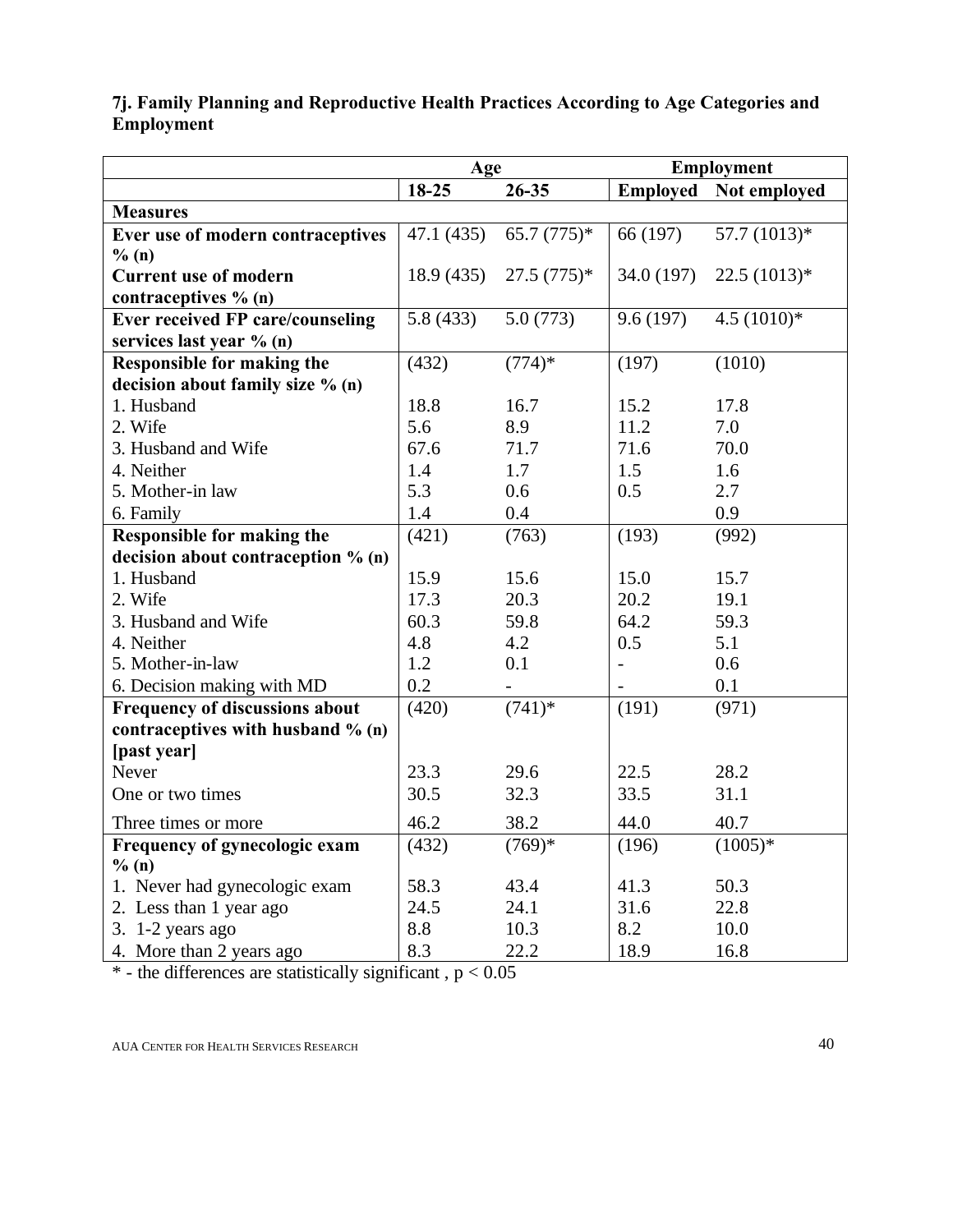## **7k. Family Planning and Reproductive Health Practices According to Household Expenditures**

|                                                | <b>Household expenditures</b> |                     |           |  |
|------------------------------------------------|-------------------------------|---------------------|-----------|--|
|                                                | Less than \$50                | <b>From \$50-99</b> | Above 100 |  |
| <b>Measures</b>                                |                               |                     |           |  |
| Ever use of modern contraceptives $\%$ (n) $*$ | 50.5 (402)                    | 64.0 (344)          | 67.3(294) |  |
| Current use of modern contraceptives $% (n)*$  | 16.4(402)                     | 27.3 (344)          | 31.6(294) |  |
| <b>Ever received FP care/counseling</b>        | 3.5(401)                      | 7.0(344)            | 5.8 (292) |  |
| services last year % (n)                       |                               |                     |           |  |
| Responsible for making the decision about      | (401)                         | (344)               | (294)     |  |
| family size $% (n) *$                          |                               |                     |           |  |
| 1. Husband                                     | 22.2                          | 18.3                | 14.3      |  |
| 2. Wife                                        | 7.2                           | 5.8                 | 10.9      |  |
| 3. Husband and Wife                            | 66.3                          | 70.9                | 71.8      |  |
| 4. Neither                                     | 1.7                           | 2.3                 | 1.0       |  |
| 5. Mother-in law                               | 1.5                           | 2.6                 | 1.4       |  |
| 6. Family                                      | 1.0                           |                     | 0.7       |  |
| Responsible for making the decision about      | (398)                         | (338)               | (286)     |  |
| contraception $\%$ (n) $*$                     |                               |                     |           |  |
| 1. Husband                                     | 20.4                          | 16.0                | 10.5      |  |
| 2. Wife                                        | 17.8                          | 20.4                | 21.3      |  |
| 3. Husband and Wife                            | 55.5                          | 59.2                | 64.3      |  |
| 4. Neither                                     | 6.3                           | 3.8                 | 2.4       |  |
| 5. Mother-in-law                               |                               | 0.3                 | 1.0       |  |
| 6. Decision making with MD                     |                               |                     | 0.3       |  |
| Frequency of discussions about contraceptives  | (388)                         | (335)               | (286)     |  |
| with husband % (n) [past year]                 |                               |                     |           |  |
| <b>Never</b>                                   | 26.8                          | 23.9                | 26.9      |  |
| One or two times                               | 33.2                          | 32.2                | 29.0      |  |
| Three times or more                            | 39.9                          | 43.9                | 44.1      |  |
| Frequency of gynecologic exam % (n) $*$        | (400)                         | (344)               | (290)     |  |
| 1. Never had gynecologic exam                  | 55.3                          | 48.8                | 38.6      |  |
| 2. Less than 1 year ago                        | 16.5                          | 26.5                | 35.5      |  |
| 3. $1-2$ years ago                             | 8.5                           | 8.7                 | 12.8      |  |
| 4. More than 2 years ago                       | 19.8                          | 16.0                | 13.1      |  |

 $\bullet$  - the differences are statistically significant,  $p < 0.05$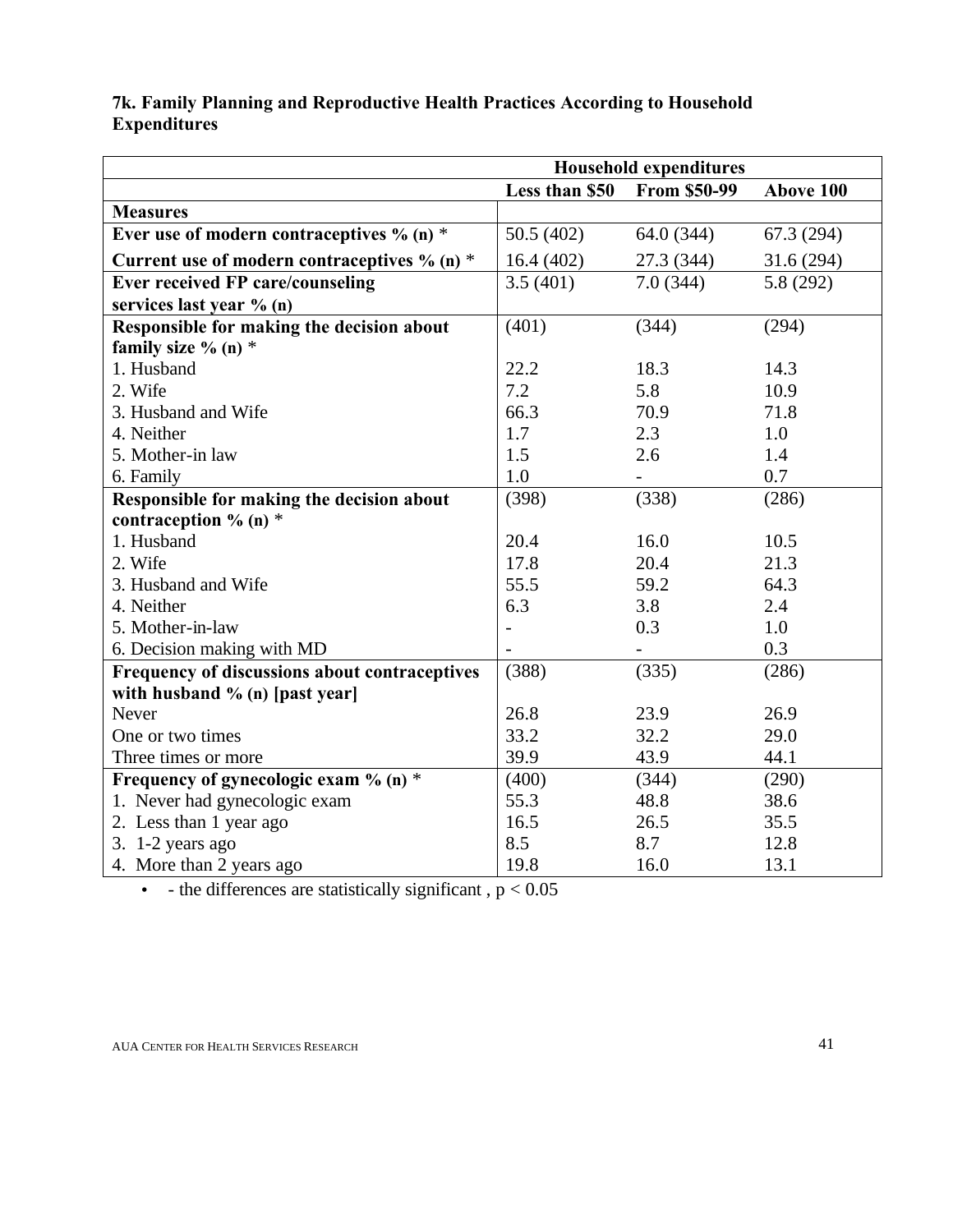|                                            | <b>Education</b>         |                      |                               |                              |  |
|--------------------------------------------|--------------------------|----------------------|-------------------------------|------------------------------|--|
|                                            | <b>School</b>            | <b>School</b>        | <b>Professional</b>           | <b>Institute/ University</b> |  |
|                                            | $\leq$ than 10<br>years) | $(10 \text{ years})$ | <b>Technical</b><br>education | /Postgraduate                |  |
| <b>Measures</b>                            |                          |                      |                               |                              |  |
| Ever use of modern contraceptives          | 40.3(62)                 | 52.5 (421)           | 61.1(470)                     | 70.9 (258)                   |  |
| % $(n)$ *                                  |                          |                      |                               |                              |  |
| <b>Current use of modern</b>               | 6.5(62)                  | 17.3(421)            | 25.1(470)                     | 38.8 (258)                   |  |
| contraceptives $\%$ (n) $*$                |                          |                      |                               |                              |  |
| <b>Ever received FP care/counseling</b>    | 8.1(62)                  | 3.1(419)             | 4.7(469)                      | 9.3(257)                     |  |
| services last year % (n) *                 |                          |                      |                               |                              |  |
| <b>Responsible for making the</b>          | (61)                     | (418)                | (470)                         | (258)                        |  |
| decision about family size % (n)           |                          |                      |                               |                              |  |
| 1. Husband                                 | 29.5                     | 21.3                 | 17.7                          | 7.8                          |  |
| 2. Wife                                    | 4.9                      | 6.5                  | 7.7                           | 10.5                         |  |
| 3. Husband and Wife                        | 50.8                     | 66.3                 | 71.1                          | 80.2                         |  |
| 4. Neither                                 | 1.6                      | 2.2                  | 1.5                           | 0.8                          |  |
| 5. Mother-in law                           | 9.8                      | 2.6                  | 1.7                           | 0.8                          |  |
| 6. Family                                  | 3.3                      | 1.2                  | 0.4                           |                              |  |
| <b>Responsible for making the decision</b> | (62)                     | (414)                | (455)                         | (254)                        |  |
| about contraception % (n) *                |                          |                      |                               |                              |  |
| 1. Husband                                 | 17.7                     | 18.1                 | 16.0                          | 10.2                         |  |
| 2. Wife                                    | 21.0                     | 19.1                 | 19.3                          | 18.9                         |  |
| 3. Husband and Wife                        | 53.2                     | 57.2                 | 59.6                          | 67.3                         |  |
| 4. Neither                                 | 8.1                      | 5.1                  | 4.2                           | 2.8                          |  |
| 5. Mother-in-law                           |                          | 0.5                  | 0.4                           | 0.8                          |  |
| 6. Decision making with MD                 |                          |                      | 0.2                           |                              |  |
| <b>Frequency of discussions about</b>      | (60)                     | (397)                | (454)                         | (252)                        |  |
| contraceptives with husband $% (n)$        |                          |                      |                               |                              |  |
| [past year]                                |                          |                      |                               |                              |  |
| Never                                      | 28.3                     | 30.0                 | 28.0                          | 21.4                         |  |
| One or two times                           | 35.0                     | 31.2                 | 32.6                          | 29.4                         |  |
| Three times or more                        | 36.7                     | 38.8                 | 39.4                          | 49.2                         |  |
| Frequency of gynecologic exam %            | (62)                     | (418)                | (466)                         | (256)                        |  |
| $(n)$ *                                    |                          |                      |                               |                              |  |
| 1. Never had gynecologic exam              | 59.7                     | 56.5                 | 45.1                          | 40.6                         |  |
| 2. Less than 1 year ago                    | 17.7                     | 18.2                 | 24.9                          | 34.4                         |  |
| 3. 1-2 years ago                           | 6.5                      | 10.0                 | 8.8                           | 12.1                         |  |
| 4. More than 2 years ago                   | 16.1                     | 15.3                 | 21.2                          | 12.9                         |  |

## **7l. Family Planning and Reproductive Health Practices By Education Levels**

\* - the differences are statistically significant,  $p < 0.05$